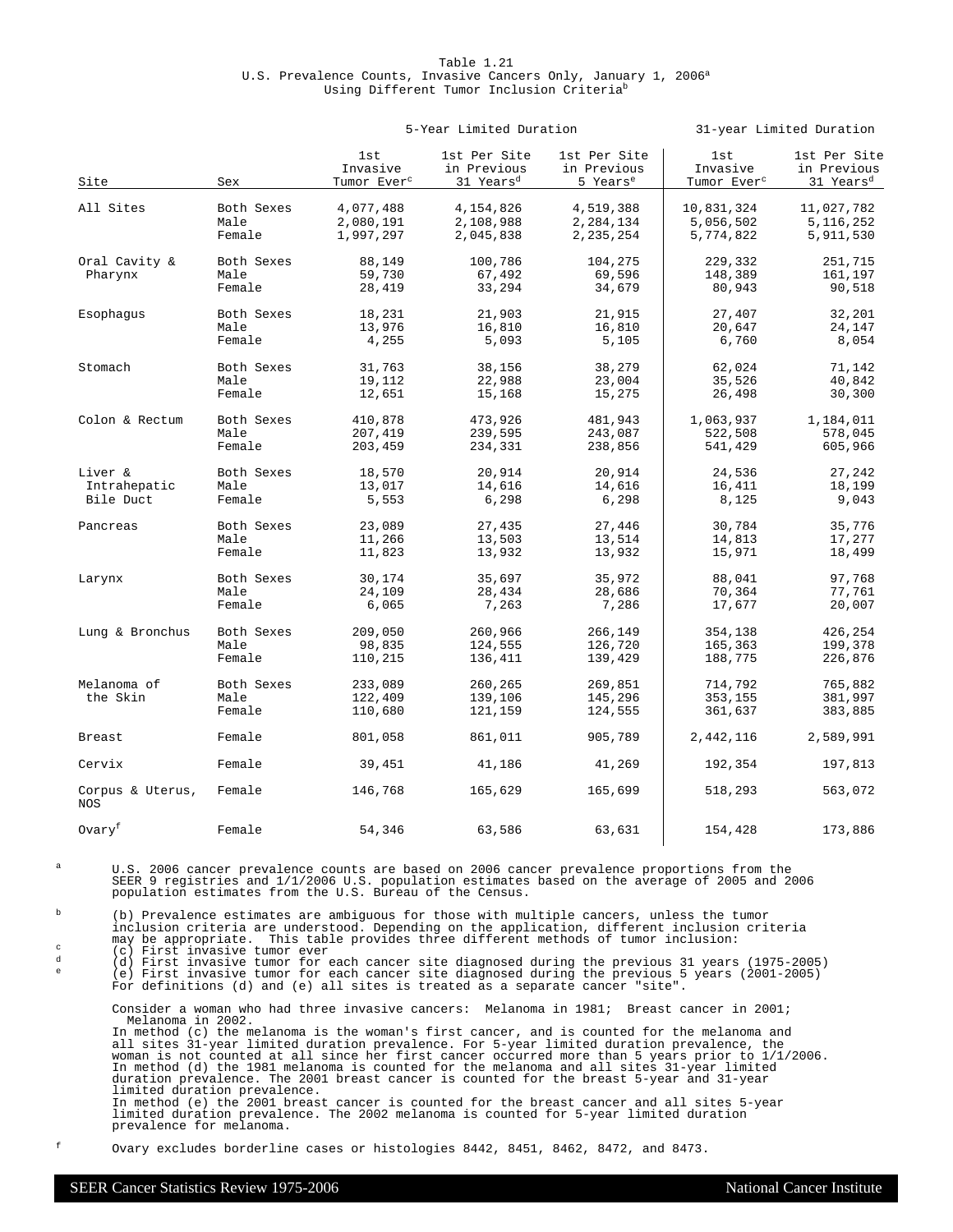# Table 1.21 - continued U.S. Prevalence Counts, Invasive Cancers Only, January 1, 2006<sup>a</sup> Using Different Tumor Inclusion Criteria<sup>b</sup>

|  | 5-Year Limited Duration |
|--|-------------------------|
|  |                         |
|  |                         |

5-Year Limited Duration 31-year Limited Duration

| Site             | Sex        | 1st<br>Invasive<br>Tumor Ever <sup>c</sup> | 1st Per Site<br>in Previous<br>31 Years <sup>d</sup> | 1st Per Site<br>in Previous<br>5 Years <sup>e</sup> | 1st<br>Invasive<br>Tumor Ever <sup>c</sup> | 1st Per Site<br>in Previous<br>31 Years <sup>d</sup> |
|------------------|------------|--------------------------------------------|------------------------------------------------------|-----------------------------------------------------|--------------------------------------------|------------------------------------------------------|
| Prostate         | Male       | 930,125                                    | 1,003,839                                            | 1,003,911                                           | 2,174,982                                  | 2,320,295                                            |
| Testis           | Male       | 39,842                                     | 40,565                                               | 41,075                                              | 172,591                                    | 174,841                                              |
| Urinary Bladder  | Both Sexes | 188,227                                    | 231,571                                              | 235,384                                             | 508,818                                    | 586,875                                              |
|                  | Male       | 140,439                                    | 173,578                                              | 176,622                                             | 376,871                                    | 433,882                                              |
|                  | Female     | 47,788                                     | 57,993                                               | 58,762                                              | 131,947                                    | 152,993                                              |
| Kidney &         | Both Sexes | 111,278                                    | 134,837                                              | 135,889                                             | 254,925                                    | 295,615                                              |
| Renal Pelvis     | Male       | 66,844                                     | 81,868                                               | 82,613                                              | 150,001                                    | 175,152                                              |
|                  | Female     | 44,434                                     | 52,969                                               | 53,276                                              | 104,924                                    | 120,463                                              |
| Brain &          | Both Sexes | 39,632                                     | 41,635                                               | 41,953                                              | 108,661                                    | 111,711                                              |
| Nervous System   | Male       | 21,221                                     | 22,407                                               | 22,579                                              | 58,031                                     | 59,668                                               |
|                  | Female     | 18,411                                     | 19,228                                               | 19,374                                              | 50,630                                     | 52,043                                               |
| Thyroid          | Both Sexes | 120,479                                    | 130,868                                              | 131,194                                             | 367,333                                    | 387,569                                              |
|                  | Male       | 26,876                                     | 30,552                                               | 30,586                                              | 81,388                                     | 87,358                                               |
|                  | Female     | 93,603                                     | 100,316                                              | 100,608                                             | 285,945                                    | 300,211                                              |
| Hodgkin Lymphoma | Both Sexes | 35,015                                     | 36,820                                               | 36,831                                              | 145,147                                    | 148,461                                              |
|                  | Male       | 18,420                                     | 19,309                                               | 19,320                                              | 74,925                                     | 76,593                                               |
|                  | Female     | 16,595                                     | 17,511                                               | 17,511                                              | 70,222                                     | 71,868                                               |
| Non-Hodgkin      | Both Sexes | 178,216                                    | 206,582                                              | 208,073                                             | 407,962                                    | 452,723                                              |
| Lymphoma         | Male       | 92,687                                     | 108,381                                              | 109,127                                             | 211,075                                    | 233,951                                              |
|                  | Female     | 85,529                                     | 98,201                                               | 98,946                                              | 196,887                                    | 218,772                                              |
| Myeloma          | Both Sexes | 39,615                                     | 45,364                                               | 45,401                                              | 58,905                                     | 66,529                                               |
|                  | Male       | 21,534                                     | 24,854                                               | 24,878                                              | 32,370                                     | 36,858                                               |
|                  | Female     | 18,081                                     | 20,510                                               | 20,523                                              | 26,535                                     | 29,671                                               |
| Leukemia         | Both Sexes | 96,231                                     | 108,820                                              | 108,981                                             | 225,790                                    | 245,225                                              |
|                  | Male       | 55,777                                     | 63,265                                               | 63,346                                              | 127,972                                    | 139,195                                              |
|                  | Female     | 40,454                                     | 45,555                                               | 45,635                                              | 97,818                                     | 106,030                                              |
| Acute            | Both Sexes | 15,118                                     | 15,404                                               | 15,404                                              | 55,306                                     | 55,720                                               |
| Lymphocytic      | Male       | 8,660                                      | 8,708                                                | 8,708                                               | 30,447                                     | 30,533                                               |
| Leukemia         | Female     | 6,458                                      | 6,696                                                | 6,696                                               | 24,859                                     | 25,187                                               |
| Childhood        | Both Sexes | 60,231                                     | 60,330                                               | 60,634                                              | 259,480                                    | 259,966                                              |
| $(Ages 0-19)$    | Male       | 32,416                                     | 32,472                                               | 32,581                                              | 133,367                                    | 133,580                                              |
|                  | Female     | 27,815                                     | 27,858                                               | 28,053                                              | 126,113                                    | 126,386                                              |
| Kaposi Sarcoma   | Both Sexes | 6,695                                      | 7,138                                                | 7,138                                               | 21,168                                     | 22,209                                               |
|                  | Male       | 6,215                                      | 6,544                                                | 6,544                                               | 19,850                                     | 20,703                                               |
|                  | Female     | 480                                        | 594                                                  | 594                                                 | 1,318                                      | 1,506                                                |
| Mesothelioma     | Both Sexes | 2,774                                      | 3,453                                                | 3,453                                               | 4,194                                      | 5,000                                                |
|                  | Male       | 2,022                                      | 2,510                                                | 2,510                                               | 2,603                                      | 3,185                                                |
|                  | Female     | 752                                        | 943                                                  | 943                                                 | 1,591                                      | 1,815                                                |

<sup>a</sup> U.S. 2006 cancer prevalence counts are based on 2006 cancer prevalence proportions from the SEER 9 registries and 1/1/2006 U.S. population estimates based on the average of 2005 and 2006 population estimates from the U.S. Bureau of the Census.

(b) Prevalence estimates are ambiguous for those with multiple cancers, unless the tumor<br>inclusion criteria are understood. Depending on the application, different inclusion criteria<br>may be appropriate. This table provides

For definitions (d) and (e) all sites is treated as a separate cancer "site"

Consider a woman who had three invasive cancers: Melanoma in 1981; Breast cancer in 2001;

Melanoma in 2002. In method (c) the melanoma is the woman's first cancer, and is counted for the melanoma and all sites 31-year limited duration prevalence. For 5-year limited duration prevalence, the woman is not counted at all since her first cancer occurred more than 5 years prior to 1/1/2006.<br>In method (d) the 1981 melanoma is counted for the melanoma and all sites 31-year limited In method (d) the 1981 melanoma is counted for the melanoma and all sites 31-year limited duration prevalence. The 2001 breast cancer is counted for the breast 5-year and 31-year limited duration prevalence.

In method (e) the 2001 breast cancer is counted for the breast cancer and all sites 5-year limited duration prevalence. The 2002 melanoma is counted for 5-year limited duration prevalence for melanoma.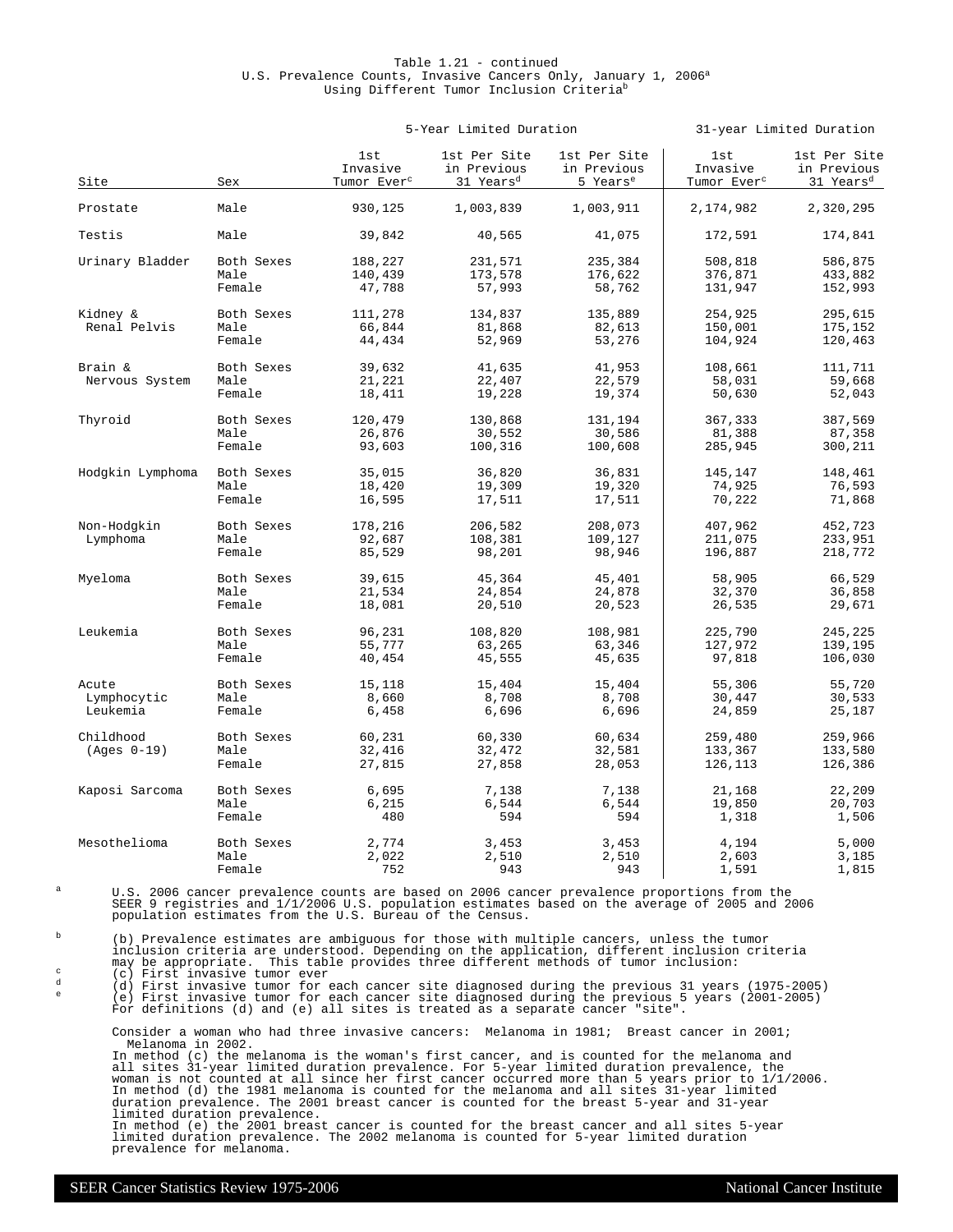# Table 1.22 U.S. Complete Prevalence Counts, Invasive Cancers Only, January 1, 2006<sup>a</sup> By Age at Prevalence

|                       | Age at Prevalence     |             |                     |           |           |           |           |           |           |  |  |  |  |
|-----------------------|-----------------------|-------------|---------------------|-----------|-----------|-----------|-----------|-----------|-----------|--|--|--|--|
| Site/Sex              | All Ages <sup>c</sup> | $0 - 9$     | $10 - 19$           | $20 - 29$ | $30 - 39$ | $40 - 49$ | $50 - 59$ | $60 - 69$ | $70+$     |  |  |  |  |
|                       |                       |             |                     |           |           |           |           |           |           |  |  |  |  |
| All Sites             |                       |             |                     |           |           |           |           |           |           |  |  |  |  |
| Males                 | 5,168,889             | 17,479      | 39,370              | 75,164    | 144,948   | 331,732   | 720,142   | 1,194,219 | 2,645,836 |  |  |  |  |
| Females               | 6, 216, 003           | 14,832      | 33,518              | 81,003    | 213,538   | 597,268   | 1,130,077 | 1,333,585 | 2,812,181 |  |  |  |  |
| Oral Cavity & Pharynx |                       |             |                     |           |           |           |           |           |           |  |  |  |  |
| Males                 | 157,250               | 23          | 492                 | 1,318     | 3,276     | 14,407    | 37,003    | 40,095    | 60,638    |  |  |  |  |
| Females               | 87,223                | 101         | 501                 | 1,668     | 3,489     | 8,222     | 15,686    | 18,110    | 39,446    |  |  |  |  |
| Esophagus             |                       |             |                     |           |           |           |           |           |           |  |  |  |  |
| Males                 | 20,742                | $\mathbf 0$ | 0                   | 17        | 130       | 1,166     | 4,085     | 6,436     | 8,907     |  |  |  |  |
| Females               | 6,861                 | $\mathbf 0$ | $\mathsf{O}\xspace$ | 12        | 50        | 303       | 909       | 1,550     | 4,037     |  |  |  |  |
| Stomach               |                       |             |                     |           |           |           |           |           |           |  |  |  |  |
| Males                 | 36,725                | $\mathbf 0$ | 5                   | 86        | 649       | 2,426     | 5,764     | 8,519     | 19,274    |  |  |  |  |
| Females               | 27,397                | 11          | 23                  | 91        | 491       | 1,896     | 3,966     | 4,776     | 16,143    |  |  |  |  |
| Colon & Rectum        |                       |             |                     |           |           |           |           |           |           |  |  |  |  |
| Males                 | 536,944               | 11          | 46                  | 961       | 5,116     | 22,614    | 69,355    | 116,858   | 321,983   |  |  |  |  |
| Females               | 567,158               | $\mathbf 0$ | 115                 | 1,190     | 4,881     | 20,121    | 58,565    | 96,908    | 385,378   |  |  |  |  |
| Liver & Intrahep      |                       |             |                     |           |           |           |           |           |           |  |  |  |  |
| Males                 | 16,484                | 415         | 403                 | 334       | 382       | 1,391     | 5,714     | 3,821     | 4,025     |  |  |  |  |
| Females               | 8,445                 | 424         | 329                 | 318       | 328       | 843       | 1,678     | 1,630     | 2,896     |  |  |  |  |
| Pancreas              |                       |             |                     |           |           |           |           |           |           |  |  |  |  |
| Males                 | 14,979                | $\mathsf 0$ | 35                  | 69        | 255       | 1,190     | 3,251     | 4,246     | 5,933     |  |  |  |  |
| Females               | 16,201                | $\Omega$    | 44                  | 114       | 434       | 1,327     | 2,738     | 4,093     | 7,452     |  |  |  |  |
| Larynx                |                       |             |                     |           |           |           |           |           |           |  |  |  |  |
| Males                 | 73,244                | $\mathsf 0$ | 0                   | 11        | 232       | 2,513     | 10,523    | 19,979    | 39,986    |  |  |  |  |
| Females               | 18,326                | $\mathbf 0$ | $\mathsf{O}\xspace$ | 46        | 132       | 1,174     | 3,010     | 4,737     | 9,227     |  |  |  |  |
| Lung & Bronchus       |                       |             |                     |           |           |           |           |           |           |  |  |  |  |
| Males                 | 171,522               | 45          | 46                  | 345       | 1,118     | 6,174     | 24,269    | 49,093    | 90,433    |  |  |  |  |
| Females               | 193,474               | $\mathsf 0$ | 32                  | 372       | 1,441     | 8,500     | 25,665    | 51,689    | 105,775   |  |  |  |  |
| Melanoma of the Skin  |                       |             |                     |           |           |           |           |           |           |  |  |  |  |
| Males                 | 367,925               | 72          | 692                 | 5,217     | 16,598    | 46,626    | 83,425    | 86,050    | 129,247   |  |  |  |  |
| Females               | 390,763               | 84          | 980                 | 10,591    | 32,264    | 68,250    | 93,268    | 73,818    | 111,509   |  |  |  |  |

U.S. 2006 cancer prevalence counts are based on 2006 cancer prevalence proportions from the SEER 9 registries (San Francisco, Connecticut, Detroit, Hawaii, Iowa, New Mexico, Seattle, Utah, and Atlanta) and 1/1/2006 U.S. po

<sup>c</sup> Due to rounding, the sum of the age specific estimates may not equal the all ages estimate.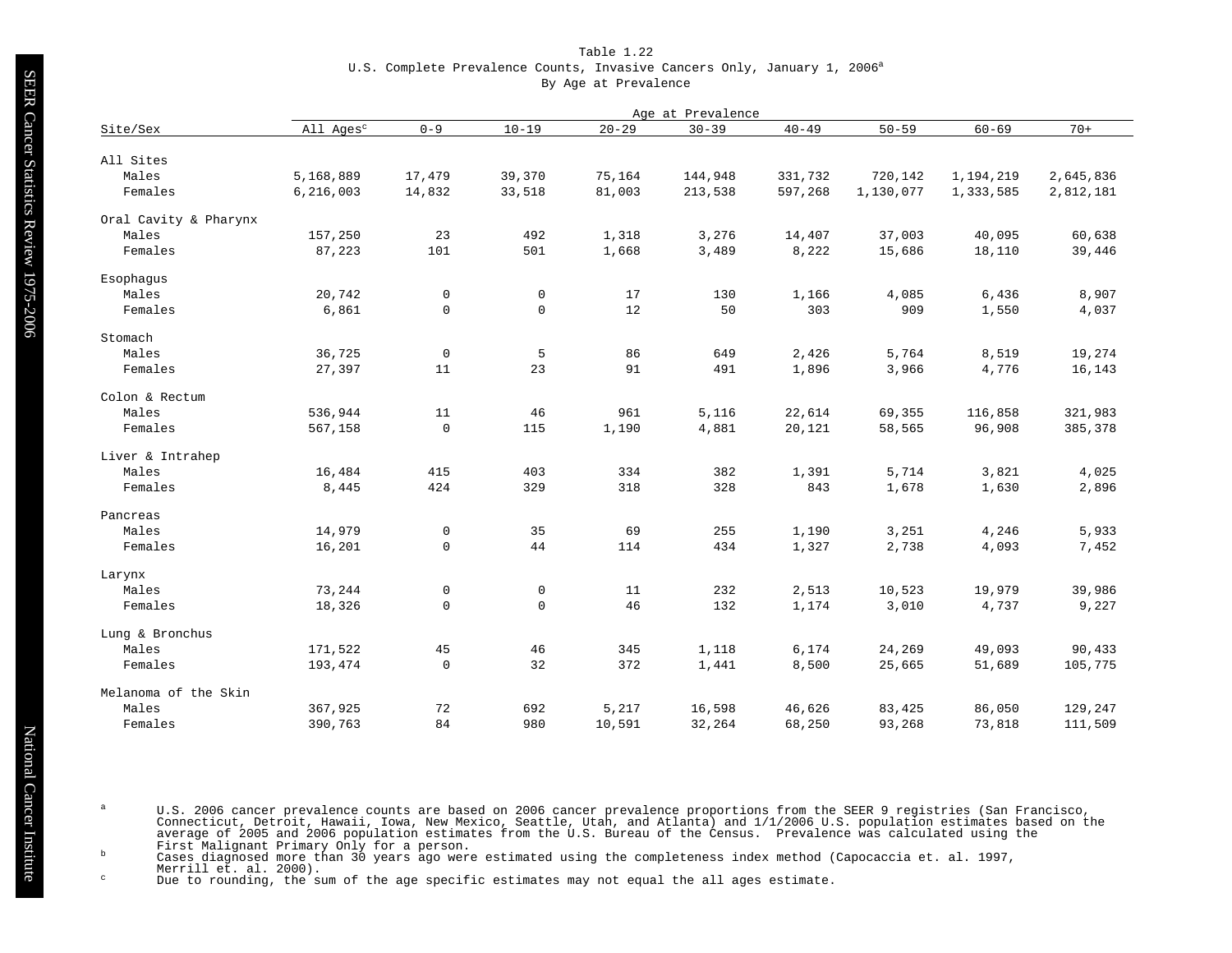# Table 1.22 - continued U.S. Complete Prevalence Counts, Invasive Cancers Only, January 1, 2006<sup>a</sup> By Age at Prevalence

|                        | Age at Prevalence     |                     |             |           |           |           |           |           |           |  |  |  |
|------------------------|-----------------------|---------------------|-------------|-----------|-----------|-----------|-----------|-----------|-----------|--|--|--|
| Site/Sex               | All Ages <sup>c</sup> | $0 - 9$             | $10 - 19$   | $20 - 29$ | $30 - 39$ | $40 - 49$ | $50 - 59$ | $60 - 69$ | $70+$     |  |  |  |
|                        |                       |                     |             |           |           |           |           |           |           |  |  |  |
| Breast                 |                       |                     |             |           |           |           |           |           |           |  |  |  |
| Males                  | 13,132                | $\mathsf 0$         | $\mathbf 0$ | 23        | 75        | 542       | 2,078     | 3,322     | 7,093     |  |  |  |
| Females                | 2,533,193             | $\mathsf 0$         | 104         | 2,335     | 35,060    | 206,965   | 500,267   | 614,770   | 1,173,691 |  |  |  |
| Cervix                 |                       |                     |             |           |           |           |           |           |           |  |  |  |
| Females                | 248,166               | 11                  | 92          | 2,502     | 18,006    | 43,602    | 57,740    | 48,934    | 77,278    |  |  |  |
| Corpus & Uterus, NOS   |                       |                     |             |           |           |           |           |           |           |  |  |  |
| Females                | 572,603               | $\mathsf{O}\xspace$ | 55          | 543       | 4,924     | 23,372    | 76,468    | 124,512   | 342,730   |  |  |  |
| Ovary <sup>d</sup>     |                       |                     |             |           |           |           |           |           |           |  |  |  |
| Females                | 176,007               | 45                  | 891         | 3,473     | 7,019     | 20,547    | 37,874    | 39,554    | 66,605    |  |  |  |
|                        |                       |                     |             |           |           |           |           |           |           |  |  |  |
| Prostate               |                       |                     |             |           |           |           |           |           |           |  |  |  |
| Males                  | 2,177,975             | 45                  | 92          | 69        | 349       | 16,618    | 187,672   | 552,329   | 1,420,801 |  |  |  |
| Urinary Bladder        |                       |                     |             |           |           |           |           |           |           |  |  |  |
| Males                  | 388,965               | 23                  | 143         | 717       | 2,390     | 12,796    | 41,822    | 85,952    | 245,121   |  |  |  |
| Females                | 138,531               | 33                  | 68          | 414       | 1,120     | 4,555     | 13,137    | 26,664    | 92,539    |  |  |  |
| Kidney & Renal Pelvis  |                       |                     |             |           |           |           |           |           |           |  |  |  |
| Males                  | 156,166               | 1,489               | 2,424       | 2,363     | 4,140     | 13,996    | 31,742    | 40,436    | 59,577    |  |  |  |
| Females                | 109,902               | 1,565               | 2,655       | 2,595     | 3,885     | 10,133    | 17,631    | 24,085    | 47,353    |  |  |  |
| Hodgkin Lymphoma       |                       |                     |             |           |           |           |           |           |           |  |  |  |
| Males                  | 82,450                | 129                 | 2,058       | 8,923     | 16,247    | 22,575    | 18,055    | 9,050     | 5,412     |  |  |  |
| Females                | 77,557                | 101                 | 1,477       | 10,135    | 16,381    | 21,291    | 15,813    | 6,811     | 5,549     |  |  |  |
|                        |                       |                     |             |           |           |           |           |           |           |  |  |  |
| Non-Hodgkin Lymphoma   |                       |                     |             |           |           |           |           |           |           |  |  |  |
| Males                  | 217,143               | 663                 | 3,555       | 6,616     | 12,138    | 26,624    | 42,988    | 48,865    | 75,694    |  |  |  |
| Females                | 202,390               | 360                 | 1,529       | 3,938     | 7,562     | 18,662    | 35,213    | 43,070    | 92,057    |  |  |  |
| Myeloma                |                       |                     |             |           |           |           |           |           |           |  |  |  |
| Males                  | 32,483                | $\mathsf 0$         | $\mathbf 0$ | 51        | 549       | 2,188     | 6,759     | 9,771     | 13,165    |  |  |  |
| Females                | 26,720                | $\mathbf 0$         | $\mathbf 0$ | 23        | 222       | 1,661     | 4,882     | 7,103     | 12,830    |  |  |  |
| Leukemia               |                       |                     |             |           |           |           |           |           |           |  |  |  |
| Males                  | 130,746               | 6,418               | 11,449      | 10,565    | 9,207     | 10,991    | 17,345    | 23,135    | 41,637    |  |  |  |
| Females                | 101,110               | 5,023               | 9,672       | 9,353     | 7,857     | 7,821     | 11,507    | 14,611    | 35,265    |  |  |  |
| Acute Lymphocytic Leuk |                       |                     |             |           |           |           |           |           |           |  |  |  |
| Males                  | 32,255                | 5,310               | 9,965       | 8,164     | 5,276     | 1,976     | 781       | 520       | 263       |  |  |  |
| Females                | 26,601                | 4,202               | 8,131       | 6,920     | 4,273     | 1,699     | 654       | 442       | 281       |  |  |  |

U.S. 2006 cancer prevalence counts are based on 2006 cancer prevalence proportions from the SEER 9 registries (San Francisco, Connecticut, Detroit, Hawaii, Iowa, New Mexico, Seattle, Utah, and Atlanta) and 1/1/2006 U.S. po

<sup>c</sup> Due to rounding, the sum of the age specific estimates may not equal the all ages estimate.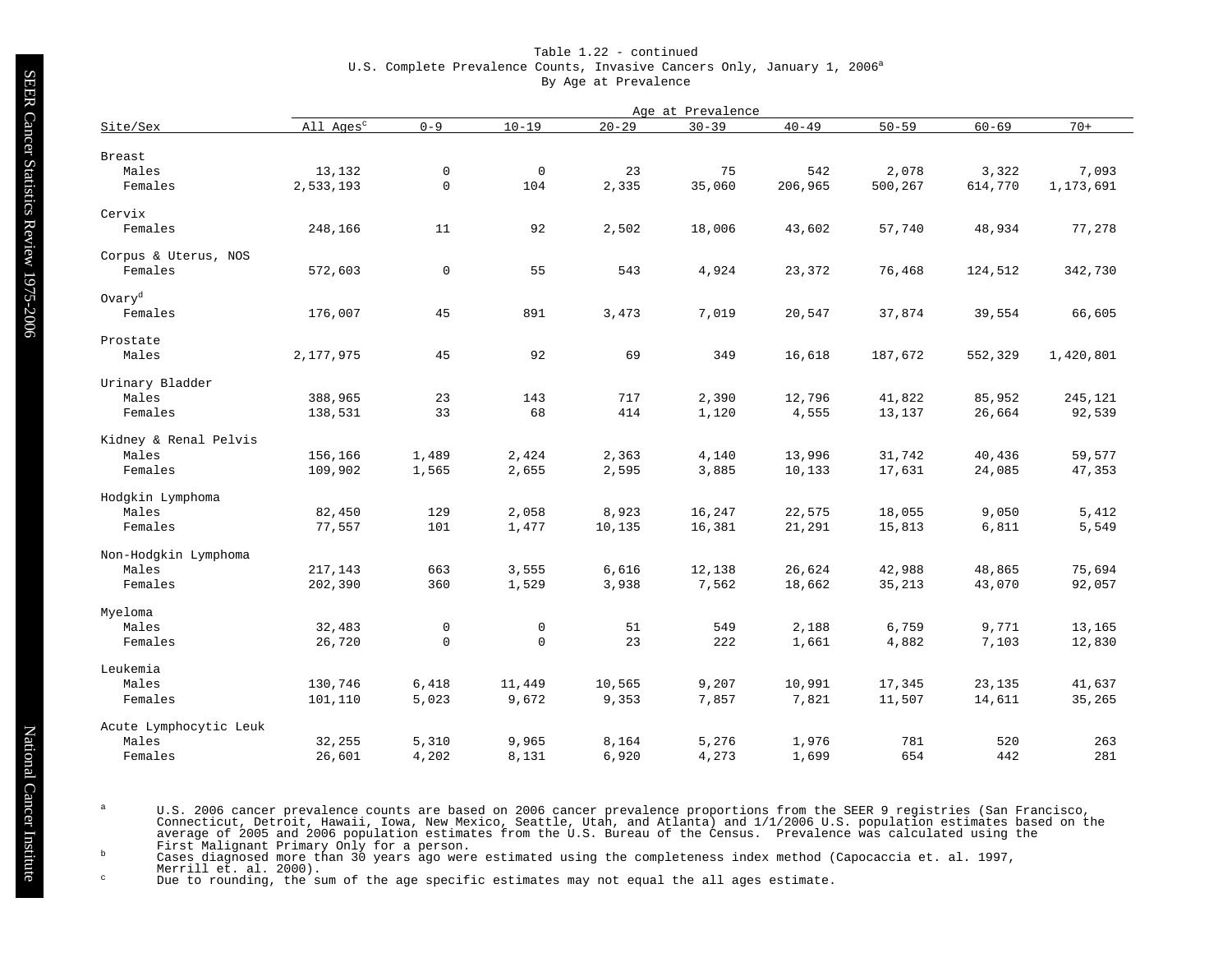#### Table 2.18 All Cancer Sites (Invasive)

#### Estimated United States Cancer Prevalence Counts<sup>a</sup> on January 1, 2006 By Race/Ethnicity, Sex and Years Since Diagnosis

| Years Since Diagnosis  |                                | $0$ to $< 5$                        | $5$ to $< 10$                       | $10$ to $\langle 15 \rangle$    | $15$ to $< 20$                  | $20 \text{ to } 25$           | $25$ to $< 30$                | $0$ to $< 16^e$                     | $0$ to $<$ 31 $^{\circ}$                | $>=31^9$                      | Complete <sup>h</sup>                |
|------------------------|--------------------------------|-------------------------------------|-------------------------------------|---------------------------------|---------------------------------|-------------------------------|-------------------------------|-------------------------------------|-----------------------------------------|-------------------------------|--------------------------------------|
| Race                   | Sex                            |                                     |                                     |                                 |                                 |                               |                               |                                     |                                         |                               |                                      |
| All Races <sup>p</sup> | Both Sexes<br>Males<br>Females | 4,077,488<br>2,080,191<br>1,997,297 | 2,756,143<br>1,358,523<br>1,397,620 | 1,827,790<br>873,389<br>954,401 | 1,067,357<br>402,083<br>665,274 | 628,995<br>208,914<br>420,081 | 408,422<br>117,265<br>291,157 | 8,921,919<br>4,419,347<br>4,502,572 | 10,831,324<br>5,056,502<br>5,774,822    | 553,568<br>112,387<br>441,181 | 11,384,892<br>5,168,889<br>6,216,003 |
| White <sup>b</sup>     | Both Sexes<br>Males<br>Females | 3,520,272<br>1,788,398<br>1,731,874 | 2,420,229<br>1,184,235<br>1,235,994 | 1,629,494<br>776,817<br>852,677 | 969,935<br>368,293<br>601,642   | 573,796<br>192,182<br>381,614 | 373,186<br>108,601<br>264,585 | 7,806,111<br>3,847,393<br>3,958,718 | 9,546,459<br>4, 433, 351<br>5, 113, 108 | 489,074<br>104,730<br>384,344 | 10,035,533<br>4,538,081<br>5,497,452 |
| Black <sup>b</sup>     | Both Sexes<br>Males<br>Females | 383,691<br>205,824<br>177,867       | 229,026<br>124,429<br>104,597       | 136,791<br>70,194<br>66,597     | 64,711<br>22,917<br>41,794      | 36,625<br>10,825<br>25,800    | 22,580<br>5,090<br>17,490     | 765,969<br>406,933<br>359,036       | 877,013<br>440,037<br>436,976           | 31,078<br>3,170<br>27,908     | 908,091<br>443,207<br>464,884        |
| Asian/<br>Pacific      | Both Sexes<br>Males            | 106,876<br>46,735                   | 61,997<br>25,186                    | 36,247<br>13,666                | $+$<br>$+$                      |                               | $+$<br>$+$                    | 210,102<br>87,178                   | $+$<br>$+$                              | $+$<br>$+$                    |                                      |
| Islander <sup>c</sup>  | Females                        | 60,141                              | 36,811                              | 22,581                          | $+$                             |                               |                               | 122,924                             | $+$                                     | $+$                           |                                      |
| Hispanic <sup>d</sup>  | Both Sexes                     | 235,971                             | 137,977                             | 84,667                          | $+$                             |                               | $+$                           | 471,035                             | $+$                                     | $+$                           |                                      |
|                        | Males<br>Females               | 113,967<br>122,004                  | 64,417<br>73,560                    | 36,535<br>48,132                | $+$<br>$+$                      | $^{+}$                        | $+$<br>$+$                    | 219,442<br>251,593                  | $+$<br>$+$                              | $+$<br>$+$                    |                                      |
|                        |                                |                                     |                                     |                                 |                                 |                               |                               |                                     |                                         |                               |                                      |

#### Estimated prevalence percent<sup>a</sup> on January 1, 2006, of the SEER 11 population diagnosed in the previous 16 years By Age at Prevalence, Race/Ethnicity and Sex

|                                |                                              | Age Specific<br>(Crude)       |                               |                               |                                                |                               |                               |                               |                               |                                 |                                  | Age-Adjusted <sup>t</sup>     |
|--------------------------------|----------------------------------------------|-------------------------------|-------------------------------|-------------------------------|------------------------------------------------|-------------------------------|-------------------------------|-------------------------------|-------------------------------|---------------------------------|----------------------------------|-------------------------------|
| Age at Prevalence              |                                              | All Ages                      | $0 - 9$                       | $10 - 19$                     | $20 - 29$                                      | $30 - 39$                     | $40 - 49$                     | $50 - 59$                     | $60 - 69$                     | $70 - 79$                       | $80+$                            | All Ages                      |
| Race<br>All Races <sup>c</sup> | <u>Sex</u><br>Both Sexes<br>Males<br>Females | 2.6125%<br>2.6003%<br>2.6243% | 0.0793%<br>0.0849%<br>0.0734% | 0.1565%<br>0.1644%<br>0.1482% | 0.2705%<br>$0.2517$ %<br>$0.2906$ <sup>8</sup> | 0.6644%<br>0.5169%<br>0.8161% | 1.5625%<br>1.0685%<br>2.0556% | 3.7265%<br>3.0327%<br>4.3885% | 8.1929%<br>8.9806%<br>7.4821% | 13.5686%<br>18.2203%<br>9.9786% | 14.5035%<br>21.3291%<br>10.7168% | 2.7072%<br>3.0961%<br>2.4852% |
| White <sup>c</sup>             | Both Sexes                                   | 2.8537%                       | 0.0852                        | 0.1709%                       | $0.3002$ $%$                                   | $0.7370$ $8$                  | 1.6543%                       | 3.8634%                       | 8.5564%                       | 14.2545%                        | 14.9548%                         | 2.8361%                       |
|                                | Males                                        | 2.8095%                       | $0.0914$ $%$                  | 0.1792%                       | 0.2805%                                        | 0.5835%                       | 1.1472%                       | 3.1082%                       | 9.1880%                       | 18.7633%                        | 21.6733%                         | 3.1916%                       |
|                                | Females                                      | 2.8979%                       | $0.0787$ $%$                  | $0.1621$ $%$                  | 0.3221%                                        | $0.9016$ <sup>8</sup>         | 2.1772%                       | 4.6067%                       | 7.9711%                       | 10.6939%                        | 11.2707%                         | 2.6436%                       |
| Black <sup>c</sup>             | Both Sexes                                   | 1.8858%                       | 0.0545%                       | $0.1071$ %                    | 0.1695%                                        | 0.4686%                       | 1.2564%                       | 3.6290%                       | 8.5309%                       | 13.3964%                        | 12.4397%                         | 2.5470%                       |
|                                | Males                                        | 2.1113%                       | $0.0529$ <sup>8</sup>         | $0.1120$ $%$                  | 0.1484%                                        | 0.3284%                       | 0.8707%                       | 3.6866%                       | 11.5962%                      | 21.5351%                        | 21.3968%                         | 3.4812%                       |
|                                | Females                                      | 1.6811%                       | $0.0562$ $%$                  | $0.1020$ $8$                  | 0.1897%                                        | 0.5912%                       | 1.5952%                       | 3.5812%                       | 6.1444%                       | 7.9816%                         | 8.1016%                          | 1.9708%                       |
| Asian/                         | Both Sexes                                   | 1.6845%                       | $0.0639$ <sup>8</sup>         | 0.1182%                       | 0.1711%                                        | $0.3946$ <sup>8</sup>         | 1.1504%                       | 2.6637%                       | 4.9710%                       | 8.2974%                         | 10.3437%                         | 1.7781%                       |
| Pacific                        | Males                                        | 1.4974%                       | $0.0723$ <sup>8</sup>         | 0.1278%                       | 0.1540%                                        | $0.2500$ $%$                  | 0.5948%                       | 1.6187%                       | 4.6846%                       | 10.5931%                        | 14.9192%                         | 1.8270%                       |
| Islander <sup>c</sup>          | Females                                      | 1.8603%                       | $0.0550$ $%$                  | $0.1079$ $%$                  | 0.1882%                                        | 0.5316%                       | 1.6602%                       | 3.5809%                       | 5.2137%                       | $6.6146$ <sup>2</sup>           | 7.3284%                          | 1.7941%                       |
| Hispanic <sup>d</sup>          | Both Sexes                                   | 1.0593%                       | $0.0750$ <sup>8</sup>         | 0.1452%                       | 0.1889%                                        | 0.4534%                       | 1.1045%                       | 2.5183%                       | 5.5502%                       | 9.4464%                         | 10.0358%                         | 1.8825%                       |
|                                | Males                                        | 0.9496%                       | $0.0811$ %                    | 0.1499%                       | $0.1800$ <sup>8</sup>                          | 0.3352%                       | 0.6388%                       | 1.7880%                       | 5.9158%                       | 13.2025%                        | 15.1482%                         | 2.1375%                       |
|                                | Females                                      | 1.1753%                       | 0.0686                        | 0.1402%                       | 0.1995%                                        | $0.5903$ <sup>8</sup>         | 1.5988%                       | 3.2110%                       | 5.2405%                       | 6.7129%                         | 7.0643%                          | 1.7685%                       |

- US 2006 cancer prevalence counts are based on 2006 cancer prevalence proportions from the SEER registries and 1/1/2006<br>US population estimates based on the average of 2005 and 2006 population estimates from the US Bureau o
- Rural Georgia.
- 
- 
- 
- Maximum limited-duration prevalence: 31 years for 1975-2006 SEER 9 data; 16 years for 1990-2006 SEER 11 data<br>
(used to claculate prevalence for Hispanics and Asian Pacific Islanders).<br>
Percentages are age-adjusted to the 2
-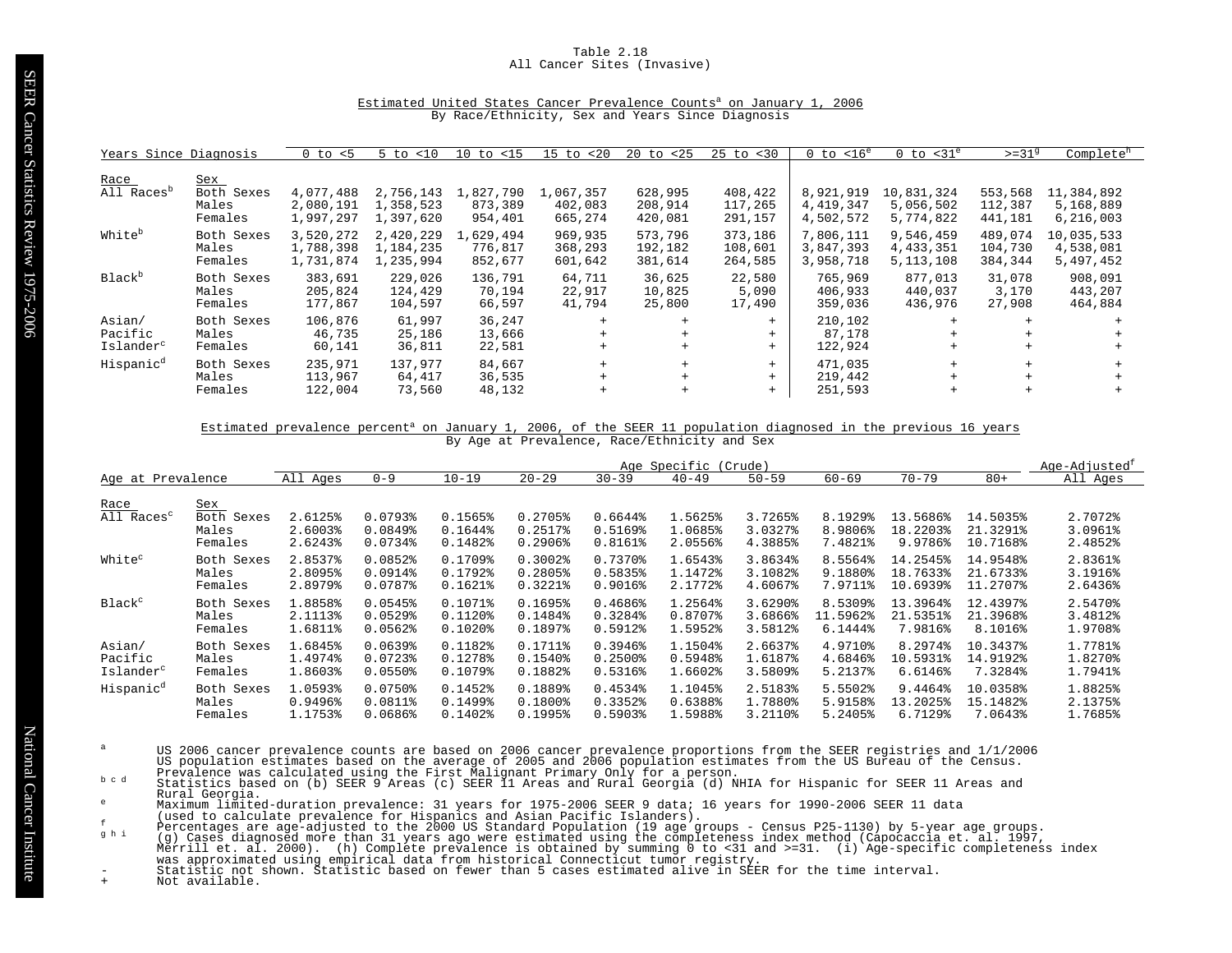## Table 3.18 Brain and Other Nervous System (Invasive)

| Years Since Diagnosis                      |                                       | < 5<br>0 to                | < 10<br>5.<br>to           | $10$ to $< 15$            | < 20<br>$15$ to          | 20 to<br>$25$           | $25$ to $< 30$          | $< 16^e$<br>0 to           | $<$ 31 $^{\circ}$<br>0 to   | $>=319$                                  | Complete <sup>h</sup>       |
|--------------------------------------------|---------------------------------------|----------------------------|----------------------------|---------------------------|--------------------------|-------------------------|-------------------------|----------------------------|-----------------------------|------------------------------------------|-----------------------------|
| Race<br>All Races <sup>p</sup>             | Sex<br>Both Sexes<br>Males<br>Females | 39,632<br>21,221<br>18,411 | 22,564<br>11,940<br>10,624 | 18,270<br>10,182<br>8,088 | 13,267<br>6,986<br>6,281 | 8,008<br>4,240<br>3,768 | 5,917<br>2,979<br>2,938 | 83,594<br>45,088<br>38,506 | 108,661<br>58,031<br>50,630 | 14,026<br>6,401<br>7,625                 | 122,687<br>64,432<br>58,255 |
| White <sup>b</sup>                         | Both Sexes<br>Males<br>Females        | 35,067<br>19,035<br>16,032 | 19,983<br>10,677<br>9,306  | 16,065<br>8,903<br>7,162  | 11,742<br>6,072<br>5,670 | 7,089<br>3,772<br>3,317 | 5,361<br>2,712<br>2,649 | 73,757<br>40,080<br>33,677 | 96,220<br>51,619<br>44,601  | 7,226<br>$4,000^1$<br>3,226 <sup>1</sup> | 103,446<br>55,619<br>47,827 |
| Black <sup>b</sup>                         | Both Sexes<br>Males<br>Females        | 2,947<br>1,396<br>1,551    | 1,678<br>851<br>827        | 1,409<br>811<br>598       | 1,105<br>658<br>447      | 687<br>363<br>324       | 419<br>190<br>229       | 6,413<br>3,282<br>3,131    | 8,325<br>4,300<br>4,025     | $+$<br>$+$<br>$+$                        |                             |
| Asian/<br>Pacific<br>Islander <sup>c</sup> | Both Sexes<br>Males<br>Females        | 1,062<br>527<br>535        | 568<br>262<br>306          | 427<br>237<br>190         | $+$<br>$+$               | $+$<br>$+$<br>$+$       | $+$<br>$+$<br>$+$       | 2,121<br>1,062<br>1,059    | $+$<br>$+$<br>$+$           | $+$<br>$+$<br>$+$                        |                             |
| Hispanic <sup>d</sup>                      | Both Sexes<br>Males<br>Females        | 3,873<br>2,145<br>1,728    | 2,236<br>1,120<br>1,116    | 1,413<br>714<br>699       | $+$                      | $+$<br>$+$              | $+$<br>$+$<br>$+$       | 7,807<br>4,140<br>3,667    | $+$<br>$+$<br>$^{+}$        | $+$<br>$+$                               |                             |

# Estimated United States Cancer Prevalence Counts<sup>a</sup> on January 1, 2006 By Race/Ethnicity, Sex and Years Since Diagnosis

#### Estimated prevalence percent<sup>a</sup> on January 1, 2006, of the SEER 11 population diagnosed in the previous 16 years By Age at Prevalence, Race/Ethnicity and Sex

|                                |                                       | Age Specific<br>(Crude)                                        |                               |                                                                |                                                           |                                                                 |                                                  |                                         |                                                  |                                                     |                                                  |                                                           |
|--------------------------------|---------------------------------------|----------------------------------------------------------------|-------------------------------|----------------------------------------------------------------|-----------------------------------------------------------|-----------------------------------------------------------------|--------------------------------------------------|-----------------------------------------|--------------------------------------------------|-----------------------------------------------------|--------------------------------------------------|-----------------------------------------------------------|
| Age at Prevalence              |                                       | All Ages                                                       | $0 - 9$                       | $10 - 19$                                                      | $20 - 29$                                                 | $30 - 39$                                                       | $40 - 49$                                        | $50 - 59$                               | $60 - 69$                                        | $70 - 79$                                           | $80+$                                            | All Ages                                                  |
| Race<br>All Races <sup>c</sup> | Sex<br>Both Sexes<br>Males<br>Females | $0.0249$ <sup>8</sup><br>$0.0270$ $%$<br>$0.0229$ <sup>§</sup> | 0.0137%<br>0.0143%<br>0.0131% | $0.0279$ <sup>8</sup><br>$0.0299$ $8$<br>$0.0259$ <sup>*</sup> | $0.0239$ <sup>8</sup><br>$0.0249$ <sup>8</sup><br>0.0228% | $0.0244$ <sup>8</sup><br>$0.0260$ $8$<br>$0.0228$ <sup>\$</sup> | 0.0303%<br>$0.0327$ $8$<br>$0.0279$ <sup>8</sup> | 0.03038<br>$0.0341$ $%$<br>$0.0267$ $%$ | $0.0281$ $%$<br>0.0315%<br>$0.0250$ <sup>§</sup> | $0.0241$ %<br>$0.0266$ $8$<br>$0.0223$ <sup>*</sup> | $0.0138$ <sup>2</sup><br>0.0155%<br>$0.0128$ $%$ | $0.0248$ <sup>*</sup><br>0.0268<br>$0.0229$ <sup>\$</sup> |
| White <sup>c</sup>             | Both Sexes                            | $0.0279$ <sup>8</sup>                                          | $0.0149$ <sup>8</sup>         | $0.0311$ %                                                     | $0.0261$ <sup>8</sup>                                     | $0.0283$ <sup>8</sup>                                           | 0.0346%                                          | 0.0341%                                 | 0.0312%                                          | $0.0264$ <sup>8</sup>                               | $0.0142$ $%$                                     | 0.0278                                                    |
|                                | Males                                 | 0.03038                                                        | 0.0159%                       | 0.03338                                                        | $0.0270$ <sup>8</sup>                                     | $0.0300$ $%$                                                    | $0.0369$ <sup>8</sup>                            | 0.0385%                                 | 0.0357%                                          | $0.0287$ $%$                                        | 0.0168%                                          | $0.0300$ $%$                                              |
|                                | Females                               | $0.0256$ <sup>8</sup>                                          | 0.01398                       | 0.0288                                                         | $0.0251$ $8$                                              | $0.0264$ <sup>8</sup>                                           | $0.0323$ <sup>8</sup>                            | $0.0298$ <sup>\$</sup>                  | $0.0270$ $%$                                     | $0.0246$ $%$                                        | 0.0128%                                          | $0.0256$ <sup>8</sup>                                     |
| Black <sup>c</sup>             | Both Sexes                            | 0.0156%                                                        | 0.0094%                       | 0.0184%                                                        | 0.0183%                                                   | 0.0150%                                                         | 0.0142%                                          | 0.0185%                                 | $0.0160$ $%$                                     | $0.0181$ %                                          | 0.01338                                          | 0.0156%                                                   |
|                                | Males                                 | $0.0162$ $% 0.0162$                                            | 0.0085%                       | $0.0202$ <sup>8</sup>                                          | 0.0188%                                                   | 0.0165%                                                         | $0.0144$ %                                       | $0.0200$ $%$                            | $0.0152$ $%$                                     | $0.0227$ $8$                                        | -                                                | $0.0162$ $% 0.0162$                                       |
|                                | Females                               | $0.0150$ %                                                     | $0.0104\$                     | $0.0164\$                                                      | 0.0177%                                                   | $0.0136$ <sup>8</sup>                                           | $0.0140$ %                                       | 0.0173%                                 | 0.0165%                                          | $0.0151$ %                                          | $0.0181$ $8$                                     | $0.0151$ %                                                |
| Asian/                         | Both Sexes                            | 0.0145%                                                        | 0.0094%                       | $0.0182$ $%$                                                   | 0.0148%                                                   | $0.0122$ $%$                                                    | 0.0175%                                          | 0.0153%                                 | $0.0159$ <sup>*</sup>                            | $0.0141$ %                                          | 0.0088                                           | 0.0145%                                                   |
| Pacific                        | Males                                 | 0.0148%                                                        | $0.0101$ %                    | 0.0185%                                                        | 0.0156%                                                   | 0.0119%                                                         | 0.01978                                          | 0.0149%                                 | $0.0116$ $%$                                     | $0.0164$ <sup>8</sup>                               | 0.0111%                                          | 0.0149%                                                   |
| Islander <sup>c</sup>          | Females                               | $0.0141$ %                                                     | $0.0087$ $%$                  | 0.0179%                                                        | 0.0141%                                                   | $0.0125$ <sup>8</sup>                                           | 0.0155%                                          | $0.0157$ %                              | 0.0195%                                          | 0.0124%                                             | $0.0072$ $8$                                     | $0.0142$ $%$                                              |
| Hispanic <sup>d</sup>          | Both Sexes                            | 0.0176%                                                        | 0.0112%                       | $0.0202$ $%$                                                   | $0.0129$ <sup>8</sup>                                     | 0.0160%                                                         | $0.0247$ $8$                                     | 0.0256%                                 | $0.0235$ <sup>8</sup>                            | $0.0215$ $%$                                        | $0.0131$ %                                       | 0.0188%                                                   |
|                                | Males                                 | $0.0180$ <sup>2</sup>                                          | 0.0117%                       | 0.0208                                                         | $0.0130$ <sup>8</sup>                                     | 0.0173%                                                         | $0.0248$ <sup>*</sup>                            | $0.0264$ <sup>8</sup>                   | $0.0236$ <sup>8</sup>                            | $0.0207$ $8$                                        | 0.0175%                                          | 0.0194%                                                   |
|                                | Females                               | 0.0171%                                                        | 0.0108                        | $0.0196$ <sup>2</sup>                                          | $0.0129$ <sup>2</sup>                                     | $0.0145$ $%$                                                    | $0.0247$ $8$                                     | $0.0247$ $%$                            | 0.0235%                                          | $0.0221$ $%$                                        | $0.0106$ $%$                                     | 0.0183%                                                   |

- US 2006 cancer prevalence counts are based on 2006 cancer prevalence proportions from the SEER registries and 1/1/2006<br>US population estimates based on the average of 2005 and 2006 population estimates from the US Bureau o
- Rural Georgia.
- 
- 
- 
- Maximum limited-duration prevalence: 31 years for 1975-2006 SEER 9 data; 16 years for 1990-2006 SEER 11 data<br>
(used to claculate prevalence for Hispanics and Asian Pacific Islanders).<br>
Percentages are age-adjusted to the 2
-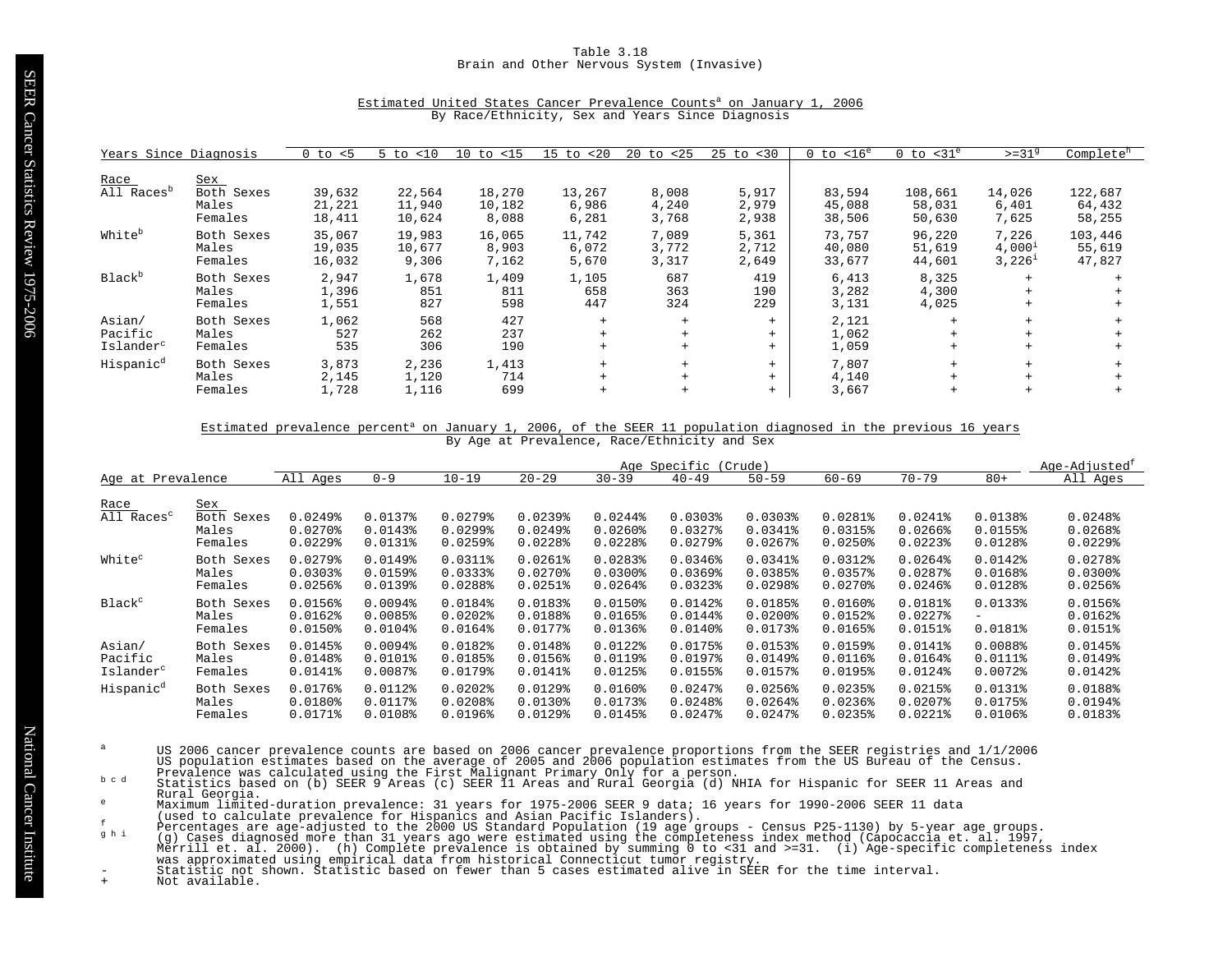## Table 4.23 Cancer of the Breast (Invasive)

#### Estimated United States Cancer Prevalence Counts<sup>a</sup> on January 1, 2006 By Race/Ethnicity, Sex and Years Since Diagnosis

| Years Since Diagnosis                      |                                       | $0$ to $< 5$                | $5$ to $< 10$               | $10$ to $\langle 15 \rangle$ | $15$ to $< 20$              | $20 \text{ to } 25$       | $25$ to $< 30$          | $0$ to $< 16^e$                  | $0$ to $<$ 31 $^{\circ}$         | $>=31^9$                     | Complete <sup>h</sup>            |
|--------------------------------------------|---------------------------------------|-----------------------------|-----------------------------|------------------------------|-----------------------------|---------------------------|-------------------------|----------------------------------|----------------------------------|------------------------------|----------------------------------|
|                                            |                                       |                             |                             |                              |                             |                           |                         |                                  |                                  |                              |                                  |
| Race<br>All Races <sup>p</sup>             | Sex<br>Both Sexes<br>Males<br>Females | 806,524<br>5,466<br>801,058 | 648,228<br>3,352<br>644,876 | 436,782<br>1,709<br>435,073  | 291,728<br>1,182<br>290,546 | 158,753<br>736<br>158,017 | 96,802<br>406<br>96,396 | 1,959,764<br>10,895<br>1,948,869 | 2,454,992<br>12,876<br>2,442,116 | 91,333<br>256<br>91,077      | 2,546,325<br>13,132<br>2,533,193 |
| White <sup>b</sup>                         | Both Sexes<br>Males<br>Females        | 700,075<br>4,614<br>695,461 | 574,925<br>2,984<br>571,941 | 391,645<br>1,464<br>390,181  | 266,134<br>1,052<br>265,082 | 144,496<br>674<br>143,822 | 88,457<br>393<br>88,064 | 1,728,591<br>9,379<br>1,719,212  | 2,180,598<br>11,206<br>2,169,392 | 81,191<br>$95^{3}$<br>81,096 | 2,261,789<br>11,301<br>2,250,488 |
| Black <sup>b</sup>                         | Both Sexes<br>Males<br>Females        | 73,021<br>681<br>72,340     | 49,094<br>270<br>48,824     | 31,491<br>161<br>31,330      | 18,074<br>120<br>17,954     | 10,411<br>50<br>10,361    | 5,834<br>13<br>5,821    | 157,985<br>1,160<br>156,825      | 188,832<br>1,295<br>187,537      | 6,396                        | 193,933                          |
| Asian/<br>Pacific<br>Islander <sup>c</sup> | Both Sexes<br>Males<br>Females        | 25,304<br>106<br>25,198     | 17,399<br>45<br>17,354      | 9,956<br>48<br>9,908         | $+$                         | $+$                       | $+$<br>$+$<br>$+$       | 54,134<br>203<br>53,931          | $+$<br>$+$                       |                              |                                  |
| Hispanic <sup>d</sup>                      | Both Sexes<br>Males<br>Females        | 45,325<br>176<br>45,149     | 29,708<br>101<br>29,607     | 18,423<br>27<br>18,396       | $+$                         | $+$                       | $+$<br>$+$<br>$+$       | 96,279<br>320<br>95,959          | $+$                              |                              |                                  |
|                                            |                                       |                             |                             |                              |                             |                           |                         |                                  |                                  |                              |                                  |

#### Estimated prevalence percent<sup>a</sup> on January 1, 2006, of the SEER 11 population diagnosed in the previous 16 years By Age at Prevalence, Race/Ethnicity and Sex

|                                            |                                              | Age Specific (Crude)                                      |                                                                           |                                                                                  |                                       |                                    |                                                                |                                    |                                    |                                             | Age-Adjusted <sup>t</sup>                   |                                                  |
|--------------------------------------------|----------------------------------------------|-----------------------------------------------------------|---------------------------------------------------------------------------|----------------------------------------------------------------------------------|---------------------------------------|------------------------------------|----------------------------------------------------------------|------------------------------------|------------------------------------|---------------------------------------------|---------------------------------------------|--------------------------------------------------|
| Age at Prevalence                          |                                              | All Ages                                                  | $0 - 9$                                                                   | $10 - 19$                                                                        | $20 - 29$                             | $30 - 39$                          | $40 - 49$                                                      | $50 - 59$                          | $60 - 69$                          | $70 - 79$                                   | $80+$                                       | All Ages                                         |
| Race<br>All Races <sup>c</sup>             | <u>Sex</u><br>Both Sexes<br>Males<br>Females | 0.5773%<br>$0.0063$ <sup>8</sup><br>1.1379%               | $\qquad \qquad -$<br>$\overline{\phantom{m}}$<br>$\qquad \qquad -$        | $0.0002$ $%$<br>$0.0004$ $%$                                                     | 0.0057%<br>$0.0116$ $%$               | 0.0814%<br>$0.0004$ $8$<br>0.1647% | $0.4260$ $%$<br>$0.0023$ <sup>8</sup><br>$0.8490$ $%$          | 1.1244%<br>0.00938<br>2.1882%      | 1.9183%<br>$0.0242$ $%$<br>3.6274% | 2.4904%<br>$0.0412$ $%$<br>4.3807%          | 2.8998%<br>$0.0550$ <sup>8</sup><br>4.4781% | 0.5857%<br>$0.0075$ <sup>8</sup><br>1.0696%      |
| White <sup>c</sup>                         | Both Sexes<br>Males<br>Females               | $0.6330$ <sup>8</sup><br>0.0068<br>1.2596%                | $\overline{\phantom{m}}$<br>$\qquad \qquad -$<br>$\qquad \qquad -$        | $0.0002$ $8$<br>$0.0004$ $%$                                                     | $0.0053$ <sup>8</sup><br>$0.0110$ %   | 0.0808<br>$0.0002$ $8$<br>0.1671%  | 0.4294%<br>$0.0022$ $8$<br>0.8699%                             | 1.1649%<br>$0.0091$ %<br>2.3024%   | 2.0317%<br>$0.0241$ $%$<br>3.8921% | 2.6780%<br>0.0435%<br>4.7584%               | 3.0991%<br>0.0591%<br>4.7661%               | 0.6162<br>0.0077%<br>1.1365%                     |
| Black <sup>c</sup>                         | Both Sexes<br>Males<br>Females               | $0.3941$ $%$<br>0.0061%<br>0.7463%                        | $\overline{\phantom{a}}$<br>$\qquad \qquad -$<br>$\overline{\phantom{m}}$ | $\overline{\phantom{a}}$<br>$\overline{\phantom{m}}$<br>$\overline{\phantom{m}}$ | 0.0078%<br>$0.0150$ %                 | $0.0962$ <sup>8</sup><br>0.1797%   | 0.4214%<br>$0.0036$ <sup>8</sup><br>0.7883%                    | 0.9915%<br>0.0132%<br>1.8049%      | 1.6239%<br>0.0415%<br>2.8559%      | 2.0368%<br>0.0448<br>3.3621%                | 2.3114%<br>$0.0473$ <sup>8</sup><br>3.4078% | 0.5063%<br>0.00938<br>0.8709%                    |
| Asian/<br>Pacific<br>Islander <sup>c</sup> | Both Sexes<br>Males<br>Females               | 0.4222<br>$0.0034$ $%$<br>0.8155%                         | $\overline{\phantom{a}}$<br>$\overline{\phantom{m}}$<br>$\qquad \qquad -$ | $\overline{\phantom{m}}$<br>$\overline{\phantom{m}}$                             | 0.0059%<br>0.0118%                    | $0.0726$ <sup>8</sup><br>0.1404%   | 0.4106%<br>0.7865%                                             | 0.9699%<br>$0.0067$ $8$<br>1.8153% | 1.3902%<br>0.0106%<br>2.5596%      | 1.5756%<br>$0.0230$ <sup>8</sup><br>2.7136% | 1.6294%<br>$0.0266$ <sup>8</sup><br>2.6856% | 0.4308%<br>$0.0040$ $%$<br>0.7801%               |
| Hispanic <sup>d</sup>                      | Both Sexes<br>Males<br>Females               | $0.2191$ <sup>8</sup><br>$0.0013$ <sup>8</sup><br>0.4495% | $\qquad \qquad -$<br>$\overline{\phantom{a}}$<br>$\qquad \qquad -$        | $\overline{\phantom{m}}$<br>$\overline{\phantom{m}}$<br>$\overline{\phantom{m}}$ | $0.0046$ <sup>8</sup><br>$0.0100$ $%$ | 0.0554%<br>$0.1191$ <sup>8</sup>   | $0.2939$ <sup>8</sup><br>$0.0010$ $8$<br>$0.6046$ <sup>8</sup> | 0.7737%<br>0.0048<br>1.5030%       | 1.2684%<br>0.0081%<br>2.3360%      | 1.6101%<br>$0.0152$ $%$<br>2.7707%          | 1.7243%<br>$0.0200$ $%$<br>2.7149%          | 0.3870%<br>$0.0029$ <sup>8</sup><br>$0.7060$ $%$ |

- US 2006 cancer prevalence counts are based on 2006 cancer prevalence proportions from the SEER registries and 1/1/2006<br>US population estimates based on the average of 2005 and 2006 population estimates from the US Bureau o
- Rural Georgia.
- 
- 
- 
- Maximum limited-duration prevalence: 31 years for 1975-2006 SEER 9 data; 16 years for 1990-2006 SEER 11 data<br>
(used to claculate prevalence for Hispanics and Asian Pacific Islanders).<br>
Percentages are age-adjusted to the 2
-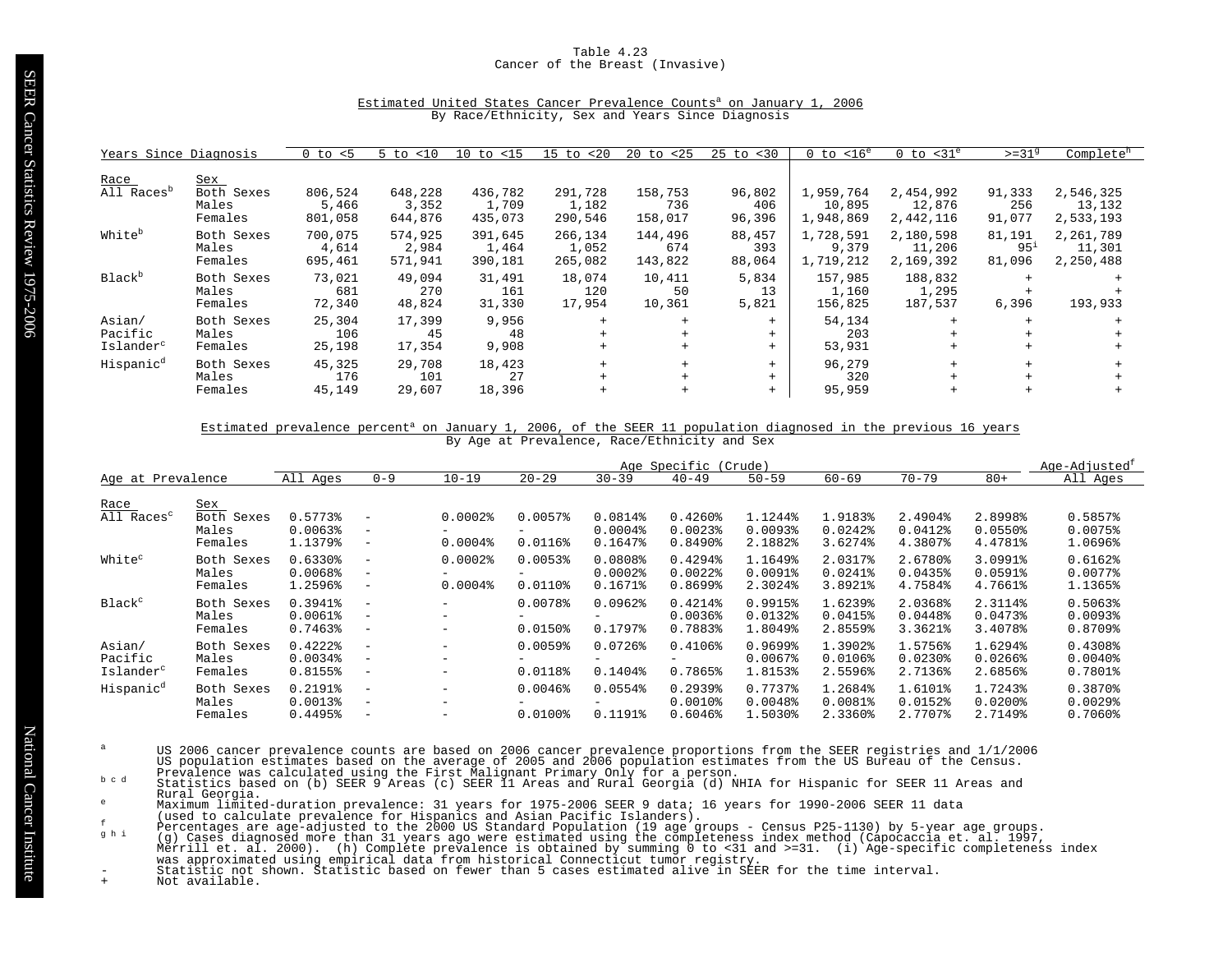# Table 5.14 Cancer of the Cervix Uteri (Invasive)

# Estimated United States Cancer Prevalence Counts<sup>a</sup> on January 1, 2006 By Race/Ethnicity and Years Since Diagnosis

| Years Since Diagnosis               | < 5<br>0 to | $<$ 10<br>5 to | to <15<br>10 | $15$ to<br>< 20 | 20<br>< 25<br>to | $25 \text{ to } < 30$ | $0$ to $< 16^e$ | 0 to $<$ 31 $^{\circ}$ | $>=319$        | Complete <sup>h</sup> |
|-------------------------------------|-------------|----------------|--------------|-----------------|------------------|-----------------------|-----------------|------------------------|----------------|-----------------------|
| Race                                |             |                |              |                 |                  |                       |                 |                        |                |                       |
| All Races <sup>D</sup>              | 39,451      | 38,535         | 34,731       | 30,783          | 23,101           | 21,728                | 119,712         | 192,354                | 55,812         | 248,166               |
| White <sup>b</sup>                  | 31,048      | 30,600         | 28,499       | 25,641          | 19,137           | 17,691                | 95,858          | 155,925                | 46,577         | 202,502               |
| <b>Black</b> <sup>b</sup>           | 5,677       | 5,244          | 4,021        | 3,443           | 3,036            | 3,056                 | 15,832          | 25,053                 | $\overline{+}$ |                       |
| Asian/Pacific Islander <sup>c</sup> | 2,055       | 1,752          | 1,476        | $+$             | $^{+}$           | $+$                   | 5,523           |                        | $^{+}$         |                       |
| Hispanic <sup>d</sup>               | 8,083       | 6,813          | 5,682        | $+$             | $^{+}$           | $+$                   | 21,602          | $^+$                   | $+$            |                       |

#### Estimated prevalence percent<sup>a</sup> on January 1, 2006, of the SEER 11 population diagnosed in the previous 16 years By Age at Prevalence and Race/Ethnicity

|                                     | Age-Adjusted <sup>t</sup><br>Age Specific (Crude) |                          |              |              |              |              |                       |                       |                       |                       |              |  |
|-------------------------------------|---------------------------------------------------|--------------------------|--------------|--------------|--------------|--------------|-----------------------|-----------------------|-----------------------|-----------------------|--------------|--|
| Age at Prevalence                   | All Ages                                          | $0 - 9$                  | $10 - 19$    | $20 - 29$    | $30 - 39$    | $40 - 49$    | $50 - 59$             | $60 - 69$             | $70 - 79$             | $80+$                 | All Ages     |  |
| <u>Race</u>                         |                                                   |                          |              |              |              |              |                       |                       |                       |                       |              |  |
| All Races <sup>c</sup>              | $0.0822$ $%$                                      | $\overline{\phantom{m}}$ | $0.0004$ $8$ | $0.0108$ %   | 0.0835%      | 0.1594%      | $0.1706$ <sup>8</sup> | 0.1513%               | 0.1363%               | $0.0801$ %            | 0.0795%      |  |
| White <sup>c</sup>                  | 0.0833%                                           | $\overline{\phantom{m}}$ | $0.0004$ $%$ | 0.0115%      | $0.0951$ $%$ | 0.1698%      | 0.1681%               | 0.1396%               | 191%<br>0.1           | $0.0614$ $%$          | $0.0802$ $%$ |  |
| Black <sup>c</sup>                  | $0.0731$ %                                        | $\overline{\phantom{m}}$ | -            | $0.0111$ %   | $0.0647$ $8$ | 0.1336%      | 0.1645%               | 0.1878%               | 0.1745%               | 0.1595%               | 0.0795%      |  |
| Asian/Pacific Islander <sup>c</sup> | $0.0797$ $%$                                      | $\overline{\phantom{a}}$ | -            | $0.0024$ $8$ | 0.03378      | 0.1155%      | $0.1800$ %            | $0.1909$ <sup>8</sup> | 0.2144%               | $0.1769$ <sup>8</sup> | 0.0756%      |  |
| Hispanic <sup>d</sup>               | 0.0999%                                           | $\overline{\phantom{a}}$ | -            | $0.0102$ $%$ | 0.0926       | $0.2510$ $%$ | 0.3054%               | 0.3142%               | $0.2999$ <sup>8</sup> | 0.1769%               | 0.1352%      |  |

- US 2006 cancer prevalence counts are based on 2006 cancer prevalence proportions from the SEER registries and 1/1/2006<br>US population estimates based on the average of 2005 and 2006 population estimates from the US Bureau o
- Rural Georgia.
- 
- 
- Maximum limited-duration prevalence: 31 years for 1975-2006 SEER 9 data; 16 years for 1990-2006 SEER 11 data<br>
(used to claculate prevalence for Hispanics and Asian Pacific Islanders).<br>
Percentages are age-adjusted to the 2
	-
-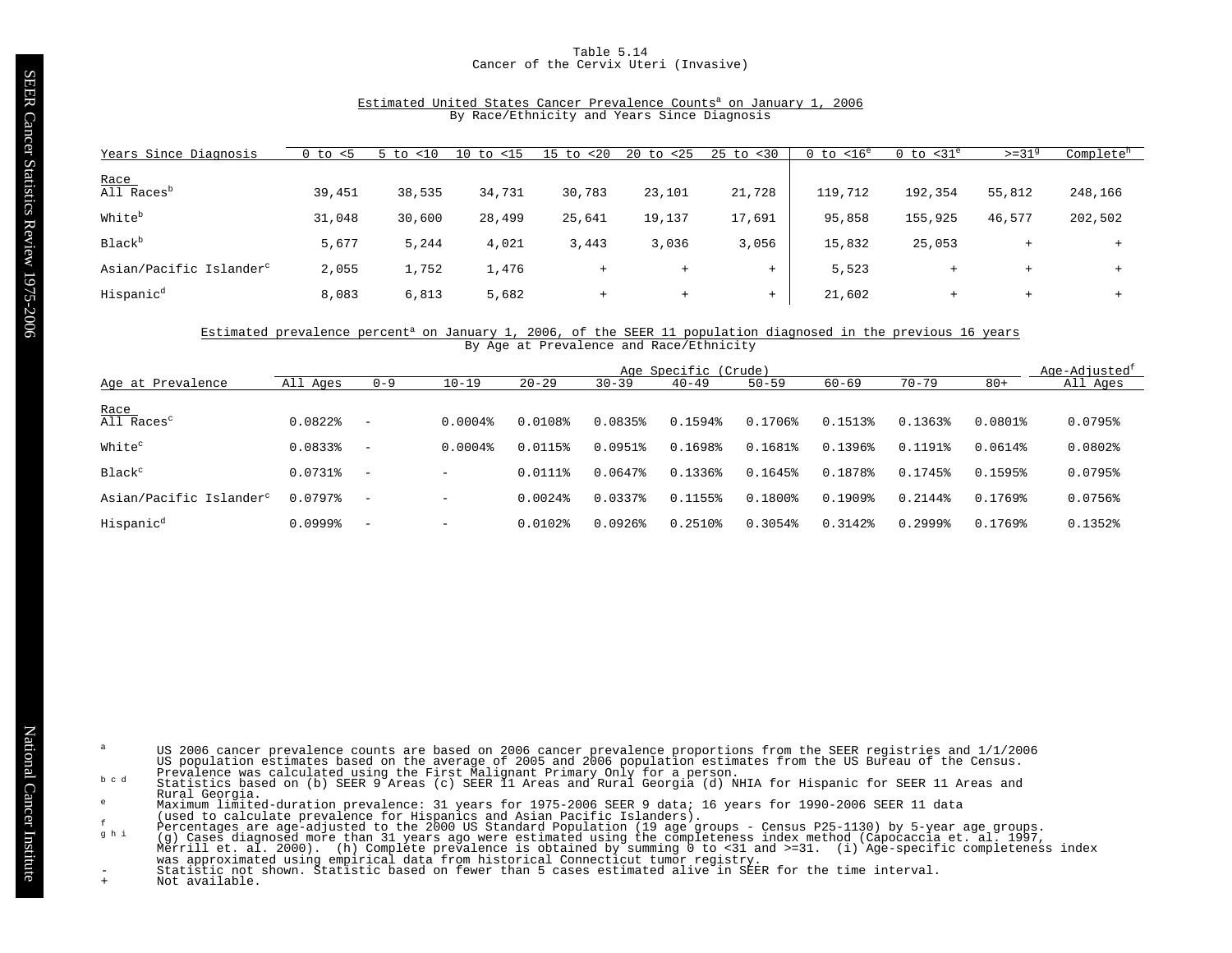## Table 6.25 Cancer of the Colon and Rectum (Invasive)

| Years Since Diagnosis                      |                                       | $0$ to $< 5$                  | 5 to<br>< 10                  | $10$ to $< 15$              | $15$ to $< 20$              | $20$ to $< 25$             | $25$ to $< 30$             | $0$ to $< 16^e$               | $0$ to $<$ 31 $^{\circ}$        | $>=319$                    | Complete <sup>h</sup>           |
|--------------------------------------------|---------------------------------------|-------------------------------|-------------------------------|-----------------------------|-----------------------------|----------------------------|----------------------------|-------------------------------|---------------------------------|----------------------------|---------------------------------|
| Race<br>All Races <sup>b</sup>             | Sex<br>Both Sexes<br>Males<br>Females | 410,878<br>207,419<br>203,459 | 263,947<br>131,746<br>132,201 | 164,750<br>80,079<br>84,671 | 114,290<br>56,122<br>58,168 | 67,504<br>30,135<br>37,369 | 37,785<br>15,092<br>22,693 | 866,951<br>432,913<br>434,038 | 1,063,937<br>522,508<br>541,429 | 40,165<br>14,436<br>25,729 | 1,104,102<br>536,944<br>567,158 |
| White <sup>b</sup>                         | Both Sexes<br>Males<br>Females        | 348,874<br>178,455<br>170,419 | 230,188<br>115,778<br>114,410 | 144,309<br>70,634<br>73,675 | 100,824<br>50,227<br>50,597 | 60,586<br>27,060<br>33,526 | 33,731<br>13,523<br>20,208 | 747,384<br>376,890<br>370,494 | 922,890<br>457,468<br>465,422   | 35,761<br>12,995<br>22,766 | 958,651<br>470,463<br>488,188   |
| Black <sup>b</sup>                         | Both Sexes<br>Males<br>Females        | 42,135<br>18,615<br>23,520    | 22,725<br>9,998<br>12,727     | 13,952<br>6,066<br>7,886    | 9,736<br>3,967<br>5,769     | 4,877<br>1,949<br>2,928    | 2,702<br>942<br>1,760      | 81,186<br>35,792<br>45,394    | 96,390<br>41,606<br>54,784      | 2,818<br>925<br>1,893      | 99,208<br>42,531<br>56,677      |
| Asian/<br>Pacific<br>Islander <sup>c</sup> | Both Sexes<br>Males<br>Females        | 14,085<br>7,267<br>6,818      | 7,932<br>4,156<br>3,776       | 4,648<br>2,376<br>2,272     | $+$<br>$+$<br>$+$           |                            | $+$<br>$+$<br>$+$          | 27,330<br>14,143<br>13,187    | $+$<br>$+$<br>$+$               | $+$                        |                                 |
| Hispanic <sup>d</sup>                      | Both Sexes<br>Males<br>Females        | 22,853<br>12,138<br>10,715    | 11,699<br>6,353<br>5,346      | 6,712<br>3,420<br>3,292     | $+$<br>$+$                  |                            | $+$<br>$+$<br>$+$          | 42,336<br>22,391<br>19,945    | $+$<br>$+$<br>$+$               |                            |                                 |

# Estimated United States Cancer Prevalence Counts<sup>a</sup> on January 1, 2006 By Race/Ethnicity, Sex and Years Since Diagnosis

#### Estimated prevalence percent<sup>a</sup> on January 1, 2006, of the SEER 11 population diagnosed in the previous 16 years By Age at Prevalence, Race/Ethnicity and Sex

|                                |                                       | Age Specific<br>(Crude)                                   |                                                             |                                                    |                                   |                                                                         |                              |                             |                             | Age-Adjusted <sup>t</sup>     |                               |                               |
|--------------------------------|---------------------------------------|-----------------------------------------------------------|-------------------------------------------------------------|----------------------------------------------------|-----------------------------------|-------------------------------------------------------------------------|------------------------------|-----------------------------|-----------------------------|-------------------------------|-------------------------------|-------------------------------|
| Age at Prevalence              |                                       | All Ages                                                  | $0 - 9$                                                     | $10 - 19$                                          | $20 - 29$                         | $30 - 39$                                                               | $40 - 49$                    | $50 - 59$                   | $60 - 69$                   | $70 - 79$                     | $80+$                         | All Ages                      |
| Race<br>All Races <sup>c</sup> | Sex<br>Both Sexes<br>Males<br>Females | $0.2543$ <sup>8</sup><br>0.2585%<br>$0.2502$ <sup>*</sup> | $\overline{\phantom{m}}$<br>$-$<br>$\overline{\phantom{m}}$ | $0.0003$ <sup>8</sup><br>$0.0002$ $%$<br>$0.0004\$ | 0.0045%<br>$0.0042$ $%$<br>0.0048 | $0.0223$ <sup>8</sup><br>$0.0228$ <sup>*</sup><br>$0.0218$ <sup>*</sup> | 0.0872%<br>0.0915%<br>0.0828 | 0.3008<br>0.3376%<br>0.2658 | 0.7479%<br>0.8840<br>0.6250 | 1.5006%<br>1.8231%<br>1.2517% | 2.1764%<br>2.4866%<br>2.0043% | 0.2665%<br>0.3115%<br>0.2318% |
| White <sup>c</sup>             | Both Sexes                            | 0.2675%                                                   | $\overline{\phantom{a}}$                                    | $0.0004$ $%$                                       | $0.0048$ <sup>8</sup>             | $0.0221$ $%$                                                            | 0.0845%                      | $0.2877$ $%$                | 0.7362%                     | 1.5137%                       | 2.2204%                       | $0.2659$ <sup>8</sup>         |
|                                | Males                                 | $0.2714$ <sup>8</sup>                                     | $\overline{\phantom{a}}$                                    | 0.00038                                            | $0.0044$ <sup>8</sup>             | $0.0227$ $8$                                                            | 0.0883%                      | 0.3280%                     | 0.8782%                     | 1.8385%                       | 2.5317%                       | 0.3118%                       |
|                                | Females                               | $0.2636$ <sup>8</sup>                                     | $\overline{\phantom{m}}$                                    | 0.0005%                                            | $0.0052$ <sup>8</sup>             | 0.0215%                                                                 | $0.0806$ <sup>8</sup>        | 0.2481%                     | 0.6046%                     | 1.2572%                       | 2.0496%                       | $0.2296$ <sup>8</sup>         |
| Black <sup>c</sup>             | Both Sexes                            | $0.1990$ <sup>8</sup>                                     | $\overline{\phantom{m}}$                                    | -                                                  | $0.0031$ $%$                      | $0.0228$ <sup>*</sup>                                                   | $0.0971$ %                   | 0.3738%                     | 0.8986%                     | 1.5369%                       | 1.9071%                       | 0.2811%                       |
|                                | Males                                 | 0.1888%                                                   | $\overline{\phantom{a}}$                                    | -                                                  | $0.0036$ <sup>8</sup>             | $0.0227$ $8$                                                            | 0.1013%                      | 0.3968%                     | 0.9702%                     | 1.7753%                       | 2.0846%                       | 0.3102%                       |
|                                | Females                               | 0.2083%                                                   | $\overline{\phantom{m}}$                                    | -                                                  | $0.0026$ <sup>8</sup>             | $0.0229$ <sup>\$</sup>                                                  | $0.0935$ <sup>8</sup>        | 0.3546%                     | 0.8428%                     | 1.3782%                       | 1.8211%                       | $0.2619$ <sup>8</sup>         |
| Asian/                         | Both Sexes                            | $0.2283$ <sup>8</sup>                                     | $\overline{\phantom{a}}$                                    | -                                                  | $0.0035$ <sup>8</sup>             | 0.0218%                                                                 | 0.09038                      | 0.3087%                     | 0.6857%                     | 1.3575%                       | 1.9678%                       | 0.2479%                       |
| Pacific                        | Males                                 | $0.2425$ <sup>8</sup>                                     | $\overline{\phantom{m}}$                                    | -                                                  | $0.0038$ <sup>8</sup>             | $0.0228$ <sup>\$</sup>                                                  | 0.0975%                      | 0.3321%                     | 0.8247%                     | 1.6999%                       | 2.3356%                       | $0.2950$ <sup>*</sup>         |
| Islander <sup>c</sup>          | Females                               | 0.2148%                                                   | $\overline{\phantom{m}}$                                    | -                                                  | $0.0032$ $%$                      | 0.0208                                                                  | $0.0836$ <sup>8</sup>        | $0.2880$ <sup>8</sup>       | 0.5679%                     | 1.1064%                       | 1.7255%                       | $0.2125$ <sup>8</sup>         |
| Hispanic <sup>d</sup>          | Both Sexes                            | 0.0948                                                    | $\overline{\phantom{m}}$                                    | $0.0004$ $%$                                       | 0.00338                           | $0.0170$ %                                                              | 0.0651%                      | $0.2203$ <sup>8</sup>       | 0.5743%                     | 1.0688%                       | 1.4087%                       | 0.1909%                       |
|                                | Males                                 | 0.0967                                                    | $\overline{\phantom{m}}$                                    | -                                                  | 0.0035%                           | 0.0168%                                                                 | 0.0655%                      | $0.2493$ <sup>8</sup>       | 0.6907                      | 1.4129%                       | 1.5978%                       | $0.2301$ $%$                  |
|                                | Females                               | 0.0928%                                                   | $\overline{\phantom{m}}$                                    | -                                                  | $0.0032$ $%$                      | 0.0172%                                                                 | $0.0647$ $%$                 | 0.1927%                     | 0.4756%                     | 0.8184%                       | 1.2988%                       | 0.1614%                       |

- US 2006 cancer prevalence counts are based on 2006 cancer prevalence proportions from the SEER registries and 1/1/2006<br>US population estimates based on the average of 2005 and 2006 population estimates from the US Bureau o
- Rural Georgia.
- 
- 
- 
- Maximum limited-duration prevalence: 31 years for 1975-2006 SEER 9 data; 16 years for 1990-2006 SEER 11 data<br>
(used to claculate prevalence for Hispanics and Asian Pacific Islanders).<br>
Percentages are age-adjusted to the 2
-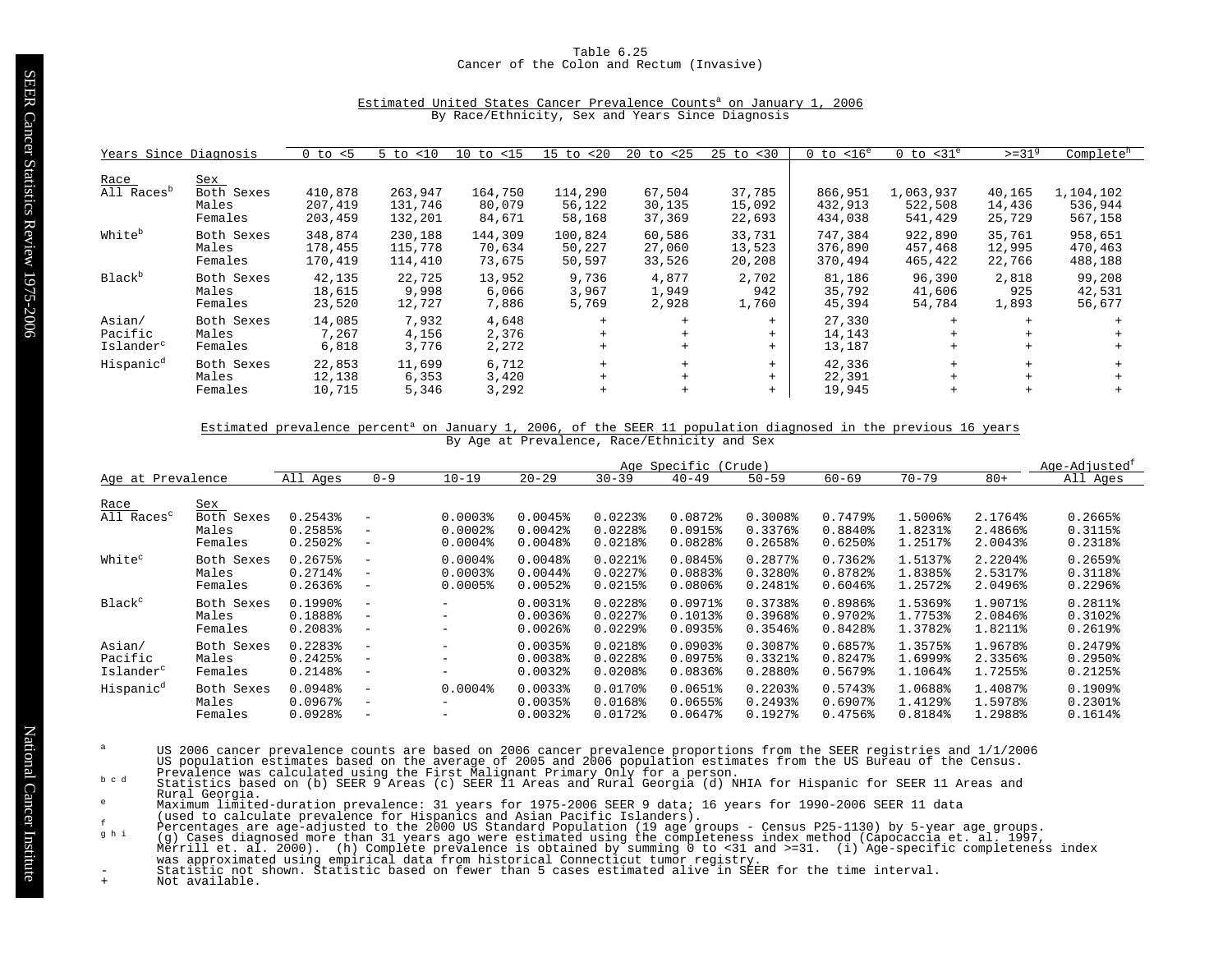# Table 7.14 Cancer of the Corpus and Uterus, NOS (Invasive)

#### Estimated United States Cancer Prevalence Counts<sup>a</sup> on January 1, 2006 By Race/Ethnicity and Years Since Diagnosis

| Years Since Diagnosis               | 0 to<br>- < 5 | < 10<br>5 to | $15$<br>LO.<br>to | $\perp$ 5<br>20<br>t.o | 20<br>< 25<br>to | $25$ to $< 30$ | $< 16^e$<br>0 to | $\leq 31^\circ$<br>to<br>0 | $>=319$ | Complete <sup>h</sup> |
|-------------------------------------|---------------|--------------|-------------------|------------------------|------------------|----------------|------------------|----------------------------|---------|-----------------------|
| Race                                |               |              |                   |                        |                  |                |                  |                            |         |                       |
| All Races <sup>b</sup>              | 146,768       | 115,083      | 87,371            | 64,913                 | 49,514           | 44,765         | 363,887          | 518,293                    | 54,310  | 572,603               |
| White <sup>b</sup>                  | 129,587       | 104,717      | 81,008            | 60,777                 | 46,939           | 42,510         | 329,098          | 475,036                    | 47,688  | 522,724               |
| Black <sup>b</sup>                  | 10,229        | 5,402        | 3,518             | 2,365                  | 1,326            | 1,061          | 19,600           | 24,112                     | 1,222   | 25,334                |
| Asian/Pacific Islander <sup>c</sup> | 4,567         | 2,923        | 1,827             | $+$                    | $^{+}$           | $+$            | 9,575            |                            | $+$     |                       |
| Hispanic <sup>d</sup>               | 8,788         | 5,171        | 3,534             | $+$                    | $^{+}$           | $^{+}$         | 18,162           | $+$                        | $+$     |                       |

#### Estimated prevalence percent<sup>a</sup> on January 1, 2006, of the SEER 11 population diagnosed in the previous 16 years By Age at Prevalence and Race/Ethnicity

|                                     | Age-Adjusted <sup>t</sup><br>Age Specific (Crude) |                          |              |                       |                       |              |                       |              |           |              |          |
|-------------------------------------|---------------------------------------------------|--------------------------|--------------|-----------------------|-----------------------|--------------|-----------------------|--------------|-----------|--------------|----------|
| Age at Prevalence                   | All Ages                                          | $0 - 9$                  | $10 - 19$    | $20 - 29$             | $30 - 39$             | $40 - 49$    | $50 - 59$             | $60 - 69$    | $70 - 79$ | $80+$        | All Ages |
| $Race$<br>All Races <sup>c</sup>    | 0.2066%                                           | $\overline{\phantom{m}}$ | $0.0002$ $8$ | $0.0029$ $8$          | $0.0249$ <sup>8</sup> | $0.0992$ $%$ | 0.3384%               | $0.7640$ $%$ | $0.9301\$ | 0.8471%      | 0.1956%  |
| White <sup>c</sup>                  | 0.2358%                                           | $\overline{\phantom{a}}$ | -            | $0.0027$ $%$          | 0.0248%               | $0.0992$ $%$ | 0.3606%               | 0.8414%      | 1.0452%   | 0.9392       | 0.2135%  |
| Black <sup>c</sup>                  | 0.0918%                                           | $\overline{\phantom{m}}$ | -            | $0.0029$ $8$          | $0.0208$ <sup>8</sup> | $0.0622$ $%$ | 0.1588%               | $0.4604\$    | 0.5839%   | 0.3942       | 0.1123%  |
| Asian/Pacific Islander <sup>c</sup> | 0.1436%                                           |                          | -            | $0.0036$ <sup>8</sup> | $0.0269$ <sup>8</sup> | 0.1246%      | $0.3501$ <sup>8</sup> | 0.4895%      | 0.4485%   | 0.3630%      | 0.1363%  |
| Hispanic <sup>d</sup>               | $0.0842$ $%$                                      | $\overline{\phantom{m}}$ | -            | $0.0037$ $%$          | $0.0325$ $%$          | $0.0994$ $%$ | $0.2531$ $8$          | 0.5176%      | 0.5162%   | $0.4307$ $%$ | 0.1319%  |

- US 2006 cancer prevalence counts are based on 2006 cancer prevalence proportions from the SEER registries and 1/1/2006<br>US population estimates based on the average of 2005 and 2006 population estimates from the US Bureau o
- Rural Georgia.
- 
- 
- Maximum limited-duration prevalence: 31 years for 1975-2006 SEER 9 data; 16 years for 1990-2006 SEER 11 data<br>
(used to claculate prevalence for Hispanics and Asian Pacific Islanders).<br>
Percentages are age-adjusted to the 2
	-
-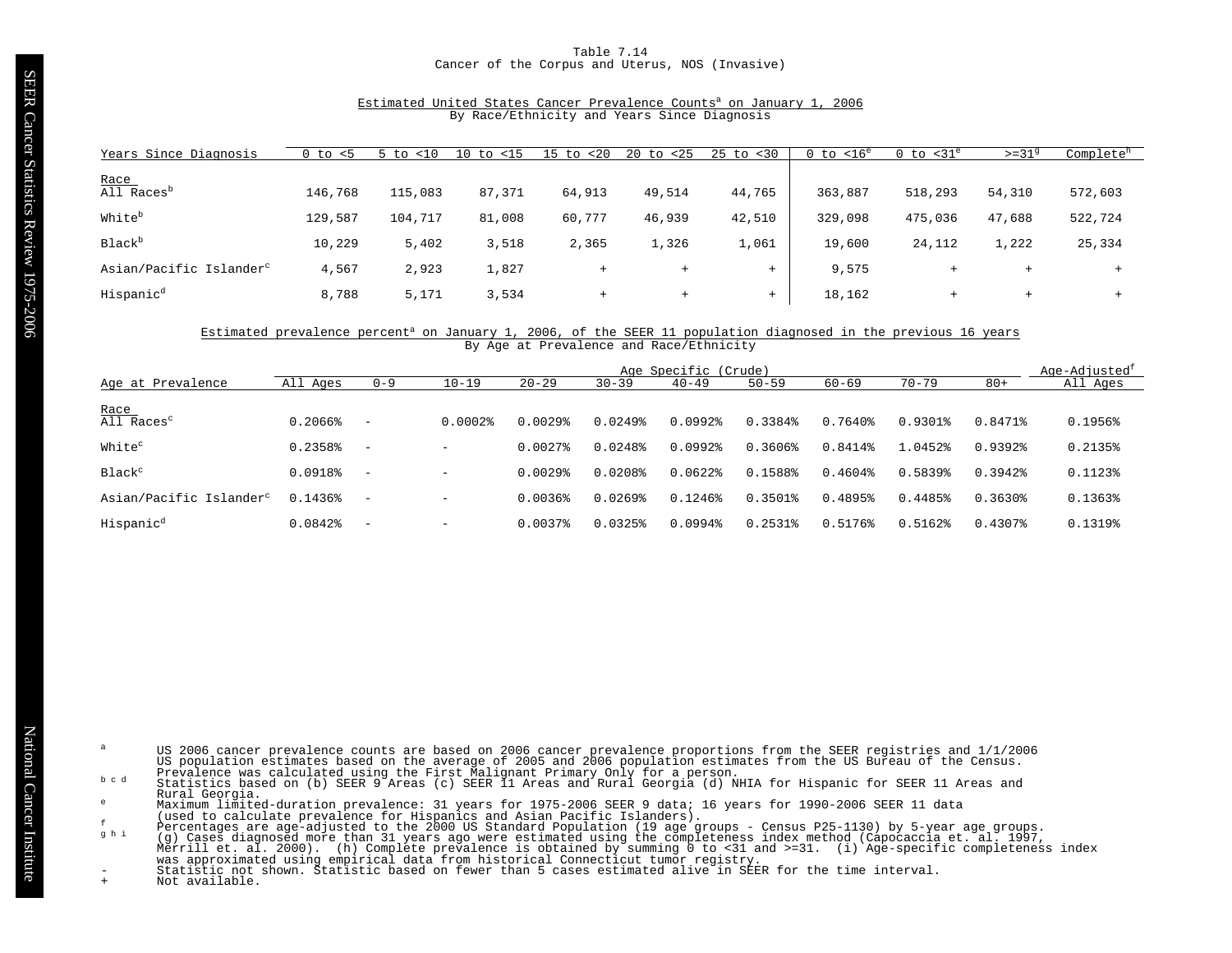# Table 8.18 Cancer of the Esophagus (Invasive)

| Years Since Diagnosis                      |                                       | $<$ 5<br>0 to             | < 10<br>5 to            | $10$ to $\langle 15$  | < 20<br>$15$ to   | 20 to<br>< 25     | $25$ to $< 30$       | $16^e$<br>0 to            | $0$ to $<$ 31 $^{\circ}$  | $>=319$           | Complete <sup>h</sup>     |
|--------------------------------------------|---------------------------------------|---------------------------|-------------------------|-----------------------|-------------------|-------------------|----------------------|---------------------------|---------------------------|-------------------|---------------------------|
| Race<br>All Races <sup>p</sup>             | Sex<br>Both Sexes<br>Males<br>Females | 18,231<br>13,976<br>4,255 | 5,609<br>4,100<br>1,509 | 2,279<br>1,704<br>575 | 802<br>560<br>242 | 338<br>212<br>126 | 148<br>96<br>52      | 26,395<br>19,977<br>6,418 | 27,407<br>20,647<br>6,760 | 196<br>95<br>101  | 27,603<br>20,742<br>6,861 |
| White <sup>b</sup>                         | Both Sexes<br>Males<br>Females        | 16,146<br>12,668<br>3,478 | 4,919<br>3,681<br>1,238 | 2,016<br>1,497<br>519 | 621<br>441<br>180 | 274<br>184<br>90  | 121<br>96<br>25      | 23,280<br>17,998<br>5,282 | 24,096<br>18,568<br>5,528 | 160<br>89<br>71   | 24,256<br>18,657<br>5,599 |
| Black <sup>b</sup>                         | Both Sexes<br>Males<br>Females        | 1,583<br>906<br>677       | 539<br>312<br>227       | 203<br>154<br>49      | 151<br>101<br>50  | 65<br>28<br>37    | 27<br>$\Omega$<br>27 | 2,391<br>1,412<br>979     | 2,568<br>1,501<br>1,067   | 51<br>13<br>38    | 2,619<br>1,514<br>1,105   |
| Asian/<br>Pacific<br>Islander <sup>c</sup> | Both Sexes<br>Males<br>Females        | 330<br>258<br>72          | 105<br>71<br>34         | 52<br>42<br>10        | $+$<br>$+$        | $+$<br>$+$<br>$+$ | $+$<br>$+$<br>$+$    | 490<br>372<br>118         | $+$<br>$+$<br>$+$         | $+$<br>$+$<br>$+$ |                           |
| Hispanic <sup>d</sup>                      | Both Sexes<br>Males<br>Females        | 710<br>585<br>125         | 170<br>130<br>40        | 111<br>91<br>20       |                   | $+$<br>$+$        | $+$<br>$+$<br>$+$    | 1,003<br>818<br>185       | $+$<br>$+$<br>$+$         | $+$               |                           |

# Estimated United States Cancer Prevalence Counts<sup>a</sup> on January 1, 2006 By Race/Ethnicity, Sex and Years Since Diagnosis

# Estimated prevalence percent<sup>a</sup> on January 1, 2006, of the SEER 11 population diagnosed in the previous 16 years By Age at Prevalence, Race/Ethnicity and Sex

|                                            |                                   | Age Specific (Crude)                                                    |                                                                                  |                                                                                  |                                                                                      |                                  |                                                                 |                                                   |                                               | Age-Adjusted <sup>f</sup>                                      |                                                  |                                                                |
|--------------------------------------------|-----------------------------------|-------------------------------------------------------------------------|----------------------------------------------------------------------------------|----------------------------------------------------------------------------------|--------------------------------------------------------------------------------------|----------------------------------|-----------------------------------------------------------------|---------------------------------------------------|-----------------------------------------------|----------------------------------------------------------------|--------------------------------------------------|----------------------------------------------------------------|
| Age at Prevalence                          |                                   | All Ages                                                                | $0 - 9$                                                                          | $10 - 19$                                                                        | $20 - 29$                                                                            | $30 - 39$                        | $40 - 49$                                                       | $50 - 59$                                         | $60 - 69$                                     | $70 - 79$                                                      | $80+$                                            | All Ages                                                       |
| Race<br>All Races <sup>c</sup>             | <u>Sex</u><br>Both Sexes<br>Males | 0.0073<br>0.0111%                                                       | $\overline{\phantom{a}}$<br>$\qquad \qquad -$                                    | $\overline{\phantom{m}}$                                                         | -<br>$\overline{\phantom{0}}$                                                        | $0.0004$ $%$<br>$0.0007$ $8$     | $0.0027$ $8$<br>$0.0043$ <sup>8</sup>                           | 0.0111%<br>0.0186%                                | $0.0290$ <sup>8</sup><br>0.0492               | 0.0452<br>$0.0743$ <sup>8</sup>                                | 0.0348%<br>$0.0611$ $%$                          | $0.0077$ %<br>0.0128%                                          |
|                                            | Females                           | $0.0036$ <sup>8</sup>                                                   | $\overline{\phantom{a}}$                                                         |                                                                                  | -                                                                                    | $0.0002$ $%$                     | $0.0011$ %                                                      | $0.0039$ $%$                                      | $0.0108$ <sup>\$</sup>                        | $0.0227$ $8$                                                   | $0.0201$ $8$                                     | $0.0034$ $%$                                                   |
| White <sup>c</sup>                         | Both Sexes<br>Males<br>Females    | $0.0082$ $% 0.0082$<br>$0.0126$ <sup>2</sup><br>$0.0038$ <sup>\$</sup>  | $\equiv$<br>$\qquad \qquad -$<br>$\overline{\phantom{m}}$                        | $\overline{\phantom{m}}$                                                         | $\overline{\phantom{0}}$<br>$\qquad \qquad \blacksquare$<br>$\overline{\phantom{0}}$ | 0.0005%<br>$0.0009$ <sup>8</sup> | $0.0030$ <sup>§</sup><br>0.0048<br>$0.0011$ %                   | 0.0119%<br>0.02038<br>0.0035%                     | 0.0306%<br>$0.0527$ $%$<br>$0.0101$ %         | 0.0483%<br>$0.0807$ %<br>$0.0227$ $8$                          | $0.0360$ $%$<br>0.0625%<br>$0.0215$ $%$          | 0.0081%<br>0.0138%<br>$0.0034$ $%$                             |
| Black <sup>c</sup>                         | Both Sexes<br>Males<br>Females    | 0.0055%<br>0.0068<br>$0.0044$ $%$                                       | $\overline{\phantom{a}}$<br>$\overline{\phantom{m}}$<br>$\overline{\phantom{m}}$ | $\overline{\phantom{m}}$<br>$\overline{\phantom{m}}$<br>$\overline{\phantom{m}}$ | -<br>$\qquad \qquad \blacksquare$<br>-                                               | -<br>-<br>-                      | $0.0024$ $%$<br>$0.0030$ <sup>§</sup><br>$0.0018$ <sup>\$</sup> | $0.0130$ <sup>*</sup><br>$0.0166$ %<br>$0.0100$ % | 0.0323%<br>0.0458<br>0.0218%                  | $0.0437$ $%$<br>$0.0590$ <sup>8</sup><br>$0.0336$ <sup>8</sup> | 0.0214<br>0.0374%<br>$0.0136$ <sup>8</sup>       | 0.0075%<br>0.0105%<br>$0.0054$ <sup>8</sup>                    |
| Asian/<br>Pacific<br>Islander <sup>c</sup> | Both Sexes<br>Males<br>Females    | $0.0042$ $%$<br>0.0065%<br>$0.0020$ $%$                                 | $\overline{\phantom{m}}$<br>$\overline{\phantom{0}}$<br>$\overline{\phantom{m}}$ | $\overline{\phantom{m}}$<br>$\overline{\phantom{m}}$                             | $\overline{\phantom{0}}$<br>$\qquad \qquad \blacksquare$<br>-                        | -<br>-<br>-                      | $0.0013$ <sup>8</sup><br>$0.0024$ $%$<br>$-$                    | $0.0046$ <sup>8</sup><br>0.0088%                  | 0.0153%<br>$0.0256$ <sup>8</sup><br>0.0065%   | $0.0261$ $%$<br>0.0432<br>0.01378                              | 0.0347%<br>0.0652%<br>0.0146%                    | $0.0046$ <sup>2</sup><br>$0.0080$ <sup>8</sup><br>$0.0020$ $%$ |
| Hispanic <sup>d</sup>                      | Both Sexes<br>Males<br>Females    | $0.0023$ <sup>8</sup><br>$0.0036$ <sup>8</sup><br>$0.0009$ <sup>8</sup> | $\overline{\phantom{m}}$<br>$\qquad \qquad -$<br>$\overline{\phantom{m}}$        | $\overline{\phantom{m}}$<br>$-$                                                  | -<br>$\overline{\phantom{0}}$<br>$\overline{\phantom{0}}$                            | 0.0005%<br>$0.0009$ <sup>8</sup> | 0.0015%<br>0.0025%                                              | 0.0051%<br>$0.0091$ $%$                           | $0.0161$ %<br>$0.0293$ <sup>8</sup><br>0.0048 | 0.0254%<br>$0.0471$ %<br>$0.0096$ <sup>2</sup>                 | $0.0263$ <sup>8</sup><br>$0.0491$ $%$<br>0.0131% | $0.0044$ $%$<br>0.0081%<br>$0.0016$ $%$                        |

- US 2006 cancer prevalence counts are based on 2006 cancer prevalence proportions from the SEER registries and 1/1/2006<br>US population estimates based on the average of 2005 and 2006 population estimates from the US Bureau o
- Rural Georgia.
- 
- 
- 
- Maximum limited-duration prevalence: 31 years for 1975-2006 SEER 9 data; 16 years for 1990-2006 SEER 11 data<br>
(used to claculate prevalence for Hispanics and Asian Pacific Islanders).<br>
Percentages are age-adjusted to the 2
-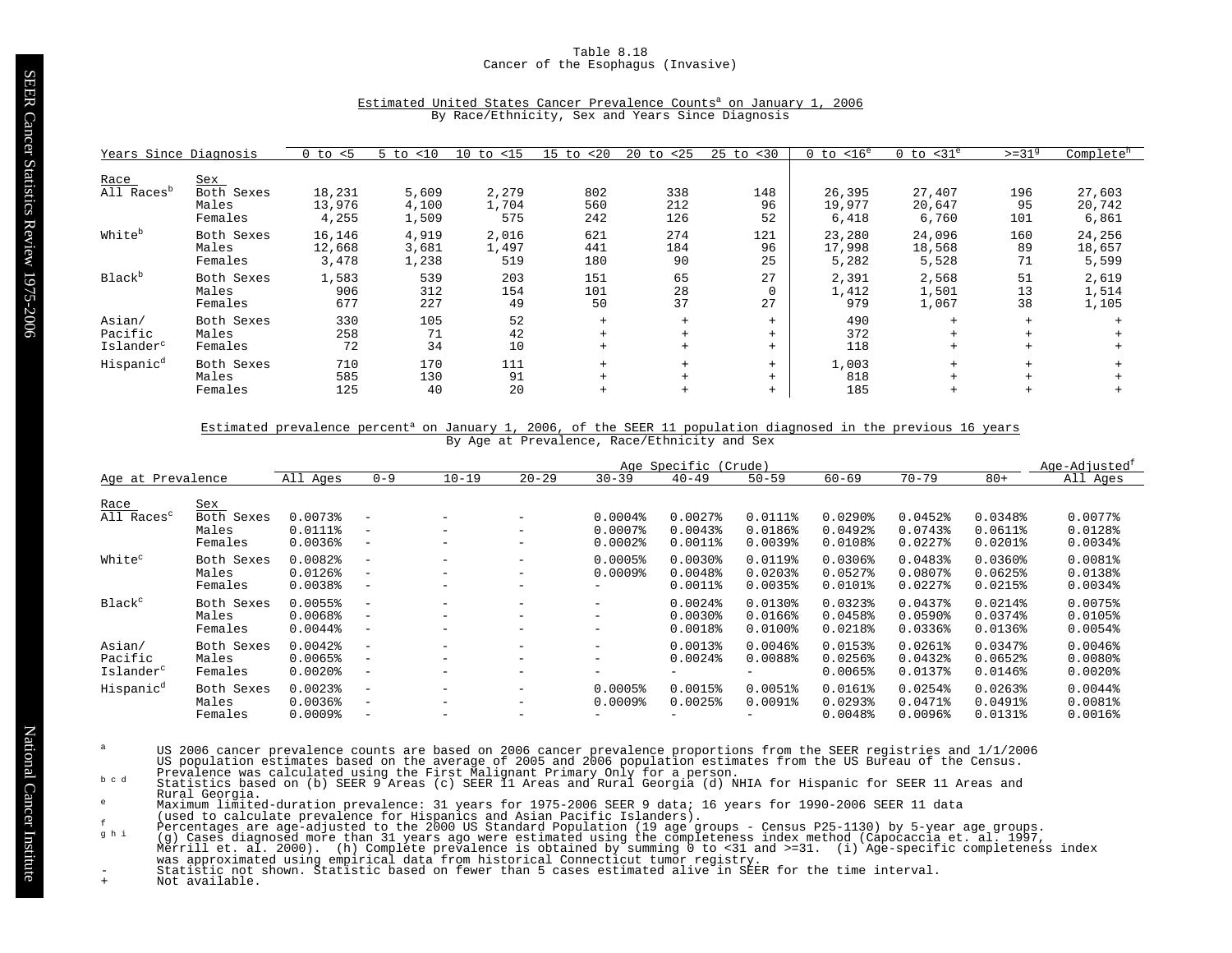# Table 9.18 Hodgkin Lymphoma

| Years Since Diagnosis                      |                                | $0$ to $< 5$               | < 10<br>$5$ to             | 10<br>to <15               | < 20<br>$15$ to            | 20<br>to <25             | $25$ to<br>$<$ 30        | $0$ to $< 16^e$            | $0$ to $<$ 31 $^{\circ}$    | $>=31^9$                 | Complete <sup>h</sup>       |
|--------------------------------------------|--------------------------------|----------------------------|----------------------------|----------------------------|----------------------------|--------------------------|--------------------------|----------------------------|-----------------------------|--------------------------|-----------------------------|
| Race                                       | <b>Sex</b>                     |                            |                            |                            |                            |                          |                          |                            |                             |                          |                             |
| All Races <sup>p</sup>                     | Both Sexes<br>Males<br>Females | 35,015<br>18,420<br>16,595 | 30,332<br>15,663<br>14,669 | 25,848<br>13,204<br>12,644 | 22,424<br>11,289<br>11,135 | 17,530<br>9,268<br>8,262 | 12,078<br>6,129<br>5,949 | 96,298<br>50,028<br>46,270 | 145,147<br>74,925<br>70,222 | 14,860<br>7,525<br>7,335 | 160,007<br>82,450<br>77,557 |
| White <sup>b</sup>                         | Both Sexes<br>Males<br>Females | 29,840<br>15,842<br>13,998 | 26,587<br>13,727<br>12,860 | 23,228<br>11,920<br>11,308 | 20,651<br>10,455<br>10,196 | 16,308<br>8,474<br>7,834 | 11,385<br>5,674<br>5,711 | 84,252<br>44,025<br>40,227 | 129,866<br>66,993<br>62,873 | 16,583<br>8,573<br>8,010 | 146,449<br>75,566<br>70,883 |
| <b>Black</b> <sup>b</sup>                  | Both Sexes<br>Males<br>Females | 3,876<br>1,834<br>2,042    | 2,969<br>1,507<br>1,462    | 2,202<br>1,086<br>1,116    | 1,366<br>624<br>742        | 1,020<br>696<br>324      | 568<br>375<br>193        | 9,465<br>4,589<br>4,876    | 12,016<br>6,143<br>5,873    | 1,094<br>742<br>352      | 13,110<br>6,885<br>6,225    |
| Asian/<br>Pacific<br>Islander <sup>c</sup> | Both Sexes<br>Males<br>Females | 752<br>399<br>353          | 431<br>241<br>190          | 277<br>124<br>153          | $+$<br>$+$<br>$+$          | $+$<br>$+$<br>$+$        | $+$<br>$+$<br>$^{+}$     | 1,498<br>778<br>720        | $+$                         | $+$<br>$+$<br>$+$        |                             |
| Hispanic <sup>d</sup>                      | Both Sexes<br>Males<br>Females | 3,143<br>1,767<br>1,376    | 2,344<br>1,338<br>1,006    | 1,584<br>904<br>680        | $+$<br>$+$<br>$^{+}$       | $+$<br>$+$<br>$\ddot{}$  | $+$<br>$+$<br>$+$        | 7,435<br>4,187<br>3,248    | $+$<br>$\ddot{}$            | $+$                      |                             |

# Estimated United States Cancer Prevalence Counts<sup>a</sup> on January 1, 2006 By Race/Ethnicity, Sex and Years Since Diagnosis

#### Estimated prevalence percent<sup>a</sup> on January 1, 2006, of the SEER 11 population diagnosed in the previous 16 years By Age at Prevalence, Race/Ethnicity and Sex

|                                |                                              | Age Specific<br>(Crude)                                                 |                                              |                                 |                                    |                                   |                                            |                                                                         |                                                           | Age-Adjusted <sup>t</sup>               |                                  |                                   |
|--------------------------------|----------------------------------------------|-------------------------------------------------------------------------|----------------------------------------------|---------------------------------|------------------------------------|-----------------------------------|--------------------------------------------|-------------------------------------------------------------------------|-----------------------------------------------------------|-----------------------------------------|----------------------------------|-----------------------------------|
| Age at Prevalence              |                                              | All Ages                                                                | $0 - 9$                                      | $10 - 19$                       | $20 - 29$                          | $30 - 39$                         | $40 - 49$                                  | $50 - 59$                                                               | $60 - 69$                                                 | $70 - 79$                               | $80+$                            | All Ages                          |
| Race<br>All Races <sup>c</sup> | <u>Sex</u><br>Both Sexes<br>Males<br>Females | $0.0280$ <sup>*</sup><br>$0.0296$ <sup>8</sup><br>$0.0263$ <sup>8</sup> | $0.0006$ <sup>8</sup><br>0.0008<br>$0.0004\$ | 0.0089%<br>0.0104%<br>$0.0074\$ | 0.0382%<br>0.0347%<br>$0.0421$ $%$ | 0.0515%<br>0.0508<br>$0.0522$ $%$ | 0.0419%<br>0.0458<br>$0.0380$ <sup>8</sup> | $0.0296$ <sup>8</sup><br>$0.0346$ <sup>8</sup><br>$0.0249$ <sup>8</sup> | $0.0248$ <sup>*</sup><br>$0.0306$ <sup>8</sup><br>0.0195% | $0.0247$ $8$<br>0.03038<br>$0.0204$ $%$ | $0.0166$ %<br>0.0199%<br>0.0148% | 0.0278<br>0.0295%<br>$0.0264$ $%$ |
| White <sup>c</sup>             | Both Sexes                                   | 0.0315%                                                                 | $0.0007$ $8$                                 | 0.00978                         | 0.0435%                            | 0.0593%                           | 0.0471%                                    | 0.0329%                                                                 | 0.0275%                                                   | $0.0278$ <sup>8</sup>                   | 0.0184%                          | 0.0314%                           |
|                                | Males                                        | 0.0333%                                                                 | $0.0009$ <sup>s</sup>                        | $0.0111$ %                      | 0.0388%                            | $0.0579$ <sup>8</sup>             | $0.0510$ %                                 | 0.0383%                                                                 | $0.0339$ <sup>8</sup>                                     | $0.0340$ $8$                            | $0.0222$ $%$                     | $0.0330$ <sup>8</sup>             |
|                                | Females                                      | $0.0297$ $%$                                                            | $0.0006$ <sup>2</sup>                        | $0.0082$ $8$                    | $0.0486$ <sup>2</sup>              | $0.0607$ $8$                      | $0.0430$ $%$                               | 0.0276                                                                  | $0.0216$ <sup>8</sup>                                     | $0.0228$ <sup>*</sup>                   | $0.0163$ $8$                     | $0.0301$ $8$                      |
| Black <sup>c</sup>             | Both Sexes                                   | $0.0238$ <sup>*</sup>                                                   | $\overline{\phantom{0}}$                     | 0.0076%                         | $0.0290$ <sup>8</sup>              | $0.0448$ <sup>8</sup>             | 0.0394%                                    | $0.0291$ $%$                                                            | $0.0246$ <sup>8</sup>                                     | $0.0189$ <sup>8</sup>                   | 0.01338                          | $0.0244$ <sup>8</sup>             |
|                                | Males                                        | $0.0244$ <sup>8</sup>                                                   | -                                            | $0.0080$ $%$                    | $0.0266$ <sup>8</sup>              | $0.0420$ $%$                      | $0.0446$ <sup>8</sup>                      | 0.0345%                                                                 | $0.0280$ <sup>\$</sup>                                    | $0.0221$ $%$                            | $0.0204$ <sup>8</sup>            | 0.0258                            |
|                                | Females                                      | $0.0232$ $%$                                                            | $\overline{\phantom{a}}$                     | $0.0072$ $8$                    | 0.0314%                            | 0.0472                            | 0.0348%                                    | $0.0245$ <sup>8</sup>                                                   | $0.0218$ <sup>*</sup>                                     | $0.0167$ $%$                            | $0.0099$ $8$                     | $0.0234$ <sup>8</sup>             |
| Asian/                         | Both Sexes                                   | $0.0101$ %                                                              | $\overline{\phantom{a}}$                     | 0.0051%                         | 0.0173%                            | 0.0167%                           | 0.0124%                                    | 0.0085%                                                                 | $0.0076$ <sup>8</sup>                                     | $0.0081$ %                              | $0.0041$ %                       | $0.0096$ <sup>8</sup>             |
| Pacific                        | Males                                        | $0.0109$ %                                                              | $\overline{\phantom{m}}$                     | $0.0080$ $%$                    | 0.0171%                            | 0.0172%                           | $0.0128$ <sup>*</sup>                      | 0.0081%                                                                 | $0.0112$ $%$                                              | $0.0101$ %                              | $\overline{\phantom{0}}$         | 0.0105%                           |
| Islander <sup>c</sup>          | Females                                      | $0.0093$ <sup>8</sup>                                                   | $\overline{\phantom{m}}$                     | $0.0020$ $8$                    | 0.0174%                            | $0.0162$ $%$                      | $0.0120$ <sup>8</sup>                      | 0.0089%                                                                 | $0.0046$ $%$                                              | $0.0066$ $8$                            | $\overline{\phantom{m}}$         | $0.0087$ $8$                      |
| Hispanic <sup>d</sup>          | Both Sexes                                   | 0.0164%                                                                 | $0.0010$ <sup>8</sup>                        | $0.0090$ $%$                    | $0.0221$ $8$                       | $0.0250$ <sup>8</sup>             | 0.0232                                     | $0.0212$ $%$                                                            | 0.0268                                                    | $0.0265$ <sup>8</sup>                   | 0.0150%                          | $0.0181$ %                        |
|                                | Males                                        | $0.0180$ <sup>2</sup>                                                   | 0.00138                                      | $0.0114$ %                      | $0.0211$ %                         | $0.0252$ <sup>8</sup>             | $0.0263$ <sup>8</sup>                      | 0.0265%                                                                 | $0.0307$ $%$                                              | $0.0371$ %                              | $0.0276$ <sup>8</sup>            | $0.0209$ <sup>8</sup>             |
|                                | Females                                      | 0.0147%                                                                 | $0.0007$ $8$                                 | $0.0065$ $8$                    | 0.02338                            | 0.0248                            | 0.0198%                                    | $0.0162$ $% 0.0162$                                                     | $0.0236$ <sup>8</sup>                                     | 0.0187%                                 | 0.0078%                          | 0.0158%                           |

- US 2006 cancer prevalence counts are based on 2006 cancer prevalence proportions from the SEER registries and 1/1/2006<br>US population estimates based on the average of 2005 and 2006 population estimates from the US Bureau o
- Rural Georgia.
- 
- 
- 
- Maximum limited-duration prevalence: 31 years for 1975-2006 SEER 9 data; 16 years for 1990-2006 SEER 11 data<br>
(used to claculate prevalence for Hispanics and Asian Pacific Islanders).<br>
Percentages are age-adjusted to the 2
-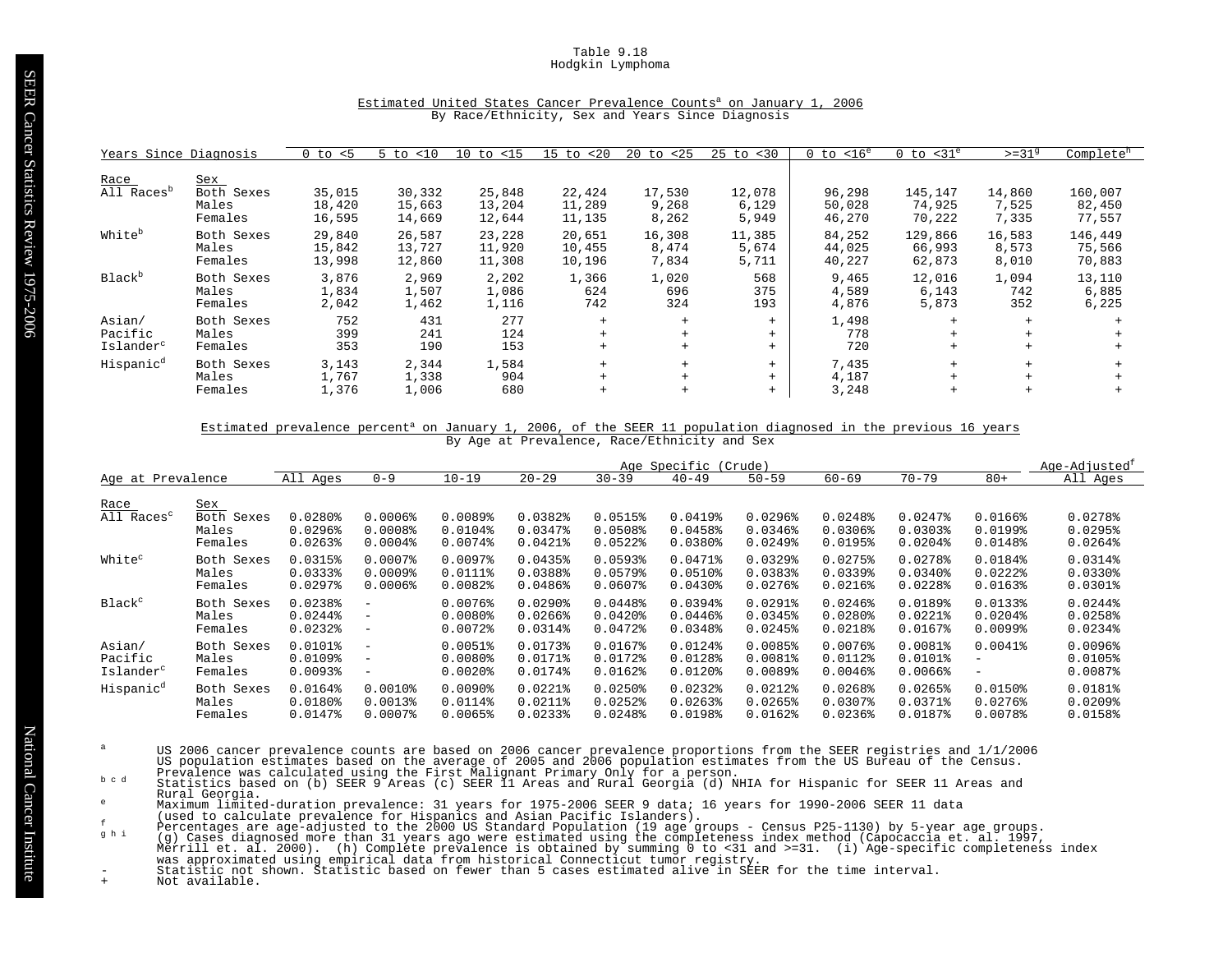Table 10.13 Kaposi Sarcoma

| Years Since Diagnosis  |            | $0$ to $< 5$ | $5$ to $< 10$ | $10$ to $\langle 15 \rangle$ | $15$ to $< 20$ | $20$ to $< 25$ | $25$ to $< 30$ | $0$ to $< 16^e$ | $0$ to $<$ 31 $^{\circ}$ | $>=319$ | Complete <sup>h</sup> |
|------------------------|------------|--------------|---------------|------------------------------|----------------|----------------|----------------|-----------------|--------------------------|---------|-----------------------|
| Race                   | <u>Sex</u> |              |               |                              |                |                |                |                 |                          |         |                       |
| All Races <sup>b</sup> | Both Sexes | 6,695        | 6,311         | 5,712                        | 1,642          | 545            | 231            | 19,214          | 21,168                   | $+$     |                       |
|                        | Males      | 6,215        | 5,970         | 5,428                        | 1,578          | 511            | 115            | 18,087          | 19,850                   |         |                       |
|                        | Females    | 480          | 341           | 284                          | 64             | 34             | 116            | 1,127           | 1,318                    |         |                       |
| White <sup>b</sup>     | Both Sexes | 4,701        | 4,681         | 4,824                        | 1,351          | 447            | 172            | 14,600          | 16,208                   | $+$     |                       |
|                        | Males      | 4,338        | 4,457         | 4,599                        | 1,310          | 424            | 79             | 13,789          | 15,240                   |         |                       |
|                        | Females    | 363          | 224           | 225                          | 41             | 23             | 93             | 811             | 968                      |         |                       |
| Black <sup>b</sup>     | Both Sexes | 1,662        | 1,254         | 601                          | 112            | 52             | 12             | 3,541           | 3,694                    | $+$     |                       |
|                        | Males      | 1,563        | 1,181         | 542                          | 112            | 52             | 12             | 3,310           | 3,463                    |         |                       |
|                        | Females    | 99           | 73            | 59                           | $\mathbf 0$    | $\mathbf 0$    | $\Omega$       | 231             | 231                      |         |                       |
| Asian/                 | Both Sexes | 105          | 83            | 48                           |                | $+$            | $+$            | 238             | $+$                      | $+$     |                       |
| Pacific                | Males      | 100          | 80            | 48                           |                | $+$            | $+$            | 230             |                          |         |                       |
| Islander <sup>c</sup>  | Females    | 5            |               | $\mathbf 0$                  |                | $+$            | $+$            | 8               | $+$                      |         |                       |
| Hispanic <sup>d</sup>  | Both Sexes | 1,235        | 1,094         | 871                          | $+$            | $+$            | $+$            | 3,254           | $+$                      |         |                       |
|                        | Males      | 1,169        | 1,050         | 837                          |                | $+$            | $+$            | 3,105           |                          |         |                       |
|                        | Females    | 66           | 44            | 34                           |                | $+$            | $+$            | 149             | $^{+}$                   |         |                       |

# Estimated United States Cancer Prevalence Counts<sup>a</sup> on January 1, 2006 By Race/Ethnicity, Sex and Years Since Diagnosis

# Estimated prevalence percent<sup>a</sup> on January 1, 2006, of the SEER 11 population diagnosed in the previous 16 years By Age at Prevalence, Race/Ethnicity and Sex

|                                            |                                              |                                         |                                                                                  |                                                      |                                                              |                                                  | Age Specific (Crude)                                  |                                                              |                                                                   |                                                                   |                                                                | Age-Adjusted <sup>1</sup>                                 |
|--------------------------------------------|----------------------------------------------|-----------------------------------------|----------------------------------------------------------------------------------|------------------------------------------------------|--------------------------------------------------------------|--------------------------------------------------|-------------------------------------------------------|--------------------------------------------------------------|-------------------------------------------------------------------|-------------------------------------------------------------------|----------------------------------------------------------------|-----------------------------------------------------------|
| Age at Prevalence                          |                                              | All Ages                                | $0 - 9$                                                                          | $10 - 19$                                            | $20 - 29$                                                    | $30 - 39$                                        | $40 - 49$                                             | $50 - 59$                                                    | $60 - 69$                                                         | $70 - 79$                                                         | $80+$                                                          | All Ages                                                  |
| Race<br>All Races <sup>c</sup>             | <u>Sex</u><br>Both Sexes<br>Males<br>Females | 0.0074%<br>$0.0142$ $%$<br>$0.0007$ $8$ | $\overline{\phantom{m}}$<br>$\overline{\phantom{m}}$<br>$-$                      | $\overline{\phantom{m}}$                             | 0.0008<br>$0.0014$ %                                         | $0.0080$ <sup>8</sup><br>0.0156%<br>$0.0002$ $%$ | 0.0197%<br>0.0389%<br>$0.0006$ <sup>8</sup>           | $0.0132$ $%$<br>0.0265%<br>$0.0004$ $8$                      | $0.0070$ $%$<br>$0.0136$ <sup>8</sup><br>$0.0012$ %               | 0.0078<br>$0.0149$ <sup>8</sup><br>$0.0023$ <sup>8</sup>          | 0.0136%<br>0.0259%<br>$0.0067$ $8$                             | $0.0073$ <sup>*</sup><br>0.01438<br>$0.0006$ <sup>8</sup> |
| White <sup>c</sup>                         | Both Sexes<br>Males<br>Females               | 0.0074%<br>$0.0141$ %<br>$0.0007$ $8$   | $\overline{\phantom{a}}$<br>$\qquad \qquad -$<br>$\overline{\phantom{m}}$        | $\overline{\phantom{m}}$                             | $0.0006$ <sup>8</sup><br>$0.0011$ %<br>-                     | $0.0070$ $%$<br>0.0134%<br>-                     | $0.0201$ $%$<br>$0.0390$ <sup>8</sup><br>$0.0005$ $8$ | 0.0132%<br>$0.0263$ <sup>8</sup><br>$0.0003$ <sup>8</sup>    | $0.0072$ $%$<br>$0.0136$ <sup>8</sup><br>$0.0012$ %               | 0.0085%<br>0.0158%<br>$0.0028$ <sup>\$</sup>                      | $0.0139$ <sup>8</sup><br>$0.0266$ <sup>8</sup><br>$0.0070$ $%$ | $0.0072$ $%$<br>$0.0140$ $8$<br>$0.0006$ $8$              |
| Black <sup>c</sup>                         | Both Sexes<br>Males<br>Females               | 0.0098%<br>$0.0197$ %<br>$0.0009$ $%$   | $\overline{\phantom{a}}$<br>$\qquad \qquad -$<br>$\overline{\phantom{m}}$        | $\overline{\phantom{m}}$<br>$\overline{\phantom{m}}$ | $0.0019$ <sup>8</sup><br>$0.0036$ <sup>8</sup><br>-          | $0.0187$ $%$<br>0.03978<br>-                     | $0.0272$ $%$<br>$0.0567$ $%$<br>$0.0013$ <sup>8</sup> | 0.0160%<br>$0.0335$ <sup>8</sup>                             | 0.0085%<br>0.0177%<br>$\qquad \qquad -$                           | 0.0045%<br>$0.0097$ $8$                                           | $0.0111$ %<br>$\overline{\phantom{0}}$<br>0.0115%              | 0.01038<br>$0.0212$ $%$<br>$0.0010$ $8$                   |
| Asian/<br>Pacific<br>Islander <sup>c</sup> | Both Sexes<br>Males<br>Females               | 0.0018%<br>0.0035%<br>$-$               | $\overline{\phantom{m}}$<br>$\overline{\phantom{m}}$<br>$\overline{\phantom{m}}$ | $\overline{\phantom{m}}$                             | $\qquad \qquad -$<br>$-$<br>-                                | $0.0014$ %<br>$0.0029$ <sup>8</sup><br>-         | 0.00338<br>$0.0067$ $8$<br>-                          | 0.0045%<br>$0.0096$ <sup>8</sup><br>$\overline{\phantom{0}}$ | $0.0023$ <sup>8</sup><br>$0.0044$ $%$<br>$\overline{\phantom{m}}$ | $0.0026$ <sup>2</sup><br>$0.0060$ $%$<br>$\overline{\phantom{0}}$ | 0.0044%<br>0.0091%<br>$\overline{\phantom{0}}$                 | $0.0017$ %<br>$0.0036$ <sup>2</sup><br>-                  |
| Hispanic <sup>d</sup>                      | Both Sexes<br>Males<br>Females               | 0.0075%<br>0.0139%<br>$0.0007$ $8$      | $\overline{\phantom{m}}$<br>$\qquad \qquad -$<br>$\overline{\phantom{m}}$        | $\overline{\phantom{m}}$<br>$\overline{\phantom{0}}$ | $0.0009$ <sup>8</sup><br>0.0017%<br>$\overline{\phantom{0}}$ | 0.0108%<br>$0.0199$ <sup>8</sup>                 | 0.02338<br>$0.0449$ <sup>8</sup>                      | 0.0148%<br>0.0298                                            | 0.0114%<br>$0.0218$ <sup>*</sup><br>$0.0026$ <sup>\$</sup>        | 0.0145%<br>$0.0297$ <sup>8</sup>                                  | 0.0387%<br>$0.0702$ $%$<br>$0.0204$ <sup>8</sup>               | $0.0101$ %<br>0.01938<br>$0.0012$ $8$                     |

- US 2006 cancer prevalence counts are based on 2006 cancer prevalence proportions from the SEER registries and 1/1/2006<br>US population estimates based on the average of 2005 and 2006 population estimates from the US Bureau o
- Rural Georgia.
- 
- 
- 
- Maximum limited-duration prevalence: 31 years for 1975-2006 SEER 9 data; 16 years for 1990-2006 SEER 11 data<br>
(used to claculate prevalence for Hispanics and Asian Pacific Islanders).<br>
Percentages are age-adjusted to the 2
-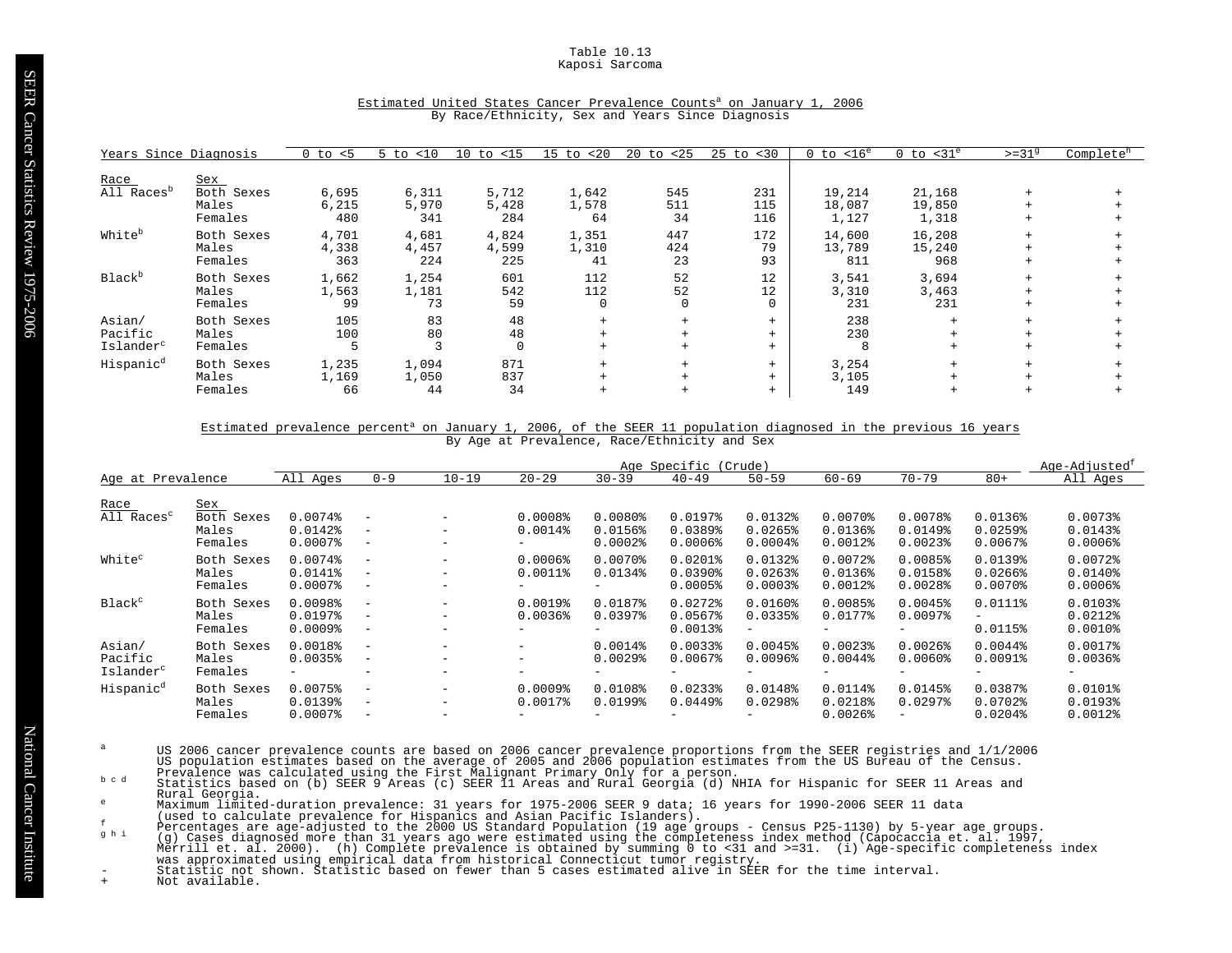# Table 11.18 Cancer of the Kidney And Renal Pelvis (Invasive)

| Years Since Diagnosis                      |                                       | $0$ to $< 5$                | < 10<br>5 to               | $10$ to $< 15$             | $15$ to $< 20$            | 20<br>to <25             | $25 \text{ to } < 30$   | $0$ to $< 16^e$              | $0$ to $<$ 31 $^{\circ}$      | $>=319$                  | Complete <sup>h</sup>         |
|--------------------------------------------|---------------------------------------|-----------------------------|----------------------------|----------------------------|---------------------------|--------------------------|-------------------------|------------------------------|-------------------------------|--------------------------|-------------------------------|
| Race<br>All Races <sup>b</sup>             | Sex<br>Both Sexes<br>Males<br>Females | 111,278<br>66,844<br>44,434 | 61,228<br>35,728<br>25,500 | 38,793<br>22,828<br>15,965 | 22,513<br>12,604<br>9,909 | 12,707<br>7,573<br>5,134 | 7,477<br>3,858<br>3,619 | 216,737<br>128,580<br>88,157 | 254,925<br>150,001<br>104,924 | 11,143<br>6,165<br>4,978 | 266,068<br>156,166<br>109,902 |
| White <sup>b</sup>                         | Both Sexes<br>Males<br>Females        | 95,119<br>57,212<br>37,907  | 52,432<br>31,202<br>21,230 | 33,890<br>20,208<br>13,682 | 20,212<br>11,467<br>8,745 | 11,285<br>6,887<br>4,398 | 6,680<br>3,527<br>3,153 | 186,269<br>111,481<br>74,788 | 220,503<br>131,035<br>89,468  | 12,716<br>5,866<br>6,850 | 233,219<br>136,901<br>96,318  |
| Black <sup>b</sup>                         | Both Sexes<br>Males<br>Females        | 11,588<br>6,809<br>4,779    | 6,692<br>3,303<br>3,389    | 3,755<br>1,956<br>1,799    | 1,875<br>897<br>978       | 1,183<br>545<br>638      | 638<br>248<br>390       | 22,510<br>12,317<br>10,193   | 25,768<br>13,791<br>11,977    | 1,931<br>686<br>1,245    | 27,699<br>14,477<br>13,222    |
| Asian/<br>Pacific<br>Islander <sup>c</sup> | Both Sexes<br>Males<br>Females        | 2,432<br>1,531<br>901       | 1,132<br>682<br>450        | 592<br>356<br>236          | $+$<br>$+$<br>$+$         | $+$<br>$+$<br>$+$        | $+$<br>$+$<br>$+$       | 4,221<br>2,609<br>1,612      | $+$<br>$+$<br>$+$             | $+$<br>$+$               |                               |
| Hispanic <sup>d</sup>                      | Both Sexes<br>Males<br>Females        | 8,659<br>5,105<br>3,554     | 4,167<br>2,367<br>1,800    | 2,352<br>1,323<br>1,029    | $+$<br>$+$<br>$^{+}$      | $+$                      | $+$<br>$+$<br>$+$       | 15,590<br>8,951<br>6,639     | $+$<br>$+$<br>$+$             | $+$<br>$+$               |                               |

#### Estimated United States Cancer Prevalence Counts<sup>a</sup> on January 1, 2006 By Race/Ethnicity, Sex and Years Since Diagnosis

#### Estimated prevalence percent<sup>a</sup> on January 1, 2006, of the SEER 11 population diagnosed in the previous 16 years By Age at Prevalence, Race/Ethnicity and Sex

|                                |                                       |                                  |                                              |                                   |                                                       |                                                  | Age Specific                                              | (Crude)                                     |                                    |                                                          |                                         | Age-Adjusted <sup>t</sup>         |
|--------------------------------|---------------------------------------|----------------------------------|----------------------------------------------|-----------------------------------|-------------------------------------------------------|--------------------------------------------------|-----------------------------------------------------------|---------------------------------------------|------------------------------------|----------------------------------------------------------|-----------------------------------------|-----------------------------------|
| Age at Prevalence              |                                       | All Ages                         | $0 - 9$                                      | $10 - 19$                         | $20 - 29$                                             | $30 - 39$                                        | $40 - 49$                                                 | $50 - 59$                                   | $60 - 69$                          | $70 - 79$                                                | $80+$                                   | All Ages                          |
| Race<br>All Races <sup>c</sup> | Sex<br>Both Sexes<br>Males<br>Females | 0.0628<br>0.0762<br>$0.0497$ $%$ | $0.0067$ $8$<br>$0.0064$ $%$<br>$0.0070$ $8$ | 0.0088%<br>$0.0079$ $8$<br>0.0098 | $0.0024$ $%$<br>$0.0023$ <sup>8</sup><br>$0.0024$ $8$ | $0.0102$ $%$<br>0.0107%<br>$0.0096$ <sup>8</sup> | 0.03918<br>$0.0473$ <sup>8</sup><br>$0.0309$ <sup>8</sup> | 0.1085%<br>0.1446%<br>$0.0740$ <sup>8</sup> | 0.2188%<br>$0.2971$ $%$<br>0.1482% | 0.2962<br>$0.4003$ <sup>8</sup><br>$0.2159$ <sup>8</sup> | $0.2651$ $%$<br>0.3777%<br>$0.2025$ $%$ | 0.0644%<br>0.0852<br>$0.0475$ $%$ |
| White <sup>c</sup>             | Both Sexes                            | 0.0686%                          | $0.0070$ <sup>8</sup>                        | 0.0094%                           | $0.0023$ <sup>8</sup>                                 | 0.0108%                                          | 0.0411%                                                   | 0.1119%                                     | $0.2321$ $8$                       | $0.3129$ <sup>8</sup>                                    | 0.2762                                  | $0.0677$ $8$                      |
|                                | Males                                 | $0.0829$ <sup>*</sup>            | $0.0070$ <sup>8</sup>                        | 0.0085%                           | $0.0023$ <sup>8</sup>                                 | 0.0112%                                          | $0.0492$ <sup>8</sup>                                     | 0.1478%                                     | 0.3113%                            | $0.4234$ <sup>8</sup>                                    | $0.4001$ $%$                            | 0.0892                            |
|                                | Females                               | $0.0542$ $%$                     | $0.0071$ %                                   | 0.01038                           | $0.0024$ $8$                                          | 0.0105%                                          | 0.0328%                                                   | $0.0767$ $%$                                | 0.1587%                            | $0.2257$ $%$                                             | 0.2083%                                 | 0.0498%                           |
| Black <sup>c</sup>             | Both Sexes                            | 0.0534%                          | 0.0075%                                      | $0.0101$ %                        | 0.0035%                                               | 0.0113%                                          | $0.0426$ <sup>8</sup>                                     | 0.1295%                                     | $0.2161$ $%$                       | $0.2921$ $%$                                             | 0.2801%                                 | $0.0680$ $%$                      |
|                                | Males                                 | $0.0633$ <sup>8</sup>            | $0.0060$ $%$                                 | 0.0084%                           | $0.0038$ <sup>8</sup>                                 | 0.0128%                                          | 0.0518%                                                   | 0.1827%                                     | 0.3005%                            | $0.3764$ <sup>8</sup>                                    | 0.3793%                                 | $0.0895$ <sup>*</sup>             |
|                                | Females                               | 0.0443                           | $0.0090$ <sup>8</sup>                        | $0.0120$ $8$                      | $0.0032$ $8$                                          | $0.0099$ $8$                                     | 0.0345%                                                   | 0.0852                                      | $0.1504\$                          | $0.2360$ $8$                                             | $0.2320$ $8$                            | $0.0524$ $%$                      |
| Asian/                         | Both Sexes                            | $0.0339$ <sup>*</sup>            | $0.0029$ <sup>8</sup>                        | 0.0028                            | $\overline{\phantom{a}}$                              | $0.0050$ <sup>8</sup>                            | 0.0213%                                                   | $0.0600$ $%$                                | 0.1168%                            | $0.1759$ <sup>8</sup>                                    | 0.1576%                                 | 0.0357%                           |
| Pacific                        | Males                                 | $0.0431$ $%$                     | 0.0019%                                      | $0.0027$ $8$                      | $\qquad \qquad -$                                     | $0.0049$ <sup>8</sup>                            | $0.0286$ <sup>8</sup>                                     | 0.0832                                      | 0.1722%                            | $0.2444$ <sup>8</sup>                                    | 0.2101%                                 | $0.0490$ <sup>8</sup>             |
| Islander <sup>c</sup>          | Females                               | $0.0254$ <sup>8</sup>            | $0.0040$ <sup>8</sup>                        | $0.0030$ <sup>*</sup>             | $\overline{\phantom{m}}$                              | $0.0050$ <sup>§</sup>                            | $0.0145$ <sup>8</sup>                                     | $0.0397$ $%$                                | 0.0698                             | $0.1257$ $%$                                             | $0.1230$ $%$                            | $0.0251$ %                        |
| Hispanic <sup>d</sup>          | Both Sexes                            | 0.0350%                          | 0.0059%                                      | 0.0064%                           | $0.0016$ <sup>8</sup>                                 | $0.0092$ $%$                                     | $0.0327$ %                                                | $0.0980$ <sup>8</sup>                       | $0.2062$ <sup>8</sup>              | 0.3084%                                                  | $0.2791$ $%$                            | $0.0621$ $%$                      |
|                                | Males                                 | $0.0391$ $%$                     | 0.0059%                                      | $0.0044$ $%$                      | $0.0014$ %                                            | 0.00938                                          | 0.0365%                                                   | 0.1236%                                     | $0.2709$ <sup>8</sup>              | $0.4336$ <sup>8</sup>                                    | 0.3727%                                 | $0.0803$ <sup>8</sup>             |
|                                | Females                               | $0.0307$ $8$                     | $0.0059$ <sup>8</sup>                        | $0.0084\$                         | 0.0018                                                | 0.00918                                          | $0.0287$ %                                                | 0.0738%                                     | 0.1513%                            | 0.2172%                                                  | $0.2247$ $8$                            | $0.0479$ $%$                      |

- US 2006 cancer prevalence counts are based on 2006 cancer prevalence proportions from the SEER registries and 1/1/2006<br>US population estimates based on the average of 2005 and 2006 population estimates from the US Bureau o
- Rural Georgia.
- 
- 
- 
- Maximum limited-duration prevalence: 31 years for 1975-2006 SEER 9 data; 16 years for 1990-2006 SEER 11 data<br>
(used to claculate prevalence for Hispanics and Asian Pacific Islanders).<br>
Percentages are age-adjusted to the 2
-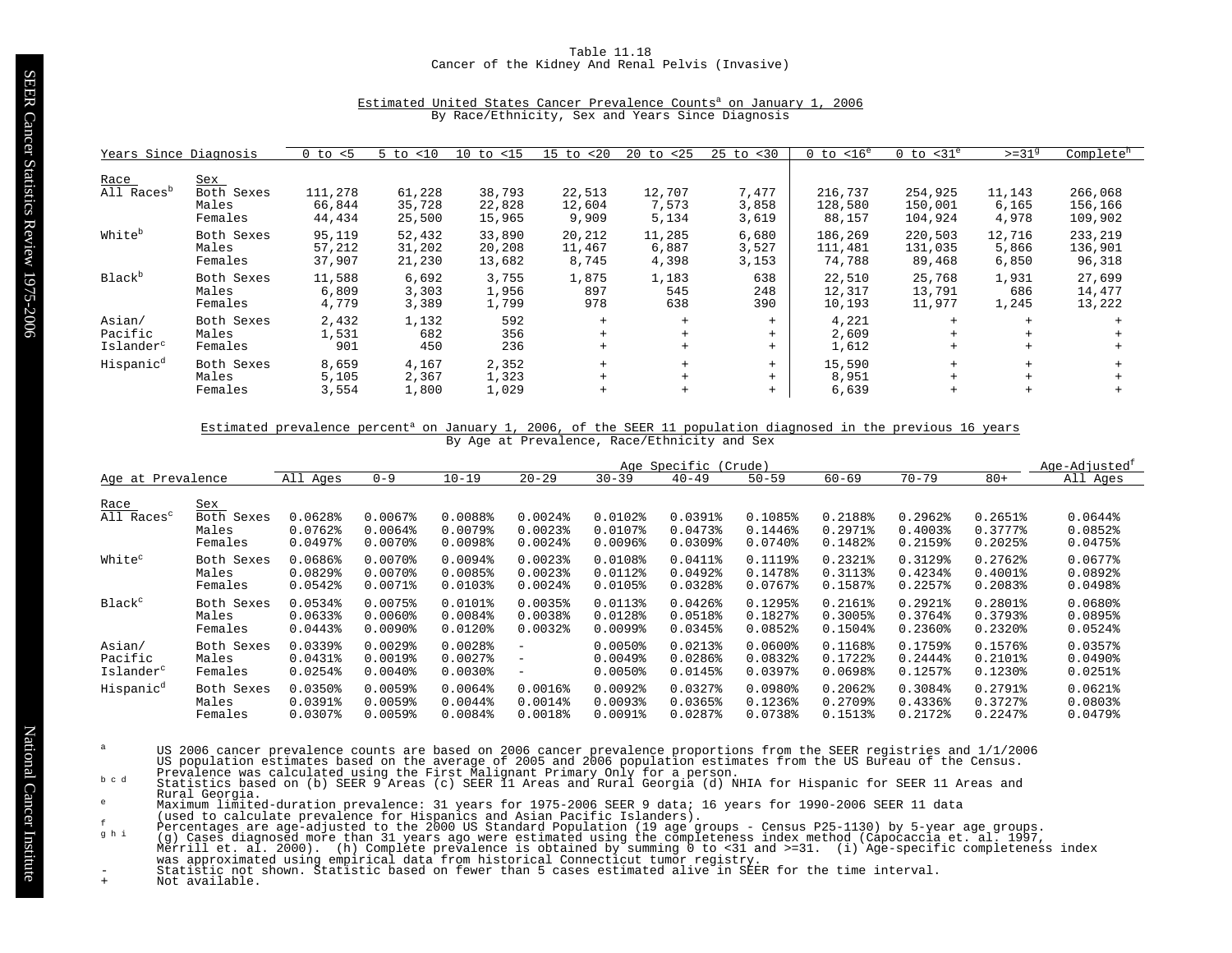# Table 12.18 Cancer of the Larynx (Invasive)

| Years Since Diagnosis                      |                                       | $0$ to $< 5$              | <10<br>$5$ to             | $10$ to $\langle 15 \rangle$ | < 20<br>$15$ to          | 20<br>< 25<br>to        | $25$ to $< 30$        | $< 16^e$<br>0 to           | $0$ to $<$ 31 $^e$         | $>=319$               | Complete <sup>h</sup>      |
|--------------------------------------------|---------------------------------------|---------------------------|---------------------------|------------------------------|--------------------------|-------------------------|-----------------------|----------------------------|----------------------------|-----------------------|----------------------------|
| Race<br>All Races <sup>p</sup>             | Sex<br>Both Sexes<br>Males<br>Females | 30,174<br>24,109<br>6,065 | 21,452<br>16,972<br>4,480 | 15,138<br>12,146<br>2,992    | 10,127<br>8,124<br>2,003 | 7,016<br>5,592<br>1,424 | 3,697<br>3,040<br>657 | 69,307<br>55,235<br>14,072 | 88,041<br>70,364<br>17,677 | 3,529<br>2,880<br>649 | 91,570<br>73,244<br>18,326 |
| White <sup>b</sup>                         | Both Sexes<br>Males<br>Females        | 25,135<br>20,026<br>5,109 | 18,490<br>14,728<br>3,762 | 13,143<br>10,534<br>2,609    | 8,652<br>7,076<br>1,576  | 6,406<br>5,162<br>1,244 | 3,347<br>2,730<br>617 | 58,950<br>47,017<br>11,933 | 75,507<br>60,553<br>14,954 | 2,841<br>2,310<br>531 | 78,348<br>62,863<br>15,485 |
| Black <sup>b</sup>                         | Both Sexes<br>Males<br>Females        | 4,254<br>3,391<br>863     | 2,395<br>1,760<br>635     | 1,708<br>1,396<br>312        | 1,223<br>885<br>338      | 528<br>368<br>160       | 253<br>229<br>24      | 8,650<br>6,764<br>1,886    | 10,460<br>8,108<br>2,352   | 244<br>208<br>36      | 10,704<br>8,316<br>2,388   |
| Asian/<br>Pacific<br>Islander <sup>c</sup> | Both Sexes<br>Males<br>Females        | 505<br>451<br>54          | 320<br>278<br>42          | 201<br>174<br>27             | $+$<br>$+$<br>$+$        | $+$<br>$+$<br>$+$       | $+$<br>$+$<br>$+$     | 1,050<br>923<br>127        | $+$<br>$+$<br>$+$          |                       |                            |
| Hispanic <sup>d</sup>                      | Both Sexes<br>Males<br>Females        | 1,457<br>1,232<br>225     | 960<br>798<br>162         | 591<br>493<br>98             | $+$<br>$+$               | $+$<br>$+$              | $+$<br>$+$<br>$+$     | 3,137<br>2,630<br>507      | $+$<br>$+$<br>$+$          |                       |                            |

# Estimated United States Cancer Prevalence Counts<sup>a</sup> on January 1, 2006 By Race/Ethnicity, Sex and Years Since Diagnosis

# Estimated prevalence percent<sup>a</sup> on January 1, 2006, of the SEER 11 population diagnosed in the previous 16 years By Age at Prevalence, Race/Ethnicity and Sex

|                                            |                                                 |                                                     |                                                                                  |                                                                                  |                                                                                      |                                                     | Age Specific (Crude)                             |                                                           |                                                     |                                                                |                                                        | Age-Adjusted <sup>t</sup>                                      |
|--------------------------------------------|-------------------------------------------------|-----------------------------------------------------|----------------------------------------------------------------------------------|----------------------------------------------------------------------------------|--------------------------------------------------------------------------------------|-----------------------------------------------------|--------------------------------------------------|-----------------------------------------------------------|-----------------------------------------------------|----------------------------------------------------------------|--------------------------------------------------------|----------------------------------------------------------------|
| Age at Prevalence                          |                                                 | All Ages                                            | $0 - 9$                                                                          | $10 - 19$                                                                        | $20 - 29$                                                                            | $30 - 39$                                           | $40 - 49$                                        | $50 - 59$                                                 | $60 - 69$                                           | $70 - 79$                                                      | $80+$                                                  | All Ages                                                       |
| Race<br>$\overline{Al}$ Races <sup>c</sup> | <u>Sex</u><br>Both<br>Sexes<br>Males<br>Females | 0.0191%<br>0.0311%<br>$0.0074$ $8$                  | $\overline{\phantom{a}}$<br>$\overline{\phantom{m}}$<br>$\overline{\phantom{m}}$ | $\overline{\phantom{m}}$<br>$\overline{\phantom{m}}$<br>$\qquad \qquad -$        | $0.0002$ $%$<br>$0.0003$ <sup>8</sup>                                                | $0.0009$ <sup>8</sup><br>$0.0010$ %<br>$0.0007$ $8$ | $0.0064$ $%$<br>$0.0091$ $8$<br>$0.0037$ $8$     | 0.0284%<br>$0.0464\%$<br>0.0112%                          | 0.0805%<br>$0.1401$ $%$<br>$0.0267$ $%$             | 0.1178%<br>$0.2174$ <sup>8</sup><br>$0.0409$ <sup>8</sup>      | $0.0869$ <sup>\$</sup><br>$0.2001$ $8$<br>$0.0241$ $8$ | $0.0200$ $%$<br>0.0365%<br>$0.0071$ %                          |
| White <sup>c</sup>                         | Both Sexes<br>Males<br>Females                  | $0.0207$ $8$<br>$0.0332$ $%$<br>$0.0082$ $% 0.0082$ | $\overline{\phantom{a}}$<br>$\overline{\phantom{m}}$<br>$\overline{\phantom{m}}$ | $\overline{\phantom{m}}$<br>$\overline{\phantom{m}}$<br>$\overline{\phantom{m}}$ | $0.0002$ $%$<br>$0.0004$ $%$                                                         | $0.0010$ %<br>$0.0011$ %<br>$0.0009$ <sup>\$</sup>  | $0.0069$ <sup>8</sup><br>0.0094%<br>$0.0042$ $%$ | 0.0289%<br>0.0465%<br>0.0116%                             | 0.0828%<br>0.1428%<br>$0.0271$ %                    | $0.1225$ <sup>8</sup><br>$0.2214$ $%$<br>$0.0443$ <sup>8</sup> | 0.0884%<br>0.2032%<br>$0.0254$ <sup>8</sup>            | $0.0207$ %<br>$0.0371$ %<br>$0.0076$ <sup>8</sup>              |
| Black <sup>c</sup>                         | Both Sexes<br>Males<br>Females                  | 0.0205%<br>$0.0341$ $%$<br>$0.0082$ $% 0.0082$      | $\overline{\phantom{a}}$<br>$\overline{\phantom{m}}$<br>$\overline{\phantom{m}}$ | $\overline{\phantom{m}}$<br>$\overline{\phantom{m}}$                             | $\overline{\phantom{0}}$<br>$\overline{\phantom{0}}$<br>-                            | 0.0009%<br>-                                        | 0.0075%<br>0.0114%<br>$0.0041$ %                 | 0.0473%<br>0.0816%<br>0.0187%                             | $0.1231$ $%$<br>$0.2201$ $%$<br>$0.0477$ %          | 0.1533%<br>0.31318<br>$0.0470$ $8$                             | 0.0972%<br>$0.2470$ $%$<br>$0.0247$ $8$                | $0.0278$ <sup>*</sup><br>$0.0535$ <sup>8</sup><br>$0.0100$ $8$ |
| Asian/<br>Pacific<br>Islander <sup>c</sup> | Both Sexes<br>Males<br>Females                  | 0.0088%<br>$0.0160$ $%$<br>$0.0021$ %               | $\overline{\phantom{a}}$<br>$\overline{\phantom{a}}$<br>$\overline{\phantom{m}}$ | $\overline{\phantom{0}}$<br>$\overline{\phantom{m}}$                             | $\qquad \qquad -$<br>-<br>$\overline{\phantom{0}}$                                   | -<br>-<br>-                                         | 0.0025%<br>$0.0049$ <sup>8</sup><br>-            | 0.0093%<br>0.0168%<br>$0.0028$ <sup>\$</sup>              | $0.0310$ $%$<br>$0.0610$ %<br>$0.0056$ <sup>8</sup> | $0.0631$ $8$<br>0.1295%<br>$0.0144$ $%$                        | 0.0681%<br>0.1506%<br>0.0138%                          | $0.0097$ $8$<br>0.0198%<br>$0.0021$ $8$                        |
| Hispanic <sup>d</sup>                      | Both Sexes<br>Males<br>Females                  | 0.0068%<br>$0.0111$ %<br>$0.0023$ <sup>8</sup>      | $\overline{\phantom{a}}$<br>$\overline{\phantom{a}}$<br>$\overline{\phantom{a}}$ | $-$<br>$\overline{\phantom{m}}$<br>$\overline{\phantom{m}}$                      | $\overline{\phantom{0}}$<br>$\qquad \qquad \blacksquare$<br>$\overline{\phantom{0}}$ | $0.0009$ <sup>8</sup><br>$0.0010$ %                 | 0.0038<br>$0.0047$ $8$<br>$0.0028$ <sup>\$</sup> | 0.0143%<br>$0.0249$ <sup>8</sup><br>$0.0043$ <sup>*</sup> | 0.0536%<br>$0.1049$ <sup>8</sup><br>$0.0100$ %      | 0.0862<br>0.1731%<br>$0.0230$ <sup>*</sup>                     | $0.0701$ %<br>0.1557%<br>$0.0204$ $%$                  | 0.0138%<br>$0.0271$ %<br>$0.0039$ <sup>*</sup>                 |

- US 2006 cancer prevalence counts are based on 2006 cancer prevalence proportions from the SEER registries and 1/1/2006<br>US population estimates based on the average of 2005 and 2006 population estimates from the US Bureau o
- Rural Georgia.
- 
- 
- 
- Maximum limited-duration prevalence: 31 years for 1975-2006 SEER 9 data; 16 years for 1990-2006 SEER 11 data<br>
(used to claculate prevalence for Hispanics and Asian Pacific Islanders).<br>
Percentages are age-adjusted to the 2
	-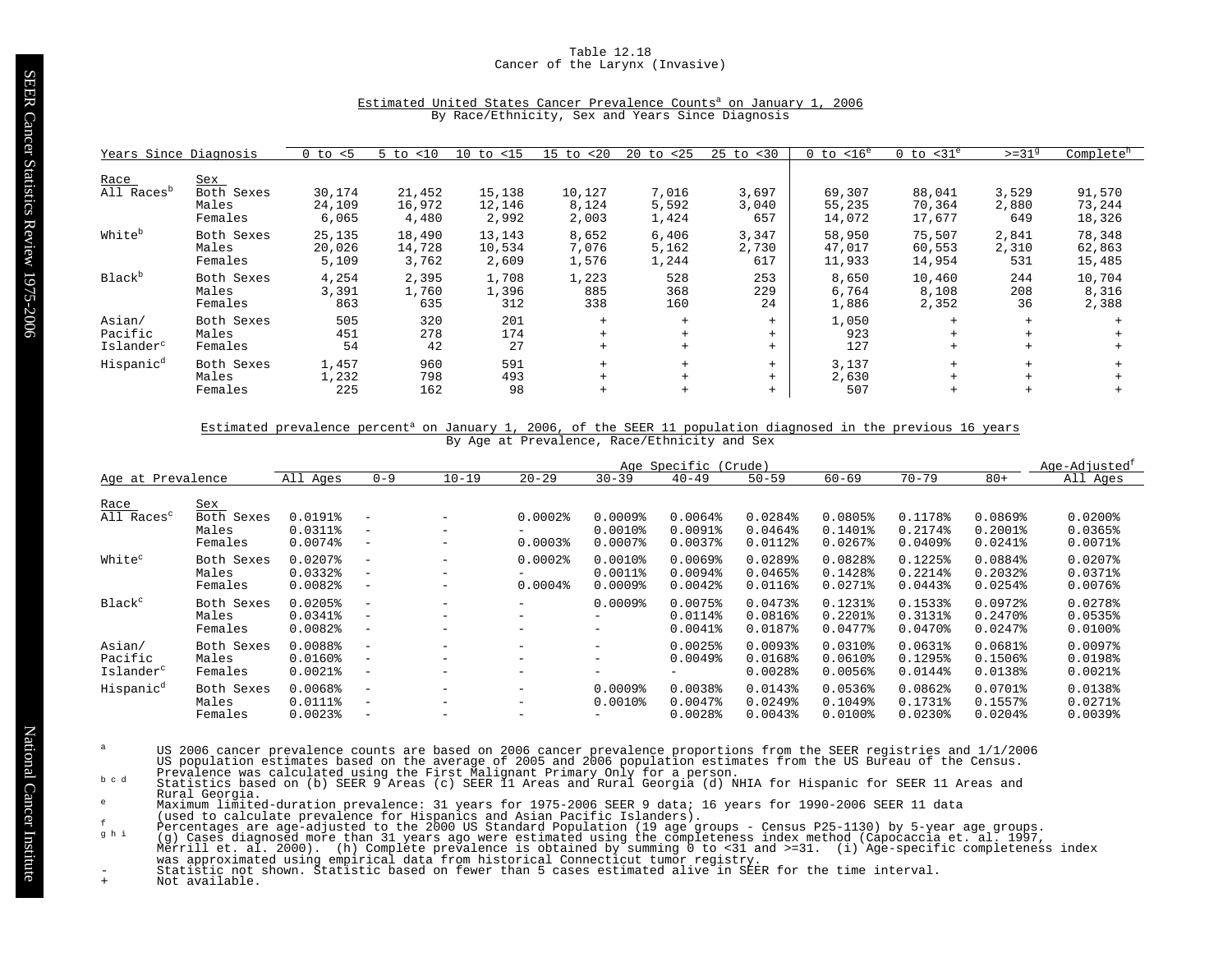Table 13.26 Leukemia

| Years Since Diagnosis  |            | $0$ to $< 5$ | $5$ to $< 10$ | $10$ to $\langle 15 \rangle$ | $15$ to $< 20$ | $20$ to $< 25$ | $25$ to $< 30$ | $0$ to $< 16^e$ | $0$ to $<$ 31 $^{\circ}$ | $>=319$ | Complete <sup>h</sup> |
|------------------------|------------|--------------|---------------|------------------------------|----------------|----------------|----------------|-----------------|--------------------------|---------|-----------------------|
| Race                   | Sex        |              |               |                              |                |                |                |                 |                          |         |                       |
| All Races <sup>b</sup> | Both Sexes | 96,231       | 52,982        | 34,771                       | 20,681         | 12,556         | 7,615          | 188,645         | 225,790                  | 6,066   | 231,856               |
|                        | Males      | 55,777       | 30,114        | 19,599                       | 11,630         | 6,635          | 3,703          | 108,018         | 127,972                  | 2,774   | 130,746               |
|                        | Females    | 40,454       | 22,868        | 15,172                       | 9,051          | 5,921          | 3,912          | 80,627          | 97,818                   | 3,292   | 101,110               |
| White <sup>b</sup>     | Both Sexes | 84,636       | 47,391        | 31,462                       | 18,751         | 11,467         | 7,015          | 167,739         | 201,609                  | 5.119   | 206,728               |
|                        | Males      | 49,605       | 26,911        | 17,900                       | 10,695         | 6,088          | 3,475          | 96,770          | 115,154                  | 2,014   | 117,168               |
|                        | Females    | 35,031       | 20,480        | 13,562                       | 8,056          | 5,379          | 3,540          | 70,969          | 86,455                   | 3,105   | 89,560                |
| Black <sup>b</sup>     | Both Sexes | 6,915        | 3,168         | 1,861                        | 1,018          | 585            | 356            | 12,148          | 13,959                   | 677     | 14,636                |
|                        | Males      | 3,571        | 1,635         | 894                          | 463            | 323            | 114            | 6,180           | 7,033                    | 308     | 7,341                 |
|                        | Females    | 3,344        | 1,533         | 967                          | 555            | 262            | 242            | 5,968           | 6,926                    | 369     | 7,295                 |
| Asian/                 | Both Sexes | 2,180        | 1,258         | 820                          | $+$            | $+$            | $+$            | 4,422           |                          | $+$     |                       |
| Pacific                | Males      | 1,200        | 736           | 428                          | $+$            | $+$            | $+$            | 2,451           |                          |         |                       |
| Islander <sup>c</sup>  | Females    | 980          | 522           | 392                          | $+$            | $+$            | $+$            | 1,971           |                          | $+$     |                       |
| Hispanic <sup>d</sup>  | Both Sexes | 8,258        | 4,586         | 3,263                        | $+$            | $+$            | $+$            | 16,552          | $+$                      |         |                       |
|                        | Males      | 4,751        | 2,481         | 1,852                        | $+$            | $+$            | $+$            | 9,380           |                          |         |                       |
|                        | Females    | 3,507        | 2,105         | 1,411                        | $+$            | $+$            | $+$            | 7,172           |                          |         |                       |

# Estimated United States Cancer Prevalence Counts<sup>a</sup> on January 1, 2006 By Race/Ethnicity, Sex and Years Since Diagnosis

#### Estimated prevalence percent<sup>a</sup> on January 1, 2006, of the SEER 11 population diagnosed in the previous 16 years By Age at Prevalence, Race/Ethnicity and Sex

|                                |                                       |                               |                                                                |                                  |                                                                |                                                  | Age Specific                                              | (Crude)                                         |                                                                |                                                           |                                         | Age-Adjusted <sup>t</sup>                                |
|--------------------------------|---------------------------------------|-------------------------------|----------------------------------------------------------------|----------------------------------|----------------------------------------------------------------|--------------------------------------------------|-----------------------------------------------------------|-------------------------------------------------|----------------------------------------------------------------|-----------------------------------------------------------|-----------------------------------------|----------------------------------------------------------|
| Age at Prevalence              |                                       | All Ages                      | $0 - 9$                                                        | $10 - 19$                        | $20 - 29$                                                      | $30 - 39$                                        | $40 - 49$                                                 | $50 - 59$                                       | $60 - 69$                                                      | $70 - 79$                                                 | $80+$                                   | All Ages                                                 |
| Race<br>All Races <sup>c</sup> | Sex<br>Both Sexes<br>Males<br>Females | 0.0565%<br>0.0656%<br>0.0475% | $0.0294$ <sup>8</sup><br>$0.0321$ $8$<br>$0.0266$ <sup>8</sup> | $0.0501$ %<br>0.05378<br>0.0464% | $0.0216$ <sup>8</sup><br>$0.0236$ <sup>8</sup><br>$0.0195$ $%$ | $0.0210$ $8$<br>$0.0238$ <sup>8</sup><br>0.0181% | 0.03078<br>$0.0369$ <sup>8</sup><br>$0.0245$ <sup>8</sup> | 0.0604<br>$0.0761$ $%$<br>$0.0453$ <sup>*</sup> | $0.1297$ <sup>8</sup><br>$0.1700$ $%$<br>$0.0933$ <sup>8</sup> | $0.2050$ <sup>8</sup><br>$0.2779$ <sup>8</sup><br>0.1488% | $0.2279$ $8$<br>0.3075%<br>$0.1837$ $%$ | 0.0582<br>$0.0724$ <sup>8</sup><br>$0.0464$ <sup>8</sup> |
| White <sup>c</sup>             | Both Sexes                            | 0.0634%                       | $0.0322$ <sup>8</sup>                                          | $0.0562$ $%$                     | $0.0241$ $%$                                                   | $0.0222$ $8$                                     | 0.0321%                                                   | $0.0644$ $%$                                    | 0.1437%                                                        | $0.2277$ $%$                                              | $0.2500$ $8$                            | $0.0637$ $%$                                             |
|                                | Males                                 | 0.0735%                       | 0.03538                                                        | 0.0597%                          | $0.0264$ <sup>8</sup>                                          | 0.0252                                           | 0.0388%                                                   | $0.0809$ <sup>8</sup>                           | 0.1877%                                                        | 0.3083%                                                   | 0.3389%                                 | 0.0793%                                                  |
|                                | Females                               | $0.0533$ <sup>8</sup>         | $0.0291$ $%$                                                   | $0.0524$ <sup>8</sup>            | 0.0217%                                                        | $0.0190$ <sup>8</sup>                            | $0.0252$ <sup>8</sup>                                     | 0.0481%                                         | $0.1029$ <sup>8</sup>                                          | $0.1640$ <sup>8</sup>                                     | 0.2012%                                 | $0.0507$ $%$                                             |
| Black <sup>c</sup>             | Both Sexes                            | 0.0304%                       | $0.0136$ <sup>8</sup>                                          | 0.0235%                          | $0.0146$ <sup>8</sup>                                          | $0.0170$ %                                       | $0.0223$ <sup>8</sup>                                     | $0.0459$ <sup>*</sup>                           | 0.0734%                                                        | 0.1338%                                                   | $0.1220$ $%$                            | 0.0357%                                                  |
|                                | Males                                 | $0.0339$ <sup>8</sup>         | 0.0142%                                                        | $0.0244$ $%$                     | 0.0154%                                                        | 0.0177%                                          | $0.0272$ $8$                                              | $0.0579$ <sup>8</sup>                           | 0.0962                                                         | 0.1654%                                                   | 0.1690%                                 | $0.0433$ <sup>8</sup>                                    |
|                                | Females                               | $0.0272$ $%$                  | $0.0129$ <sup>\$</sup>                                         | $0.0226$ $8$                     | 0.0138%                                                        | 0.0165%                                          | $0.0180$ %                                                | $0.0360$ $%$                                    | 0.0556%                                                        | 0.1128%                                                   | $0.0993$ $8$                            | $0.0302$ $%$                                             |
| Asian/                         | Both Sexes                            | $0.0312$ $%$                  | $0.0286$ <sup>8</sup>                                          | 0.0428                           | 0.0137%                                                        | 0.0179%                                          | $0.0249$ <sup>8</sup>                                     | $0.0331$ $%$                                    | 0.0548%                                                        | 0.0675%                                                   | $0.0610$ %                              | 0.0325%                                                  |
| Pacific                        | Males                                 | 0.0357%                       | 0.0314%                                                        | 0.0484%                          | $0.0150$ <sup>8</sup>                                          | $0.0213$ <sup>8</sup>                            | 0.0278                                                    | $0.0390$ <sup>8</sup>                           | 0.0636                                                         | 0.0855%                                                   | 0.0859%                                 | 0.0381%                                                  |
| Islander <sup>c</sup>          | Females                               | $0.0269$ <sup>8</sup>         | $0.0257$ <sup>8</sup>                                          | $0.0368$ <sup>*</sup>            | 0.0124%                                                        | 0.0147%                                          | $0.0223$ <sup>8</sup>                                     | $0.0279$ <sup>8</sup>                           | 0.0474%                                                        | $0.0543$ <sup>*</sup>                                     | $0.0446$ $%$                            | $0.0276$ <sup>8</sup>                                    |
| Hispanic <sup>d</sup>          | Both Sexes                            | 0.0375%                       | $0.0310$ <sup>8</sup>                                          | $0.0590$ <sup>8</sup>            | 0.02338                                                        | 0.0208                                           | 0.0268                                                    | 0.0404%                                         | $0.0801$ $%$                                                   | $0.0942$ $%$                                              | 0.10978                                 | 0.0432                                                   |
|                                | Males                                 | $0.0409$ <sup>8</sup>         | $0.0340$ <sup>8</sup>                                          | $0.0614$ $%$                     | $0.0274$ <sup>8</sup>                                          | 0.02338                                          | $0.0312$ $%$                                              | 0.0472                                          | 0.0879%                                                        | $0.1254$ <sup>8</sup>                                     | 0.1374%                                 | $0.0498$ <sup>*</sup>                                    |
|                                | Females                               | $0.0339$ <sup>8</sup>         | $0.0279$ <sup>8</sup>                                          | 0.0565%                          | 0.0185%                                                        | $0.0180$ <sup>2</sup>                            | $0.0222$ <sup>8</sup>                                     | $0.0339$ <sup>8</sup>                           | 0.0735%                                                        | 0.0715%                                                   | $0.0936$ <sup>2</sup>                   | 0.0375%                                                  |

- US 2006 cancer prevalence counts are based on 2006 cancer prevalence proportions from the SEER registries and 1/1/2006<br>US population estimates based on the average of 2005 and 2006 population estimates from the US Bureau o
- Rural Georgia.
- 
- 
- 
- Maximum limited-duration prevalence: 31 years for 1975-2006 SEER 9 data; 16 years for 1990-2006 SEER 11 data<br>
(used to claculate prevalence for Hispanics and Asian Pacific Islanders).<br>
Percentages are age-adjusted to the 2
-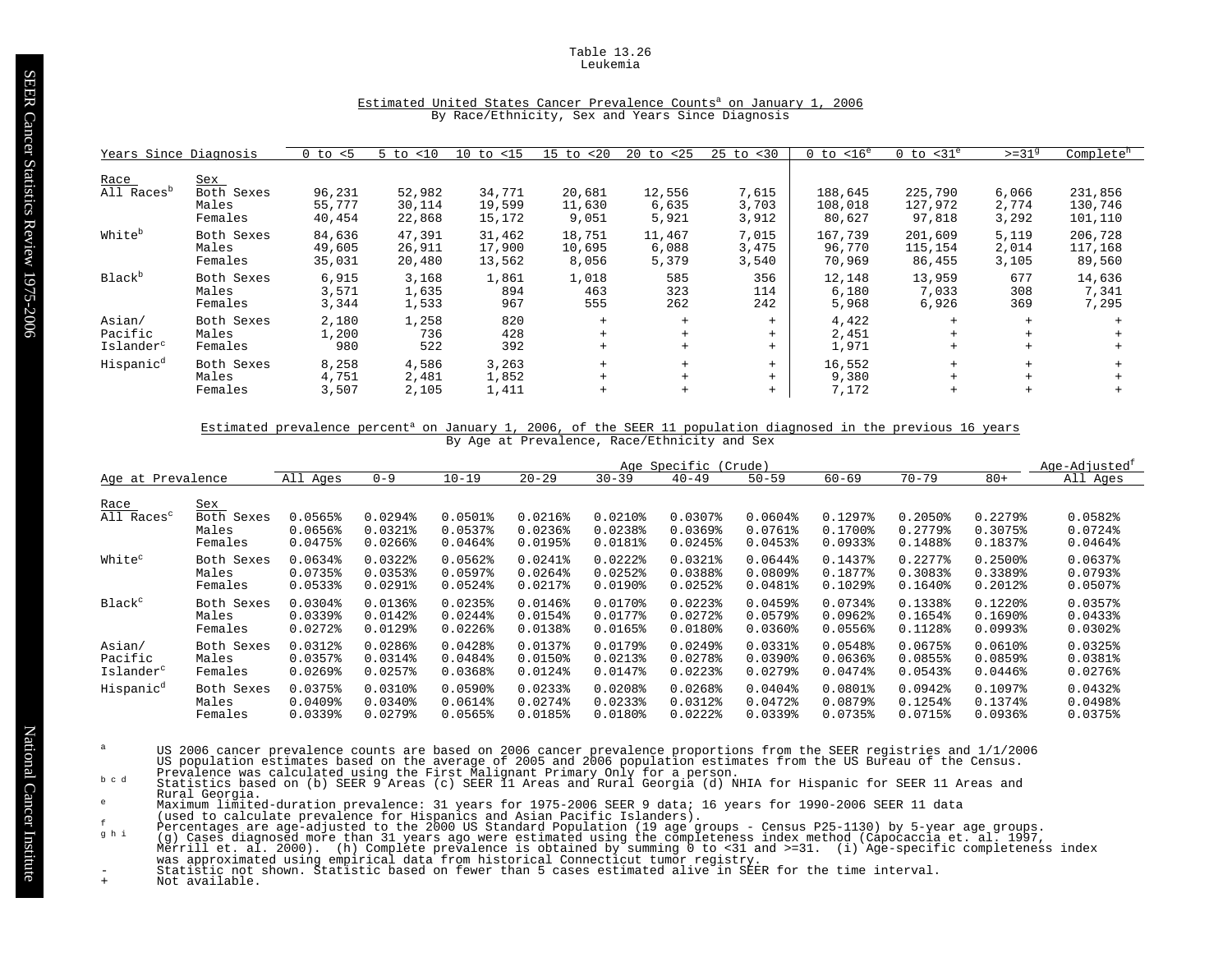# Table 13.27 Acute Lymphocytic Leukemia

| Years Since Diagnosis                      |                                       | $0$ to $< 5$             | <10<br>5 to              | $10$ to $< 15$          | < 20<br>$15$ to         | $20$ to $< 25$          | $25$ to $< 30$          | $< 16^e$<br>0 to           | $0$ to $<$ 31 $^e$         | $>=319$                 | Complete <sup>h</sup>      |
|--------------------------------------------|---------------------------------------|--------------------------|--------------------------|-------------------------|-------------------------|-------------------------|-------------------------|----------------------------|----------------------------|-------------------------|----------------------------|
| Race<br>All Races <sup>b</sup>             | Sex<br>Both Sexes<br>Males<br>Females | 15,118<br>8,660<br>6,458 | 11,509<br>6,303<br>5,206 | 9,569<br>5,361<br>4,208 | 8,046<br>4,490<br>3,556 | 6,316<br>3,194<br>3,122 | 4,302<br>2,206<br>2,096 | 37,886<br>21,220<br>16,666 | 55,306<br>30,447<br>24,859 | 3,550<br>1,808<br>1,742 | 58,856<br>32,255<br>26,601 |
| White <sup>b</sup>                         | Both Sexes<br>Males<br>Females        | 13,060<br>7,590<br>5,470 | 10,055<br>5,471<br>4,584 | 8,321<br>4,777<br>3,544 | 7,067<br>3,984<br>3,083 | 5,743<br>2,928<br>2,815 | 3,997<br>2,086<br>1,911 | 32,962<br>18,662<br>14,300 | 48,661<br>27,047<br>21,614 | $+$<br>$+$<br>$+$       |                            |
| Black <sup>b</sup>                         | Both Sexes<br>Males<br>Females        | 1,025<br>517<br>508      | 778<br>432<br>346        | 696<br>291<br>405       | 497<br>243<br>254       | 278<br>147<br>131       | 143<br>55<br>88         | 2,565<br>1,274<br>1,291    | 3,439<br>1,708<br>1,731    | $+$<br>$+$<br>$+$       |                            |
| Asian/<br>Pacific<br>Islander <sup>c</sup> | Both Sexes<br>Males<br>Females        | 691<br>384<br>307        | 455<br>288<br>167        | 370<br>180<br>190       | $+$<br>$+$<br>$+$       | $+$<br>$+$<br>$+$       | $+$<br>$+$<br>$+$       | 1,604<br>896<br>708        | $+$<br>$+$<br>$+$          | $+$<br>$+$<br>$+$       |                            |
| Hispanic <sup>d</sup>                      | Both Sexes<br>Males<br>Females        | 3,777<br>2,150<br>1,627  | 2,536<br>1,358<br>1,178  | 1,937<br>1,121<br>816   | $+$                     | $+$<br>$+$              | $+$<br>$+$<br>$+$       | 8,519<br>4,795<br>3,724    | $+$<br>$+$<br>$+$          | $+$<br>$^{+}$           |                            |

# Estimated United States Cancer Prevalence Counts<sup>a</sup> on January 1, 2006 By Race/Ethnicity, Sex and Years Since Diagnosis

# Estimated prevalence percent<sup>a</sup> on January 1, 2006, of the SEER 11 population diagnosed in the previous 16 years By Age at Prevalence, Race/Ethnicity and Sex

|                                            |                                              |                                                  |                                                                         |                                                                         |                                                  |                                                            | Age Specific                                              | (Crude)                                                   |                                                  |                                                           |                                                      | Age-Adjusted <sup>t</sup>                      |
|--------------------------------------------|----------------------------------------------|--------------------------------------------------|-------------------------------------------------------------------------|-------------------------------------------------------------------------|--------------------------------------------------|------------------------------------------------------------|-----------------------------------------------------------|-----------------------------------------------------------|--------------------------------------------------|-----------------------------------------------------------|------------------------------------------------------|------------------------------------------------|
| Age at Prevalence                          |                                              | All Ages                                         | $0 - 9$                                                                 | $10 - 19$                                                               | $20 - 29$                                        | $30 - 39$                                                  | $40 - 49$                                                 | $50 - 59$                                                 | $60 - 69$                                        | $70 - 79$                                                 | $80+$                                                | All Ages                                       |
| Race<br>All Races <sup>c</sup>             | <u>Sex</u><br>Both Sexes<br>Males<br>Females | $0.0132$ $%$<br>$0.0149$ <sup>8</sup><br>0.0114% | $0.0249$ <sup>8</sup><br>$0.0270$ $%$<br>$0.0226$ <sup>8</sup>          | $0.0429$ <sup>*</sup><br>$0.0465$ <sup>8</sup><br>$0.0392$ <sup>*</sup> | 0.0128%<br>0.0148%<br>0.0108%                    | 0.0051%<br>$0.0063$ <sup>8</sup><br>$0.0038$ <sup>\$</sup> | $0.0029$ <sup>8</sup><br>0.00338<br>$0.0025$ <sup>8</sup> | 0.0028<br>$0.0030$ <sup>§</sup><br>$0.0026$ <sup>\$</sup> | 0.0028<br>$0.0029$ <sup>\$</sup><br>$0.0027$ $8$ | $0.0018$ %<br>$0.0019$ <sup>8</sup><br>$0.0016$ $8$       | $0.0014$ %<br>0.0019%<br>$0.0012$ $8$                | 0.0134%<br>0.0148%<br>$0.0120$ <sup>§</sup>    |
| White <sup>c</sup>                         | Both Sexes<br>Males<br>Females               | 0.0146%<br>0.0165%<br>$0.0127$ %                 | $0.0276$ <sup>8</sup><br>$0.0302$ $%$<br>$0.0249$ <sup>\$</sup>         | $0.0490$ <sup>8</sup><br>0.0528<br>$0.0451$ $%$                         | $0.0149$ <sup>8</sup><br>0.0171%<br>0.0124%      | 0.0056%<br>$0.0072$ $8$<br>$0.0039$ $%$                    | $0.0032$ $%$<br>0.0035%<br>$0.0029$ <sup>\$</sup>         | $0.0030$ <sup>8</sup><br>$0.0032$ $8$<br>$0.0027$ $8$     | $0.0031$ $8$<br>0.00338<br>0.0028                | $0.0018$ %<br>$0.0021$ $8$<br>0.0015%                     | 0.0015%<br>$0.0020$ $8$<br>$0.0013$ %                | $0.0152$ $%$<br>0.0168<br>$0.0135$ %           |
| Black <sup>c</sup>                         | Both Sexes<br>Males<br>Females               | 0.0064%<br>0.0068%<br>$0.0061$ %                 | 0.0098<br>0.01038<br>0.00938                                            | 0.0174%<br>0.0176%<br>0.0172%                                           | $0.0070$ $%$<br>0.0075%<br>$0.0066$ <sup>8</sup> | $0.0029$ <sup>8</sup><br>$0.0021$ $8$<br>$0.0035$ $%$      | 0.0013%<br>0.0015%<br>$-$                                 | $\qquad \qquad =$<br>$\overline{\phantom{0}}$             | $\overline{\phantom{0}}$<br>$-$<br>$-$           | -<br>$\overline{\phantom{m}}$<br>$\overline{\phantom{m}}$ | $-$<br>$\overline{\phantom{0}}$<br>$\qquad \qquad -$ | 0.0058<br>0.0058<br>$0.0058$ <sup>*</sup>      |
| Asian/<br>Pacific<br>Islander <sup>c</sup> | Both Sexes<br>Males<br>Females               | $0.0102$ $%$<br>0.0119%<br>$0.0087$ $%$          | $0.0240$ <sup>8</sup><br>$0.0248$ <sup>8</sup><br>$0.0231$ $8$          | $0.0342$ $%$<br>$0.0398$ <sup>*</sup><br>$0.0283$ <sup>*</sup>          | $0.0070$ $8$<br>0.0085%<br>0.0055%               | $0.0042$ $%$<br>$0.0047$ $8$<br>$0.0037$ $8$               | 0.0028<br>0.00338<br>$0.0023$ <sup>8</sup>                | 0.0025%<br>0.0028<br>$0.0023$ <sup>*</sup>                | 0.0031%<br>Ξ.<br>$0.0042$ $%$                    | $\overline{\phantom{a}}$<br>$\overline{\phantom{m}}$      | $-$<br>-                                             | 0.0111%<br>$0.0123$ <sup>8</sup><br>0.0098     |
| Hispanic <sup>d</sup>                      | Both Sexes<br>Males<br>Females               | 0.0193%<br>$0.0210$ $%$<br>0.0175%               | $0.0269$ <sup>8</sup><br>$0.0294$ <sup>8</sup><br>$0.0243$ <sup>8</sup> | $0.0521$ $%$<br>0.0548%<br>$0.0494$ <sup>8</sup>                        | 0.0144%<br>0.0172%<br>$0.0110$ $8$               | $0.0064$ $%$<br>$0.0071$ %<br>0.0057%                      | $0.0043$ <sup>8</sup><br>0.0055%<br>$0.0031$ %            | $0.0049$ <sup>8</sup><br>$0.0041$ %<br>0.0055%            | 0.0051%<br>-<br>0.0068                           | 0.0038<br>$\overline{\phantom{m}}$                        | $\qquad \qquad -$<br>$\overline{\phantom{a}}$        | $0.0162$ $% 0.0162$<br>0.0175%<br>$0.0148$ $%$ |

- US 2006 cancer prevalence counts are based on 2006 cancer prevalence proportions from the SEER registries and 1/1/2006<br>US population estimates based on the average of 2005 and 2006 population estimates from the US Bureau o
- Rural Georgia.
- 
- 
- 
- Maximum limited-duration prevalence: 31 years for 1975-2006 SEER 9 data; 16 years for 1990-2006 SEER 11 data<br>
(used to claculate prevalence for Hispanics and Asian Pacific Islanders).<br>
Percentages are age-adjusted to the 2
-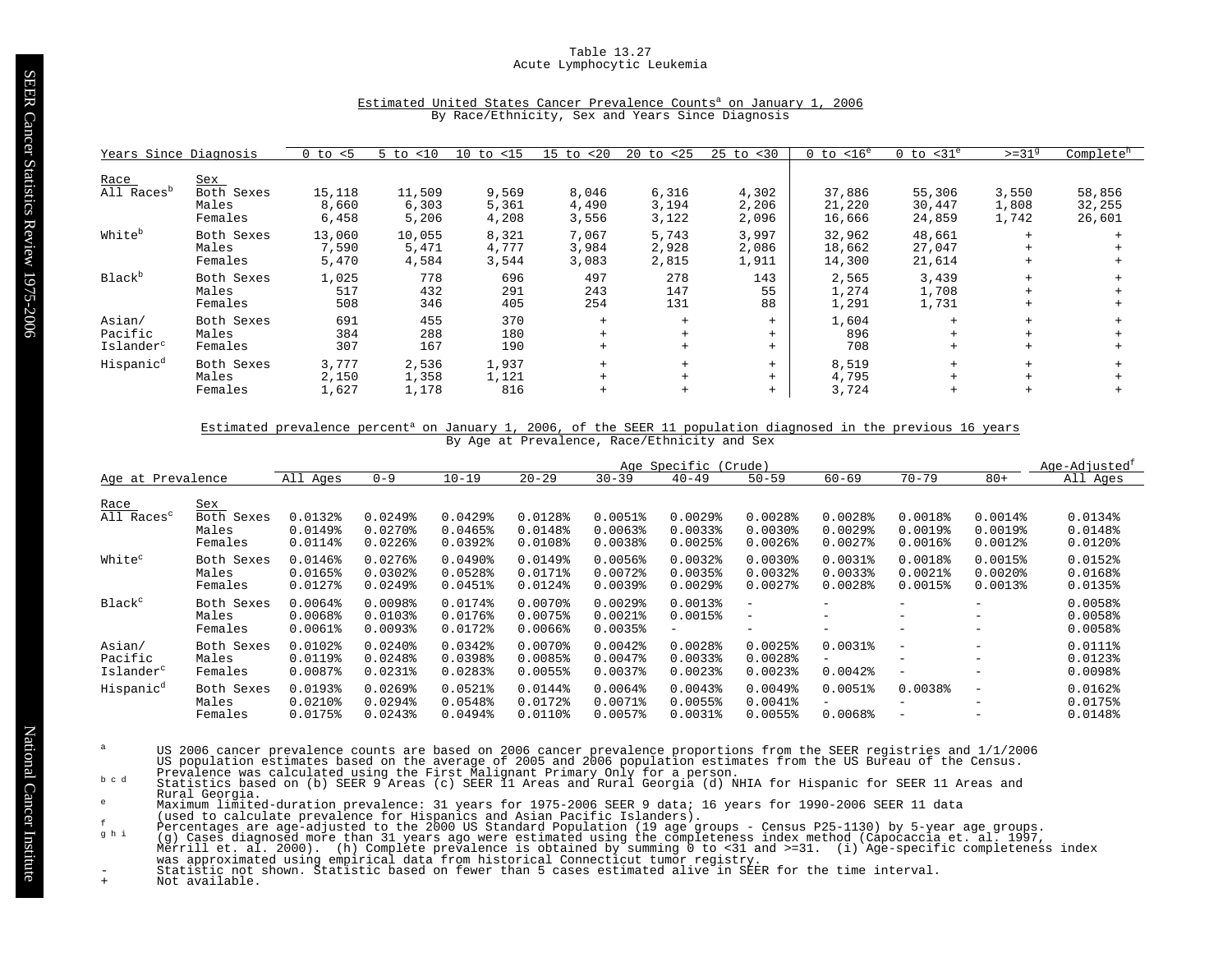Table 14.18 Cancer of the Liver and Intrahepatic Bile Duct (Invasive)

| Years Since Diagnosis                      |                                       | $0$ to $< 5$              | $5$ to $< 10$           | $10$ to $<$ 15      | $15$ to $< 20$    | 20<br>to <25      | $25$ to $< 30$    | $0$ to $< 16^e$           | $0$ to $<$ 31 $^{\circ}$  | $>=319$                       | Complete <sup>h</sup>     |
|--------------------------------------------|---------------------------------------|---------------------------|-------------------------|---------------------|-------------------|-------------------|-------------------|---------------------------|---------------------------|-------------------------------|---------------------------|
| Race<br>All Races <sup>b</sup>             | Sex<br>Both Sexes<br>Males<br>Females | 18,570<br>13,017<br>5,553 | 3,431<br>2,146<br>1,285 | 1,169<br>674<br>495 | 708<br>252<br>456 | 477<br>240<br>237 | 181<br>71<br>110  | 23,311<br>15,903<br>7,408 | 24,536<br>16,411<br>8,125 | 393<br>73<br>320              | 24,929<br>16,484<br>8,445 |
| White <sup>b</sup>                         | Both Sexes<br>Males<br>Females        | 13,534<br>9,546<br>3,988  | 2,580<br>1,546<br>1,034 | 884<br>516<br>368   | 562<br>171<br>391 | 373<br>174<br>199 | 119<br>46<br>73   | 17,088<br>11,640<br>5,448 | 18,053<br>12,010<br>6,043 | 374<br>$139^{1}$<br>$235^{1}$ | 18,427<br>12,149<br>6,278 |
| Black <sup>b</sup>                         | Both Sexes<br>Males<br>Females        | 2,552<br>1,707<br>845     | 244<br>162<br>82        | 83<br>26<br>57      | 95<br>47<br>48    | 48<br>26<br>22    | 45<br>22<br>23    | 2,915<br>1,918<br>997     | 3,068<br>1,990<br>1,078   | $+$                           |                           |
| Asian/<br>Pacific<br>Islander <sup>c</sup> | Both Sexes<br>Males<br>Females        | 2,247<br>1,590<br>657     | 536<br>382<br>154       | 143<br>100<br>43    | $+$<br>$+$<br>$+$ | $+$<br>$+$<br>$+$ | $+$<br>$+$<br>$+$ | 2,938<br>2,078<br>860     |                           |                               |                           |
| Hispanic <sup>d</sup>                      | Both Sexes<br>Males<br>Females        | 2,501<br>1,742<br>759     | 403<br>236<br>167       | 199<br>136<br>63    | $+$<br>$+$<br>$+$ | $+$               | $+$<br>$+$<br>$+$ | 3,124<br>2,130<br>994     |                           |                               |                           |

# Estimated United States Cancer Prevalence Counts<sup>a</sup> on January 1, 2006 By Race/Ethnicity, Sex and Years Since Diagnosis

#### Estimated prevalence percent<sup>a</sup> on January 1, 2006, of the SEER 11 population diagnosed in the previous 16 years By Age at Prevalence, Race/Ethnicity and Sex

|                                            |                                       | Age Specific<br>(Crude)                    |                                                                    |                                                  |                                                                            |                                                     |                                                              |                                                           |                                                       |                                                            |                                                     | Age-Adjusted <sup>r</sup>                           |
|--------------------------------------------|---------------------------------------|--------------------------------------------|--------------------------------------------------------------------|--------------------------------------------------|----------------------------------------------------------------------------|-----------------------------------------------------|--------------------------------------------------------------|-----------------------------------------------------------|-------------------------------------------------------|------------------------------------------------------------|-----------------------------------------------------|-----------------------------------------------------|
| Age at Prevalence                          |                                       | All Ages                                   | $0 - 9$                                                            | $10 - 19$                                        | $20 - 29$                                                                  | $30 - 39$                                           | $40 - 49$                                                    | $50 - 59$                                                 | $60 - 69$                                             | $70 - 79$                                                  | $80+$                                               | All Ages                                            |
| Race<br>All Races <sup>c</sup>             | Sex<br>Both Sexes<br>Males<br>Females | 0.0093%<br>$0.0129$ <sup>8</sup><br>0.0058 | $0.0022$ $8$<br>$0.0023$ <sup>8</sup><br>$0.0020$ $8$              | $0.0013$ <sup>8</sup><br>0.00138<br>$0.0012$ $8$ | $0.0007$ $8$<br>$0.0007$ $8$<br>$0.0006$ <sup>2</sup>                      | $0.0014$ %<br>0.0019%<br>$0.0010$ $8$               | 0.0054%<br>$0.0079$ <sup>8</sup><br>$0.0030$ <sup>\$</sup>   | 0.0218%<br>$0.0349$ <sup>8</sup><br>$0.0093$ <sup>*</sup> | 0.0306%<br>0.0451%<br>$0.0176$ <sup>8</sup>           | $0.0401$ %<br>0.0574%<br>$0.0267$ $%$                      | $0.0243$ <sup>8</sup><br>$0.0367$ $%$<br>0.0174%    | 0.0094%<br>0.0138%<br>$0.0056$ <sup>8</sup>         |
| White <sup>c</sup>                         | Both Sexes<br>Males<br>Females        | 0.0073<br>$0.0100$ %<br>$0.0046$ $%$       | $0.0023$ <sup>8</sup><br>$0.0023$ <sup>8</sup><br>$0.0022$ $8$     | 0.0014%<br>0.0016%<br>$0.0013$ <sup>8</sup>      | $0.0006$ <sup>8</sup><br>$0.0006$ <sup>8</sup><br>$0.0005$ <sup>8</sup>    | $0.0011$ %<br>0.0013%<br>$0.0010$ $8$               | 0.0038<br>0.0051%<br>$0.0025$ <sup>8</sup>                   | 0.0179%<br>$0.0281$ $%$<br>$0.0078$ <sup>*</sup>          | $0.0217$ %<br>$0.0324$ <sup>8</sup><br>0.0118%        | $0.0272$ $8$<br>$0.0392$ $%$<br>$0.0176$ <sup>8</sup>      | $0.0176$ <sup>8</sup><br>0.0254%<br>0.01338         | $0.0071$ %<br>$0.0102$ $%$<br>$0.0043$ <sup>*</sup> |
| Black <sup>c</sup>                         | Both Sexes<br>Males<br>Females        | $0.0072$ $%$<br>$0.0101$ %<br>$0.0046$ $%$ | $\overline{\phantom{a}}$<br>$\qquad \qquad -$<br>$\qquad \qquad -$ | -<br>-<br>-                                      | $0.0012$ $%$<br>$0.0017$ %                                                 | 0.0015%<br>$0.0023$ <sup>8</sup><br>Ξ.              | $0.0049$ <sup>8</sup><br>$0.0071$ %<br>$0.0030$ <sup>§</sup> | $0.0251$ %<br>0.0432<br>$0.0101$ %                        | $0.0321$ $8$<br>$0.0467$ $%$<br>0.0208                | $0.0296$ <sup>8</sup><br>0.03978<br>$0.0228$ <sup>\$</sup> | $0.0190$ <sup>8</sup><br>0.0275%<br>$0.0149$ $*$    | 0.0087%<br>$0.0131$ %<br>$0.0054$ $%$               |
| Asian/<br>Pacific<br>Islander <sup>c</sup> | Both Sexes<br>Males<br>Females        | $0.0236$ <sup>8</sup><br>0.0342<br>0.0137% | $0.0030$ <sup>8</sup><br>$0.0032$ $8$<br>$0.0027$ $8$              | $0.0010$ %<br>$-$<br>$-$                         | $-$<br>$-$<br>$-$                                                          | $0.0030$ <sup>8</sup><br>$0.0050$ <sup>8</sup><br>- | 0.0158%<br>$0.0264$ <sup>8</sup><br>$0.0061$ $8$             | $0.0427$ $8$<br>$0.0726$ <sup>8</sup><br>0.0165%          | 0.0865%<br>0.1295%<br>$0.0501$ $%$                    | $0.1279$ <sup>8</sup><br>0.1899%<br>$0.0825$ <sup>*</sup>  | $0.0800$ %<br>$0.1236$ <sup>8</sup><br>$0.0512$ $%$ | $0.0248$ <sup>*</sup><br>0.0383%<br>0.0138%         |
| Hispanic <sup>d</sup>                      | Both Sexes<br>Males<br>Females        | 0.0071%<br>0.0094<br>$0.0047$ $8$          | $0.0021$ $8$<br>0.0025%<br>0.0018%                                 | $0.0013$ <sup>8</sup><br>$0.0014$ %<br>0.00138   | $0.0006$ <sup>8</sup><br>$0.0006$ <sup>8</sup><br>$\overline{\phantom{0}}$ | 0.0008<br>$0.0011$ %                                | $0.0052$ $%$<br>0.0083%<br>$0.0020$ $8$                      | $0.0279$ <sup>8</sup><br>$0.0442$ $%$<br>0.0124%          | $0.0436$ <sup>8</sup><br>$0.0660$ $%$<br>$0.0247$ $%$ | $0.0512$ $%$<br>$0.0706$ <sup>8</sup><br>$0.0371$ %        | 0.03378<br>0.0372<br>0.0317%                        | $0.0120$ $%$<br>0.0173%<br>$0.0074$ $8$             |

- US 2006 cancer prevalence counts are based on 2006 cancer prevalence proportions from the SEER registries and 1/1/2006<br>US population estimates based on the average of 2005 and 2006 population estimates from the US Bureau o
- Rural Georgia.
- 
- 
- 
- Maximum limited-duration prevalence: 31 years for 1975-2006 SEER 9 data; 16 years for 1990-2006 SEER 11 data<br>
(used to claculate prevalence for Hispanics and Asian Pacific Islanders).<br>
Percentages are age-adjusted to the 2
-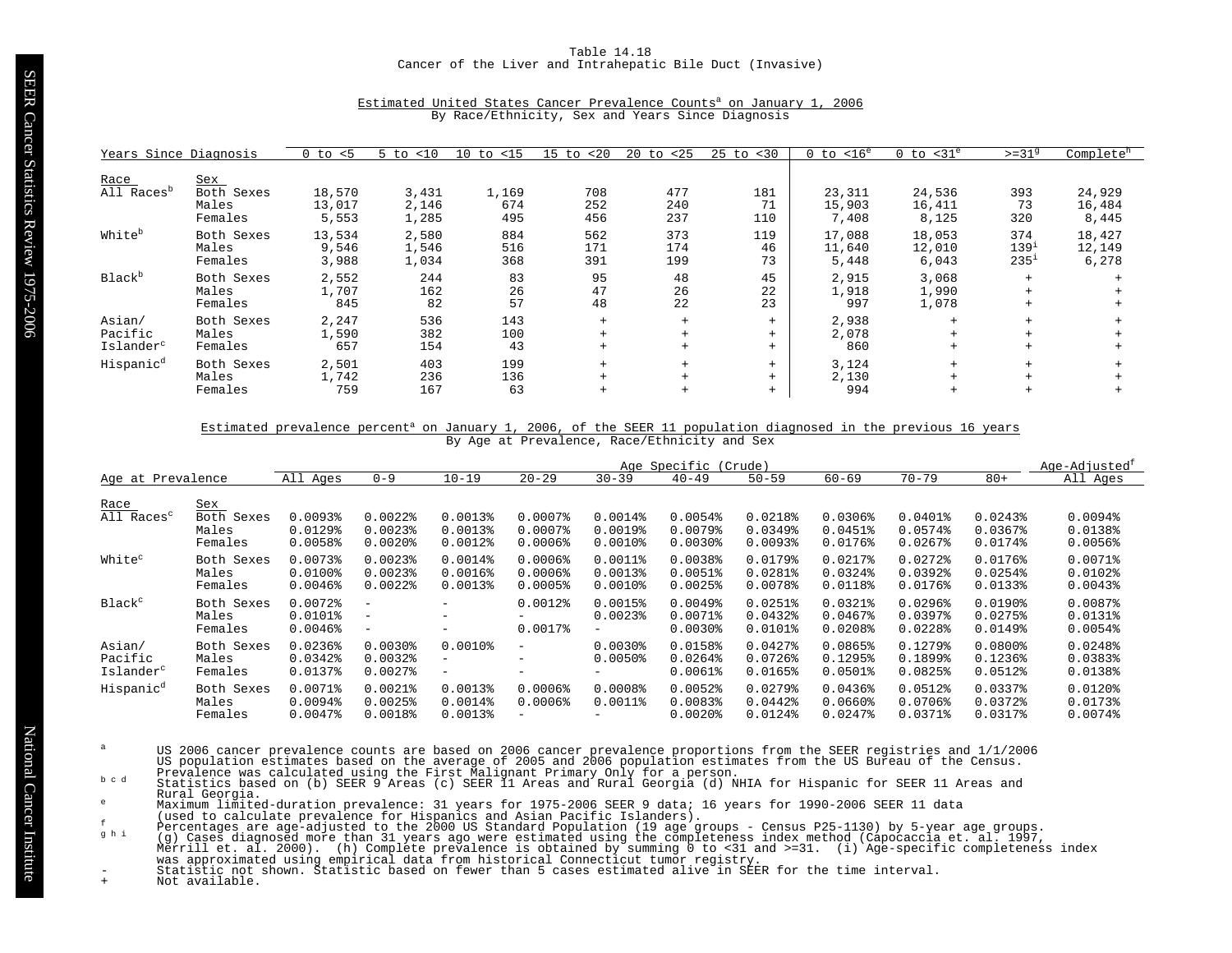## Table 15.24 Cancer of the Lung And Bronchus (Invasive)

| Years Since Diagnosis                      |                                       | $0$ to $< 5$                 | 5 to<br>< 10               | $10$ to $< 15$             | < 20<br>$15$ to           | to $<25$<br>20           | $25$ to $< 30$          | $< 16^e$<br>0 to              | $0$ to $<$ 31 $^{\circ}$      | $>=319$                  | Complete <sup>h</sup>         |
|--------------------------------------------|---------------------------------------|------------------------------|----------------------------|----------------------------|---------------------------|--------------------------|-------------------------|-------------------------------|-------------------------------|--------------------------|-------------------------------|
| Race<br>All Races <sup>b</sup>             | Sex<br>Both Sexes<br>Males<br>Females | 209,050<br>98,835<br>110,215 | 69,333<br>31,266<br>38,067 | 38,216<br>17,584<br>20,632 | 20,390<br>9,575<br>10,815 | 10,614<br>4,868<br>5,746 | 5,704<br>2,761<br>2,943 | 321,698<br>149,826<br>171,872 | 354,138<br>165,363<br>188,775 | 10,858<br>6,159<br>4,699 | 364,996<br>171,522<br>193,474 |
| White <sup>b</sup>                         | Both Sexes<br>Males<br>Females        | 179,953<br>84,397<br>95,556  | 60,907<br>26,889<br>34,018 | 33,688<br>15,254<br>18,434 | 18,225<br>8,362<br>9,863  | 9,281<br>4,190<br>5,091  | 5,065<br>2,419<br>2,646 | 279,134<br>128,428<br>150,706 | 307,813<br>141,881<br>165,932 | 5,180<br>2,489<br>2,691  | 312,993<br>144,370<br>168,623 |
| Black <sup>b</sup>                         | Both Sexes<br>Males<br>Females        | 21,763<br>10,526<br>11,237   | 6,180<br>3,132<br>3,048    | 3,492<br>1,745<br>1,747    | 1,697<br>974<br>723       | 1,076<br>524<br>552      | 472<br>266<br>206       | 31,842<br>15,613<br>16,229    | 34,803<br>17,265<br>17,538    | 482<br>259<br>223        | 35,285<br>17,524<br>17,761    |
| Asian/<br>Pacific<br>Islander <sup>c</sup> | Both Sexes<br>Males<br>Females        | 5,727<br>3,052<br>2,675      | 1,557<br>859<br>698        | 660<br>379<br>281          | $+$<br>$+$<br>$+$         | $+$<br>$+$<br>$+$        | $+$<br>$+$<br>$+$       | 8,044<br>4,342<br>3,702       | $+$<br>$+$<br>$+$             | $+$<br>$+$               |                               |
| Hispanic <sup>d</sup>                      | Both Sexes<br>Males<br>Females        | 6,284<br>3,314<br>2,970      | 1,751<br>906<br>845        | 965<br>457<br>508          | $+$<br>$+$<br>$+$         | $+$<br>$+$               | $+$<br>$+$<br>$+$       | 9,167<br>4,751<br>4,416       | $+$<br>$+$<br>$+$             | $+$                      |                               |

# Estimated United States Cancer Prevalence Counts<sup>a</sup> on January 1, 2006 By Race/Ethnicity, Sex and Years Since Diagnosis

#### Estimated prevalence percent<sup>a</sup> on January 1, 2006, of the SEER 11 population diagnosed in the previous 16 years By Age at Prevalence, Race/Ethnicity and Sex

|                                            |                                              | Age Specific<br>(Crude)                          |                                                                                  |                                              |                                                                |                                                                |                                                                         |                                                              |                                             |                                                       |                                             | Age-Adjusted <sup>f</sup>                                    |
|--------------------------------------------|----------------------------------------------|--------------------------------------------------|----------------------------------------------------------------------------------|----------------------------------------------|----------------------------------------------------------------|----------------------------------------------------------------|-------------------------------------------------------------------------|--------------------------------------------------------------|---------------------------------------------|-------------------------------------------------------|---------------------------------------------|--------------------------------------------------------------|
| Age at Prevalence                          |                                              | All Ages                                         | $0 - 9$                                                                          | $10 - 19$                                    | $20 - 29$                                                      | $30 - 39$                                                      | $40 - 49$                                                               | $50 - 59$                                                    | $60 - 69$                                   | $70 - 79$                                             | $80+$                                       | All Ages                                                     |
| Race<br>All Races <sup>c</sup>             | <u>Sex</u><br>Both Sexes<br>Males<br>Females | $0.0907$ $8$<br>0.0865%<br>$0.0949$ <sup>*</sup> | $0.0001$ $8$<br>$0.0002$ $%$<br>$\qquad \qquad -$                                | $0.0002$ $8$<br>$0.0002$ $8$<br>$0.0002$ $%$ | 0.0015%<br>$0.0014$ %<br>$0.0016$ <sup>8</sup>                 | 0.0051%<br>0.0045%<br>$0.0056$ <sup>8</sup>                    | $0.0261$ $%$<br>$0.0226$ <sup>8</sup><br>$0.0295$ <sup>8</sup>          | 0.1095%<br>0.1105%<br>0.1085%                                | $0.3490$ <sup>8</sup><br>0.3619%<br>0.3373% | $0.6279$ <sup>8</sup><br>0.6871%<br>0.5822%           | $0.4910$ %<br>0.5888%<br>0.4368%            | 0.0962<br>0.1033%<br>0.0914%                                 |
| White <sup>c</sup>                         | Both Sexes<br>Males<br>Females               | 0.0973%<br>$0.0900$ <sup>8</sup><br>0.1047%      | $0.0001$ %<br>$0.0002$ $%$<br>$\qquad \qquad -$                                  | $0.0002$ $8$<br>$0.0002$ $8$                 | 0.0017%<br>0.0015%<br>$0.0018$ %                               | $0.0052$ $% 0.0052$<br>0.0048<br>0.0058                        | $0.0258$ <sup>*</sup><br>$0.0222$ $8$<br>$0.0296$ <sup>8</sup>          | 0.1059%<br>$0.1029$ <sup>8</sup><br>0.1089%                  | 0.3595%<br>0.3580%<br>$0.3609$ <sup>8</sup> | 0.6531<br>$0.6950$ <sup>8</sup><br>$0.6200$ $%$       | 0.5031%<br>0.5911%<br>0.4547%               | $0.0986$ <sup>2</sup><br>$0.1027$ %<br>$0.0960$ <sup>8</sup> |
| Black <sup>c</sup>                         | Both Sexes<br>Males<br>Females               | 0.0772%<br>0.0795%<br>0.0751%                    | $\overline{\phantom{a}}$<br>$\overline{\phantom{m}}$<br>$\overline{\phantom{m}}$ | -<br>-<br>-                                  | $0.0009$ <sup>8</sup><br>-<br>$-$                              | $0.0053$ <sup>8</sup><br>$0.0043$ <sup>8</sup><br>$0.0062$ $%$ | $0.0346$ <sup>8</sup><br>$0.0293$ <sup>8</sup><br>$0.0392$ <sup>*</sup> | 0.1682%<br>$0.1950$ <sup>*</sup><br>0.1459%                  | $0.4036$ <sup>8</sup><br>0.4835%<br>0.3413% | 0.6451%<br>$0.7630$ <sup>8</sup><br>$0.5667$ $*$      | $0.4113$ <sup>8</sup><br>0.5325%<br>0.3526% | $0.1062$ $%$<br>$0.1251$ $%$<br>$0.0935$ <sup>*</sup>        |
| Asian/<br>Pacific<br>Islander <sup>c</sup> | Both Sexes<br>Males<br>Females               | 0.0676%<br>0.0754%<br>$0.0603$ <sup>8</sup>      | $\overline{\phantom{a}}$<br>-<br>$\overline{\phantom{m}}$                        | -<br>-<br>-                                  | $0.0010$ $8$<br>$\overline{\phantom{0}}$<br>$-$                | $0.0039$ <sup>8</sup><br>$0.0032$ $%$<br>$0.0046$ <sup>8</sup> | $0.0200$ $8$<br>0.0191%<br>0.0208                                       | $0.0850$ <sup>*</sup><br>$0.0963$ <sup>8</sup><br>$0.0751$ % | 0.2482<br>$0.3094$ <sup>8</sup><br>0.1963%  | 0.4628%<br>0.5893%<br>0.3701%                         | 0.4443<br>0.5998%<br>0.3418%                | 0.0735%<br>0.0917%<br>$0.0599$ <sup>8</sup>                  |
| Hispanic <sup>d</sup>                      | Both Sexes<br>Males<br>Females               | $0.0206$ <sup>8</sup><br>0.0205%<br>0.02078      | $\overline{\phantom{a}}$<br>-<br>-                                               | -<br>-                                       | $0.0012$ $%$<br>$0.0009$ <sup>8</sup><br>$0.0016$ <sup>2</sup> | $0.0023$ <sup>8</sup><br>0.0028<br>$0.0017$ %                  | 0.0116%<br>0.0114%<br>0.0118%                                           | $0.0399$ <sup>8</sup><br>$0.0427$ $8$<br>0.0372%             | 0.1367%<br>0.1480%<br>0.1272%               | $0.2779$ $8$<br>$0.3501$ $%$<br>$0.2253$ <sup>8</sup> | $0.2697$ $%$<br>0.3602%<br>0.2171%          | $0.0424$ <sup>8</sup><br>$0.0510$ %<br>$0.0365$ <sup>2</sup> |

- US 2006 cancer prevalence counts are based on 2006 cancer prevalence proportions from the SEER registries and 1/1/2006<br>US population estimates based on the average of 2005 and 2006 population estimates from the US Bureau o
- Rural Georgia.
- 
- 
- 
- Maximum limited-duration prevalence: 31 years for 1975-2006 SEER 9 data; 16 years for 1990-2006 SEER 11 data<br>
(used to claculate prevalence for Hispanics and Asian Pacific Islanders).<br>
Percentages are age-adjusted to the 2
-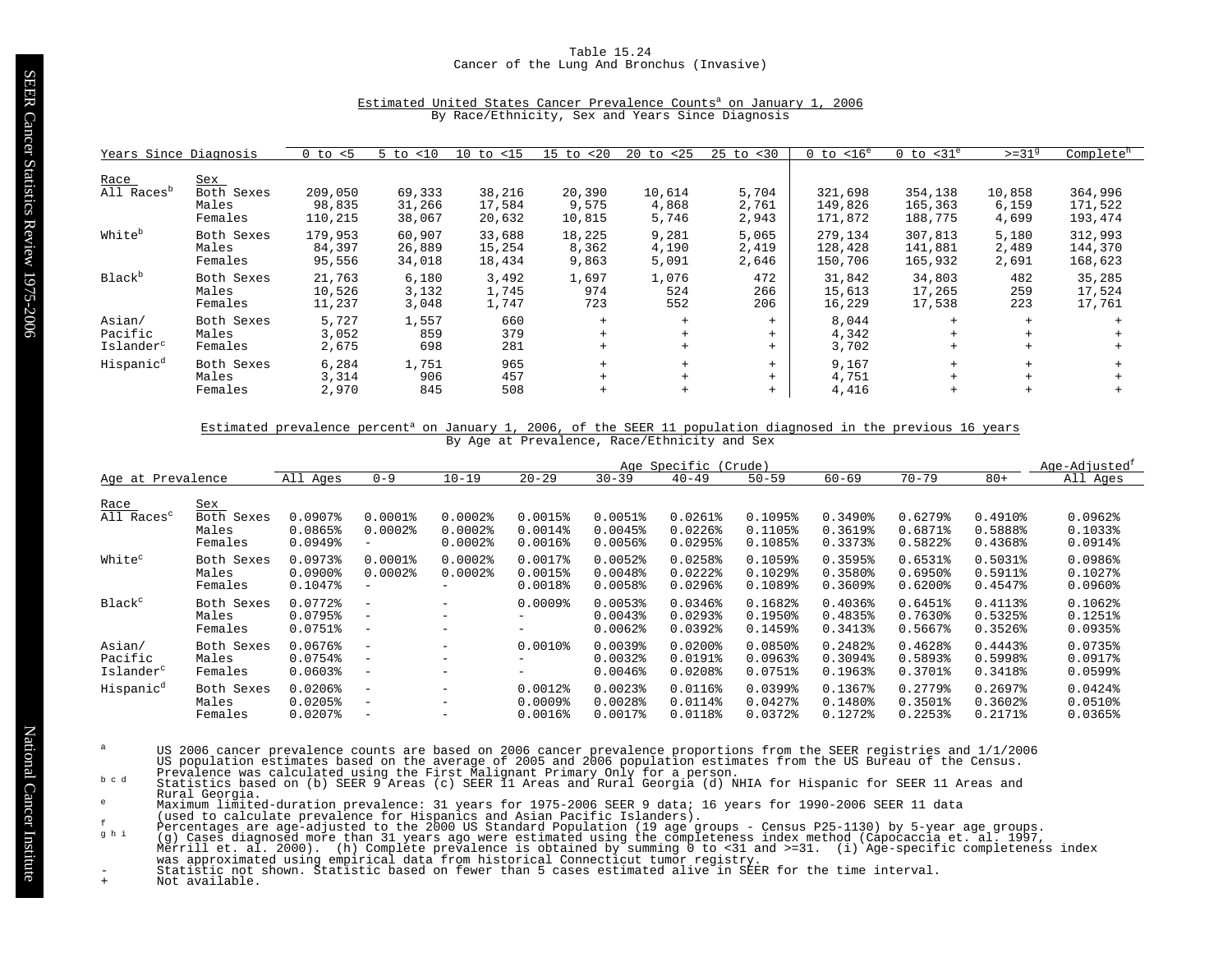# Table 16.18 Melanoma of the Skin (Invasive)

| Estimated United States Cancer Prevalence Counts <sup>a</sup> on January 1, 2006 |  |                                                  |  |  |  |  |  |
|----------------------------------------------------------------------------------|--|--------------------------------------------------|--|--|--|--|--|
|                                                                                  |  | By Race/Ethnicity, Sex and Years Since Diagnosis |  |  |  |  |  |

| Years Since Diagnosis  |            | $0$ to $< 5$ | $5$ to $< 10$ | $10$ to $\langle 15$ | $15$ to $< 20$ | $20 \text{ to } 25$ | $25$ to $< 30$ | $0$ to $< 16^e$ | $0$ to $<$ 31 $^{\circ}$ | $>=31^9$ | Complete <sup>h</sup> |
|------------------------|------------|--------------|---------------|----------------------|----------------|---------------------|----------------|-----------------|--------------------------|----------|-----------------------|
|                        |            |              |               |                      |                |                     |                |                 |                          |          |                       |
| Race                   | <u>Sex</u> |              |               |                      |                |                     |                |                 |                          |          |                       |
| All Races <sup>p</sup> | Both Sexes | 233,089      | 170,371       | 118,667              | 88,895         | 60,159              | 38,309         | 541,829         | 714,792                  | 43,896   | 758,688               |
|                        | Males      | 122,409      | 87,895        | 58,917               | 40,417         | 25,909              | 15,628         | 278,623         | 353,155                  | 14,770   | 367,925               |
|                        | Females    | 110,680      | 82,476        | 59,750               | 48,478         | 34,250              | 22,681         | 263,206         | 361,637                  | 29,126   | 390,763               |
|                        |            |              |               |                      |                |                     |                |                 |                          |          |                       |
| White <sup>b</sup>     | Both Sexes | 225,347      | 164,016       | 113,738              | 85,054         | 57,712              | 36,868         | 522,176         | 687,691                  | 41,522   | 729,213               |
|                        | Males      | 118,610      | 84,648        | 56,570               | 38,946         | 24,872              | 14,965         | 268,979         | 340,488                  | 14,095   | 354,583               |
|                        | Females    | 106,737      | 79,368        | 57,168               | 46,108         | 32,840              | 21,903         | 253,197         | 347,203                  | 27,427   | 374,630               |
|                        |            |              |               |                      |                |                     |                |                 |                          |          |                       |
| Black <sup>b</sup>     | Both Sexes | 811          | 635           | 431                  | 298            | 142                 | 86             | 1,942           | 2,451                    | 119      | 2,570                 |
|                        | Males      | 335          | 274           | 232                  | 93             | 19                  | 26             | 866             | 990                      | 46       | 1,036                 |
|                        | Females    | 476          | 361           | 199                  | 205            | 123                 | 60             | 1,076           | 1,461                    | 73       | 1,534                 |
|                        |            |              |               |                      |                |                     |                |                 |                          |          |                       |
| Asian/                 | Both Sexes | 618          | 410           | 177                  | $+$            | $+$                 | $+$            | 1,240           | $+$                      | $+$      |                       |
| Pacific                | Males      | 270          | 177           | 75                   | $+$            | $+$                 | $+$            | 531             |                          | $+$      |                       |
| Islander <sup>c</sup>  | Females    | 348          | 233           | 102                  | $+$            | $+$                 | $+$            | 709             | $+$                      | $+$      |                       |
|                        |            |              |               |                      |                |                     |                |                 |                          |          |                       |
| Hispanic <sup>d</sup>  | Both Sexes | 4,093        | 2,799         | 1,907                | $+$            | $+$                 | $+$            | 9,141           | $+$                      | $+$      |                       |
|                        | Males      | 1,543        | 1,067         | 709                  | $+$            | $+$                 | $+$            | 3,424           | $+$                      | $+$      |                       |
|                        | Females    | 2,550        | 1,732         | 1,198                | $^{+}$         | $+$                 | $+$            | 5,717           | $+$                      | $+$      |                       |

# Estimated prevalence percent<sup>a</sup> on January 1, 2006, of the SEER 11 population diagnosed in the previous 16 years By Age at Prevalence, Race/Ethnicity and Sex

|                                            |                                       | Age Specific<br>(Crude)                        |                                                                                  |                                                |                                                                |                                                     |                                                                |                                                 |                                                                |                                                                         | Age-Adjusted <sup>t</sup>                                               |                                                     |
|--------------------------------------------|---------------------------------------|------------------------------------------------|----------------------------------------------------------------------------------|------------------------------------------------|----------------------------------------------------------------|-----------------------------------------------------|----------------------------------------------------------------|-------------------------------------------------|----------------------------------------------------------------|-------------------------------------------------------------------------|-------------------------------------------------------------------------|-----------------------------------------------------|
| Age at Prevalence                          |                                       | All Ages                                       | $0 - 9$                                                                          | $10 - 19$                                      | $20 - 29$                                                      | $30 - 39$                                           | $40 - 49$                                                      | $50 - 59$                                       | $60 - 69$                                                      | $70 - 79$                                                               | $80+$                                                                   | All Ages                                            |
| Race<br>All Races <sup>c</sup>             | Sex<br>Both Sexes<br>Males<br>Females | 0.1476%<br>0.1555%<br>$0.1399$ <sup>8</sup>    | $0.0004$ $8$<br>0.00038<br>$0.0004\$                                             | 0.00338<br>$0.0028$ <sup>*</sup><br>0.0038     | 0.02938<br>0.0194%<br>$0.0399$ <sup>s</sup>                    | 0.0892<br>0.0624<br>0.1167%                         | $0.1721$ $%$<br>$0.1510$ <sup>8</sup><br>0.1932%               | 0.2762<br>$0.2964$ <sup>8</sup><br>$0.2570$ $8$ | $0.3912$ $%$<br>$0.4969$ <sup>8</sup><br>$0.2959$ <sup>8</sup> | $0.4918$ <sup>*</sup><br>$0.6976$ <sup>8</sup><br>$0.3330$ <sup>8</sup> | 0.4840%<br>0.7540%<br>0.3342%                                           | 0.1485%<br>0.1711%<br>$0.1340$ %                    |
| White <sup>c</sup>                         | Both Sexes<br>Males<br>Females        | 0.1856%<br>0.1941%<br>0.1771%                  | $0.0004$ $8$<br>$0.0004$ $8$<br>$0.0004$ $%$                                     | $0.0042$ $%$<br>0.0035%<br>0.0048              | $0.0367$ $%$<br>$0.0238$ <sup>8</sup><br>$0.0510$ <sup>8</sup> | 0.1137%<br>$0.0773$ <sup>*</sup><br>0.1528%         | $0.2142$ $%$<br>0.1849%<br>0.2445%                             | 0.3395%<br>0.3596%<br>0.3197%                   | $0.4729$ <sup>8</sup><br>$0.5933$ <sup>8</sup><br>0.3614%      | $0.5940$ <sup>8</sup><br>0.8333%<br>$0.4049$ <sup>8</sup>               | 0.5619%<br>0.8856%<br>0.3844%                                           | 0.1814%<br>0.2055%<br>$0.1666$ <sup>8</sup>         |
| Black <sup>c</sup>                         | Both Sexes<br>Males<br>Females        | 0.0047%<br>$0.0045$ $%$<br>$0.0049$ $%$        | $\overline{\phantom{a}}$<br>$\overline{\phantom{a}}$<br>$\overline{\phantom{m}}$ | -<br>-<br>-                                    | 0.0015%<br>$0.0023$ <sup>8</sup>                               | $0.0038$ <sup>8</sup><br>$0.0031$ %<br>$0.0044$ $%$ | $0.0038$ <sup>8</sup><br>$0.0030$ <sup>§</sup><br>$0.0045$ $%$ | 0.0074%<br>0.0068<br>0.0078                     | 0.0196%<br>$0.0227$ $8$<br>$0.0172$ %                          | $0.0250$ <sup>*</sup><br>0.0387%<br>0.0158%                             | $0.0269$ <sup>8</sup><br>$0.0340$ <sup>8</sup><br>$0.0235$ <sup>8</sup> | $0.0061$ %<br>$0.0070$ $8$<br>$0.0056$ <sup>8</sup> |
| Asian/<br>Pacific<br>Islander <sup>c</sup> | Both Sexes<br>Males<br>Females        | $0.0093$ <sup>8</sup><br>0.0084%<br>$0.0102$ % | $\overline{\phantom{m}}$<br>$\overline{\phantom{a}}$<br>$\overline{\phantom{m}}$ | -<br>-<br>-                                    | 0.0025%<br>$0.0032$ $%$<br>$0.0018$ <sup>8</sup>               | $0.0070$ $%$<br>$0.0041$ %<br>$0.0097$ $8$          | $0.0103$ <sup>8</sup><br>0.0074%<br>$0.0130$ <sup>8</sup>      | $0.0149$ <sup>8</sup><br>0.0155%<br>$0.0144$ %  | 0.0266%<br>$0.0266$ <sup>8</sup><br>$0.0266$ <sup>8</sup>      | $0.0253$ <sup>8</sup><br>$0.0319$ <sup>8</sup><br>$0.0204$ <sup>8</sup> | 0.0342%<br>0.0347%<br>$0.0339$ <sup>8</sup>                             | 0.0094%<br>$0.0091$ %<br>$0.0097$ $8$               |
| Hispanic <sup>d</sup>                      | Both Sexes<br>Males<br>Females        | 0.0205%<br>0.0148%<br>$0.0266$ <sup>8</sup>    | $\overline{\phantom{m}}$<br>$\overline{\phantom{m}}$<br>$\overline{\phantom{m}}$ | $0.0006$ <sup>8</sup><br>$0.0006$ <sup>8</sup> | $0.0046$ <sup>8</sup><br>$0.0027$ $8$<br>$0.0069$ <sup>s</sup> | 0.0168%<br>0.0069%<br>0.0283%                       | $0.0372$ $%$<br>$0.0230$ <sup>8</sup><br>$0.0523$ <sup>8</sup> | 0.0565%<br>$0.0439$ <sup>8</sup><br>0.0684%     | 0.0795%<br>0.0737%<br>0.0844%                                  | $0.1050$ <sup>8</sup><br>0.1125%<br>$0.0995$ <sup>8</sup>               | 0.1464%<br>0.2174%<br>0.1051%                                           | $0.0323$ <sup>8</sup><br>0.0294%<br>$0.0367$ $%$    |

- US 2006 cancer prevalence counts are based on 2006 cancer prevalence proportions from the SEER registries and 1/1/2006<br>US population estimates based on the average of 2005 and 2006 population estimates from the US Bureau o
- Rural Georgia.
- 
- 
- 
- Maximum limited-duration prevalence: 31 years for 1975-2006 SEER 9 data; 16 years for 1990-2006 SEER 11 data<br>
(used to claculate prevalence for Hispanics and Asian Pacific Islanders).<br>
Percentages are age-adjusted to the 2
-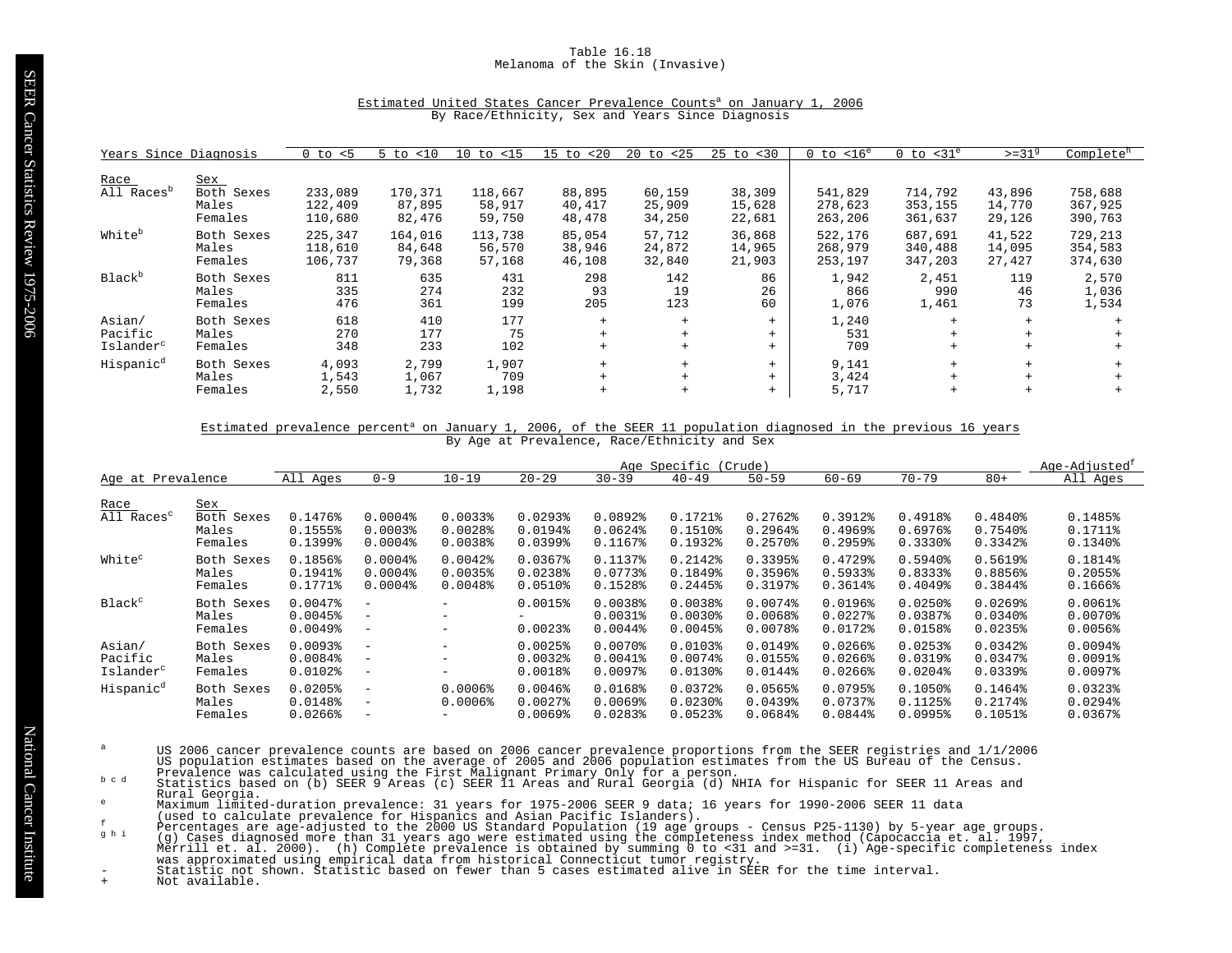#### Table 17.11 Mesothelioma

| Years Since Diagnosis                      |                                | $0$ to $< 5$          | $5$ to $< 10$     | $10$ to $< 15$   | $15$ to $< 20$                | $20$ to $< 25$          | $25$ to $< 30$          | $0$ to $< 16^e$         | $0$ to $<$ 31 $^{\circ}$ | $>=319$ | Complete <sup>h</sup> |
|--------------------------------------------|--------------------------------|-----------------------|-------------------|------------------|-------------------------------|-------------------------|-------------------------|-------------------------|--------------------------|---------|-----------------------|
| Race<br>All Races <sup>b</sup>             | <u>Sex</u><br>Both Sexes       |                       |                   | 349              | 226                           |                         | 123                     |                         | 4,194                    |         |                       |
|                                            | Males<br>Females               | 2,774<br>2,022<br>752 | 552<br>314<br>238 | 80<br>269        | 62<br>164                     | 161<br>89<br>72         | 36<br>87                | 3,725<br>2,429<br>1,296 | 2,603<br>1,591           |         |                       |
| White <sup>b</sup>                         | Both Sexes<br>Males<br>Females | 2,585<br>1,893<br>692 | 485<br>281<br>204 | 297<br>68<br>229 | 211<br>47<br>164              | 150<br>78<br>72         | 99<br>23<br>76          | 3,414<br>2,253<br>1,161 | 3,834<br>2,389<br>1,445  | $+$     |                       |
| Black <sup>b</sup>                         | Both Sexes<br>Males<br>Females | 132<br>99<br>33       | 36<br>12<br>24    | 38<br>13<br>25   | 11<br>11<br>$\Omega$          | 11<br>11<br>$\mathbf 0$ | 24<br>13<br>11          | 205<br>123<br>82        | 252<br>159<br>93         | $+$     |                       |
| Asian/<br>Pacific<br>Islander <sup>c</sup> | Both Sexes<br>Males<br>Females | 30<br>18<br>12        | 12<br>9           |                  | $+$<br>$+$<br>$+$             | $^{+}$<br>$+$<br>$+$    | $+$<br>$+$<br>$+$       | 47<br>30<br>17          | $+$<br>$+$<br>$+$        |         |                       |
| Hispanic <sup>d</sup>                      | Both Sexes<br>Males<br>Females | 210<br>133<br>77      | 55<br>35<br>20    | 16<br>0<br>16    | $+$<br>$\ddot{}$<br>$\ddot{}$ | $+$<br>$+$              | $+$<br>$+$<br>$\ddot{}$ | 280<br>168<br>112       | $+$<br>$\pm$<br>$+$      |         |                       |

# Estimated United States Cancer Prevalence Counts<sup>a</sup> on January 1, 2006 By Race/Ethnicity, Sex and Years Since Diagnosis

# Estimated prevalence percent<sup>a</sup> on January 1, 2006, of the SEER 11 population diagnosed in the previous 16 years By Age at Prevalence, Race/Ethnicity and Sex

|                                            |                                              |                                                  |                                                                                  |                                                                                  |                                                                                  |                                                | Age Specific (Crude)                                           |                                                |                                                               |                                                             |                                                                                  | Age-Adjusted <sup>1</sup>                           |
|--------------------------------------------|----------------------------------------------|--------------------------------------------------|----------------------------------------------------------------------------------|----------------------------------------------------------------------------------|----------------------------------------------------------------------------------|------------------------------------------------|----------------------------------------------------------------|------------------------------------------------|---------------------------------------------------------------|-------------------------------------------------------------|----------------------------------------------------------------------------------|-----------------------------------------------------|
| Age at Prevalence                          |                                              | All Ages                                         | $0 - 9$                                                                          | $10 - 19$                                                                        | $20 - 29$                                                                        | $30 - 39$                                      | $40 - 49$                                                      | $50 - 59$                                      | $60 - 69$                                                     | $70 - 79$                                                   | $80+$                                                                            | All Ages                                            |
| Race<br>$\overline{Al}$ Races <sup>c</sup> | <u>Sex</u><br>Both Sexes<br>Males<br>Females | $0.0011$ %<br>$0.0014$ %<br>$0.0007$ $8$         | $\overline{\phantom{0}}$<br>$\overline{\phantom{m}}$<br>$\overline{\phantom{m}}$ | $\overline{\phantom{m}}$<br>$\overline{\phantom{m}}$<br>$\overline{\phantom{m}}$ | $\overline{\phantom{m}}$<br>$\overline{\phantom{m}}$<br>$\overline{\phantom{m}}$ | $0.0002$ $%$<br>$0.0003$ <sup>8</sup>          | 0.0005%<br>$0.0004$ $%$<br>$0.0006$ <sup>8</sup>               | 0.0017%<br>0.0019%<br>$0.0014$ %               | 0.00338<br>$0.0046$ <sup>8</sup><br>$0.0022$ $8$              | $0.0067$ $8$<br>$0.0121$ %<br>$0.0026$ <sup>8</sup>         | 0.0056%<br>$0.0119$ <sup>8</sup><br>$0.0022$ $8$                                 | $0.0011$ %<br>0.00178<br>$0.0007$ $8$               |
| White <sup>c</sup>                         | Both Sexes<br>Males<br>Females               | 0.0013%<br>0.0017%<br>$0.0009$ $8$               | $\equiv$<br>$\overline{\phantom{m}}$                                             | $\overline{\phantom{m}}$<br>$\overline{\phantom{m}}$<br>$\overline{\phantom{m}}$ | $\overline{\phantom{m}}$<br>$\overline{\phantom{m}}$                             | $0.0003$ <sup>8</sup><br>$0.0003$ <sup>8</sup> | $0.0006$ <sup>8</sup><br>$0.0004$ <sup>8</sup><br>$0.0007$ $8$ | $0.0018$ %<br>$0.0021$ %<br>$0.0016$ $%$       | 0.0038%<br>0.0053%<br>0.0025%                                 | 0.0081%<br>$0.0142$ $%$<br>0.00338                          | 0.0059%<br>$0.0124$ <sup>8</sup><br>$0.0024$ $%$                                 | 0.0013%<br>$0.0020$ $%$<br>0.0008                   |
| Black <sup>c</sup>                         | Both Sexes<br>Males<br>Females               | 0.0005%<br>$0.0007$ $8$<br>$0.0004$ $8$          | $\equiv$<br>$\overline{\phantom{m}}$<br>$\overline{\phantom{m}}$                 | $\overline{\phantom{m}}$<br>$\overline{\phantom{m}}$<br>$\overline{\phantom{m}}$ | $\overline{\phantom{m}}$<br>$\overline{\phantom{m}}$<br>$\overline{\phantom{m}}$ | -<br>-<br>-                                    | $\overline{\phantom{0}}$<br>$-$<br>$\overline{\phantom{0}}$    | 0.0015%<br>-<br>$-$                            | $0.0022$ $8$<br>$\overline{\phantom{0}}$<br>$\qquad \qquad -$ | $\overline{\phantom{0}}$<br>$\qquad \qquad$<br>$-$          | $\overline{\phantom{0}}$<br>$\overline{\phantom{m}}$<br>$\overline{\phantom{0}}$ | $0.0006$ <sup>8</sup><br>$0.0010$ %<br>$0.0004$ $8$ |
| Asian/<br>Pacific<br>Islander <sup>c</sup> | Both Sexes<br>Males<br>Females               | 0.0004%<br>$0.0006$ <sup>8</sup><br>$0.0002$ $8$ | $\equiv$<br>$\equiv$                                                             | $\overline{\phantom{m}}$<br>$\overline{\phantom{0}}$                             | $\overline{\phantom{m}}$<br>$\overline{\phantom{m}}$<br>$\overline{\phantom{m}}$ | -<br>-<br>-                                    | $\overline{\phantom{0}}$<br>$\overline{\phantom{0}}$<br>$-$    | $\overline{\phantom{0}}$<br>-<br>-             | $\qquad \qquad -$<br>$-$<br>$\overline{\phantom{m}}$          | $-$<br>$\overline{\phantom{0}}$<br>$\overline{\phantom{0}}$ | 0.0051%<br>$0.0110$ %<br>$\overline{\phantom{m}}$                                | $0.0004$ $8$<br>$0.0007$ $8$<br>$0.0002$ $%$        |
| Hispanic <sup>d</sup>                      | Both Sexes<br>Males<br>Females               | $0.0006$ <sup>8</sup><br>$0.0007$ $8$<br>0.0005% | $\overline{\phantom{m}}$<br>$\overline{\phantom{0}}$<br>$\qquad \qquad -$        | $\overline{\phantom{m}}$<br>$\overline{\phantom{m}}$<br>$\overline{\phantom{0}}$ | $\overline{\phantom{m}}$<br>$\overline{\phantom{m}}$<br>$\overline{\phantom{m}}$ | -<br>-                                         | $0.0007$ $8$<br>$-$<br>$\overline{\phantom{0}}$                | 0.0019%<br>$0.0023$ <sup>8</sup><br>$0.0014$ % | $0.0026$ <sup>8</sup><br>0.00378                              | $0.0094$ $%$<br>$0.0131$ %<br>$0.0066$ <sup>8</sup>         | 0.0046%<br>$\overline{\phantom{0}}$<br>$\qquad \qquad -$                         | $0.0012$ $%$<br>0.00178<br>$0.0009$ <sup>8</sup>    |

- US 2006 cancer prevalence counts are based on 2006 cancer prevalence proportions from the SEER registries and 1/1/2006<br>US population estimates based on the average of 2005 and 2006 population estimates from the US Bureau o
- Rural Georgia.
- 
- 
- Maximum limited-duration prevalence: 31 years for 1975-2006 SEER 9 data; 16 years for 1990-2006 SEER 11 data<br>
(used to claculate prevalence for Hispanics and Asian Pacific Islanders).<br>
Percentages are age-adjusted to the 2
-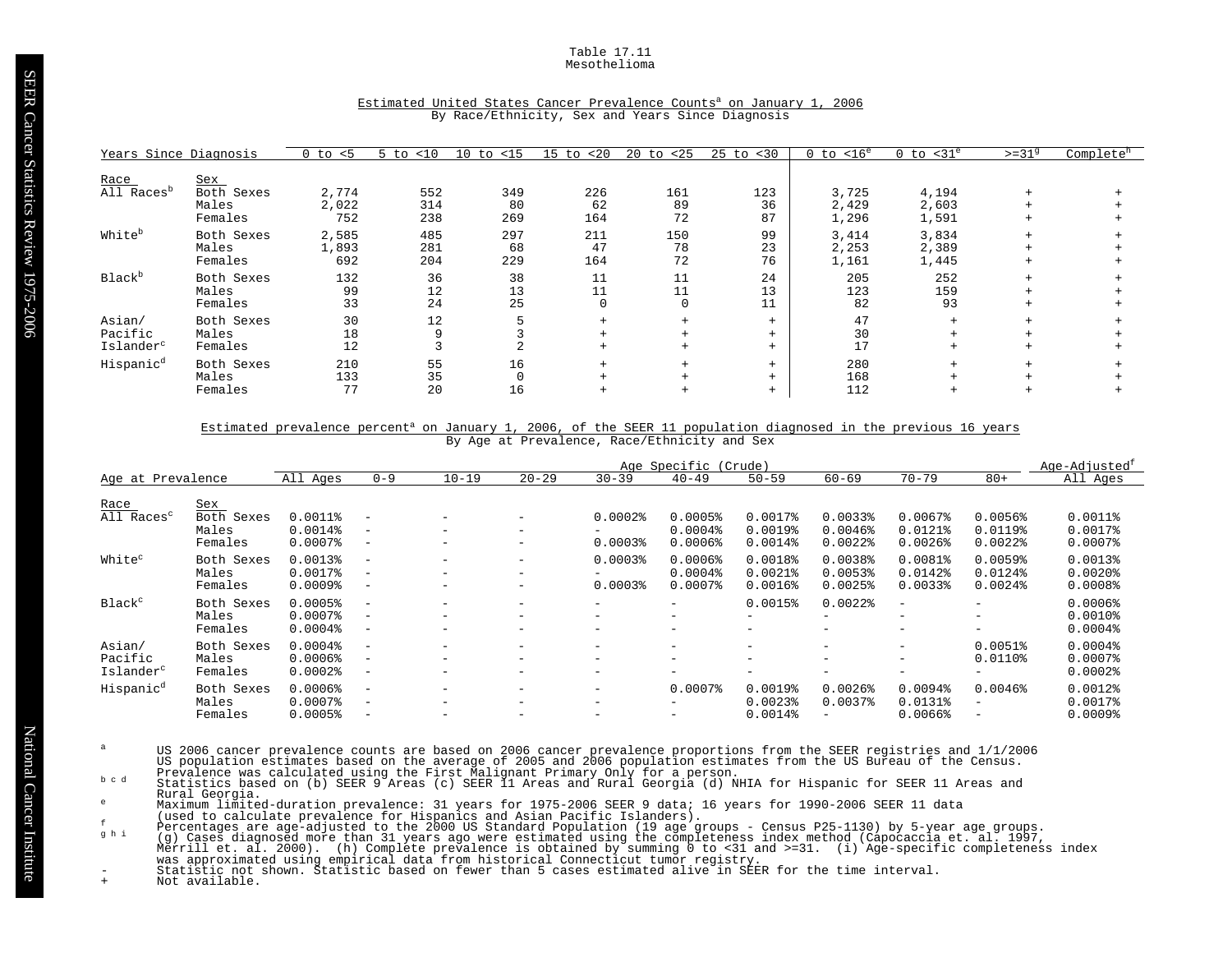#### Table 18.18 Myeloma (Invasive)

# Estimated United States Cancer Prevalence Counts<sup>a</sup> on January 1, 2006 By Race/Ethnicity, Sex and Years Since Diagnosis

| Years Since Diagnosis                      |                                | $0$ to $< 5$               | < 10<br>5 to             | $10$ to $\langle 15$    | $15$ to $< 20$        | $20 \text{ to } 25$ | $25$ to $< 30$    | $0$ to $< 16^e$            | $0$ to $<$ 31 $^e$         | $>=319$                                 | Complete <sup>h</sup>      |
|--------------------------------------------|--------------------------------|----------------------------|--------------------------|-------------------------|-----------------------|---------------------|-------------------|----------------------------|----------------------------|-----------------------------------------|----------------------------|
| Race                                       | Sex                            |                            |                          |                         |                       |                     |                   |                            |                            |                                         |                            |
| All Races <sup>b</sup>                     | Both Sexes<br>Males<br>Females | 39,615<br>21,534<br>18,081 | 12,048<br>6,777<br>5,271 | 4,647<br>2,616<br>2,031 | 1,740<br>1,054<br>686 | 622<br>301<br>321   | 195<br>88<br>107  | 56,829<br>31,232<br>25,597 | 58,905<br>32,370<br>26,535 | 298<br>113<br>185                       | 59,203<br>32,483<br>26,720 |
| White <sup>b</sup>                         | Both Sexes<br>Males<br>Females | 30,902<br>17,260<br>13,642 | 9,472<br>5,545<br>3,927  | 3,556<br>2,024<br>1,532 | 1,265<br>783<br>482   | 363<br>163<br>200   | 182<br>84<br>98   | 44,323<br>25,068<br>19,255 | 45,751<br>25,859<br>19,892 | 87<br>0 <sup>1</sup><br>$87^{\text{i}}$ | 45,838<br>25,859<br>19,979 |
| Black <sup>b</sup>                         | Both Sexes<br>Males<br>Females | 7,133<br>3,467<br>3,666    | 2,118<br>995<br>1,123    | 911<br>510<br>401       | 403<br>241<br>162     | 229<br>126<br>103   | $\mathbf 0$       | 10,275<br>5,034<br>5,241   | 10,819<br>5,338<br>5,481   | $+$<br>$+$<br>$+$                       |                            |
| Asian/<br>Pacific<br>Islander <sup>c</sup> | Both Sexes<br>Males<br>Females | 862<br>433<br>429          | 291<br>156<br>135        | 110<br>56<br>54         | $+$<br>$+$<br>$+$     | $+$<br>$+$<br>$+$   | $+$<br>$+$<br>$+$ | 1,270<br>647<br>623        | $+$<br>$+$<br>$+$          | $+$<br>$+$<br>$+$                       |                            |
| Hispanic <sup>d</sup>                      | Both Sexes<br>Males<br>Females | 2,700<br>1,399<br>1,301    | 823<br>470<br>353        | 275<br>161<br>114       | $+$<br>$+$            | $+$<br>$+$<br>$+$   | $+$<br>$+$<br>$+$ | 3,833<br>2,054<br>1,779    | $+$<br>$+$<br>$+$          | $+$<br>$+$                              |                            |

Estimated prevalence percent<sup>a</sup> on January 1, 2006, of the SEER 11 population diagnosed in the previous 16 years By Age at Prevalence, Race/Ethnicity and Sex

|                                            |                                |                                                  |                                                                                  |                 |                                                      |                                                                | Age Specific                                                    | (Crude)                                                   |                                                           |                                                           |                                                  | Age-Adjusted <sup>t</sup>                                 |
|--------------------------------------------|--------------------------------|--------------------------------------------------|----------------------------------------------------------------------------------|-----------------|------------------------------------------------------|----------------------------------------------------------------|-----------------------------------------------------------------|-----------------------------------------------------------|-----------------------------------------------------------|-----------------------------------------------------------|--------------------------------------------------|-----------------------------------------------------------|
| Age at Prevalence                          |                                | All Ages                                         | $0 - 9$                                                                          | $10 - 19$       | $20 - 29$                                            | $30 - 39$                                                      | $40 - 49$                                                       | $50 - 59$                                                 | $60 - 69$                                                 | $70 - 79$                                                 | $80+$                                            | All Ages                                                  |
| <u>Race</u>                                | Sex                            |                                                  |                                                                                  |                 |                                                      |                                                                |                                                                 |                                                           |                                                           |                                                           |                                                  |                                                           |
| All Races <sup>c</sup>                     | Both Sexes<br>Males<br>Females | 0.0173%<br>$0.0190$ <sup>8</sup><br>0.0156%      | $\overline{\phantom{m}}$<br>$\overline{\phantom{m}}$<br>$\overline{\phantom{m}}$ | -<br>-          | $0.0002$ $%$<br>0.00038<br>$\qquad \qquad -$         | $0.0020$ $8$<br>$0.0027$ $8$<br>$0.0013$ <sup>8</sup>          | $0.0082$ $% 0.0082$<br>$0.0092$ $%$<br>$0.0071$ %               | $0.0288$ <sup>*</sup><br>0.0338%<br>$0.0240$ <sup>8</sup> | 0.0655%<br>$0.0802$ $%$<br>$0.0523$ <sup>8</sup>          | $0.0926$ <sup>8</sup><br>$0.1140$ $%$<br>$0.0760$ $8$     | 0.0852<br>0.1044%<br>$0.0745$ $%$                | 0.0178%<br>$0.0216$ <sup>8</sup><br>0.0147%               |
| White <sup>c</sup>                         | Both Sexes<br>Males<br>Females | 0.0168%<br>0.0188%<br>0.0148%                    | $\overline{\phantom{a}}$<br>$\overline{\phantom{m}}$<br>$\qquad \qquad -$        | -<br>-<br>-     | $\qquad \qquad -$<br>$-$<br>$\qquad \qquad -$        | 0.0019%<br>0.0028<br>$0.0010$ $8$                              | 0.0077%<br>0.0087%<br>$0.0067$ $8$                              | $0.0260$ <sup>8</sup><br>0.0308<br>$0.0213$ <sup>*</sup>  | 0.0616%<br>$0.0769$ <sup>8</sup><br>0.0474%               | $0.0880$ <sup>2</sup><br>0.1113%<br>$0.0696$ <sup>8</sup> | 0.0780%<br>0.0971%<br>0.0675%                    | $0.0166$ <sup>8</sup><br>$0.0206$ <sup>8</sup><br>0.0134% |
| Black <sup>c</sup>                         | Both Sexes<br>Males<br>Females | 0.0259%<br>$0.0270$ $%$<br>$0.0249$ <sup>8</sup> | $\overline{\phantom{m}}$<br>$\qquad \qquad -$<br>$\overline{\phantom{m}}$        | -<br>-          | $0.0007$ $8$<br>-<br>$-$                             | $0.0039$ <sup>8</sup><br>$0.0040$ <sup>§</sup><br>$0.0037$ $8$ | 0.0155%<br>0.0175%<br>0.0138%                                   | $0.0611$ %<br>0.0698%<br>$0.0540$ <sup>8</sup>            | 0.1252%<br>0.1557%<br>0.1014%                             | $0.1703$ <sup>*</sup><br>0.1944%<br>$0.1542$ $%$          | 0.1732%<br>$0.2041$ $8$<br>0.1583%               | 0.0348%<br>$0.0407$ $8$<br>0.0305%                        |
| Asian/<br>Pacific<br>Islander <sup>c</sup> | Both Sexes<br>Males<br>Females | 0.0106%<br>0.0112%<br>$0.0101$ %                 | $\overline{\phantom{a}}$<br>$\overline{\phantom{m}}$<br>-                        | $-$<br>-<br>$-$ | $\qquad \qquad -$<br>$-$<br>$\overline{\phantom{0}}$ | $0.0007$ $8$<br>н.                                             | 0.0037%<br>$0.0043$ <sup>8</sup><br>0.00338                     | 0.0176%<br>$0.0217$ %<br>$0.0140$ $%$                     | $0.0407$ %<br>0.0417%<br>$0.0399$ <sup>8</sup>            | 0.0565%<br>$0.0652$ $% 0.0652$<br>$0.0501$ %              | 0.0713%<br>$0.0926$ <sup>8</sup><br>$0.0572$ $%$ | 0.0113%<br>0.0131%<br>$0.0099$ $%$                        |
| Hispanic <sup>d</sup>                      | Both Sexes<br>Males<br>Females | 0.0088<br>$0.0090$ <sup>8</sup><br>0.0085%       | $\overline{\phantom{a}}$<br>$\overline{\phantom{m}}$<br>-                        | -<br>-<br>-     | $\qquad \qquad -$<br>$-$<br>$-$                      | 0.0025%<br>0.0035%<br>0.0013%                                  | $0.0080$ $%$<br>$0.0080$ <sup>8</sup><br>$0.0080$ <sup>\$</sup> | $0.0224$ <sup>8</sup><br>0.0272<br>0.0178%                | $0.0599$ <sup>8</sup><br>0.0676%<br>$0.0533$ <sup>8</sup> | $0.0931$ %<br>$0.1061$ $%$<br>$0.0836$ <sup>8</sup>       | 0.0755%<br>0.0955%<br>0.0638%                    | $0.0166$ <sup>8</sup><br>0.0193%<br>0.0144%               |

- US 2006 cancer prevalence counts are based on 2006 cancer prevalence proportions from the SEER registries and 1/1/2006<br>US population estimates based on the average of 2005 and 2006 population estimates from the US Bureau o
- Rural Georgia.
- 
- 
- 
- Maximum limited-duration prevalence: 31 years for 1975-2006 SEER 9 data; 16 years for 1990-2006 SEER 11 data<br>
(used to claculate prevalence for Hispanics and Asian Pacific Islanders).<br>
Percentages are age-adjusted to the 2
-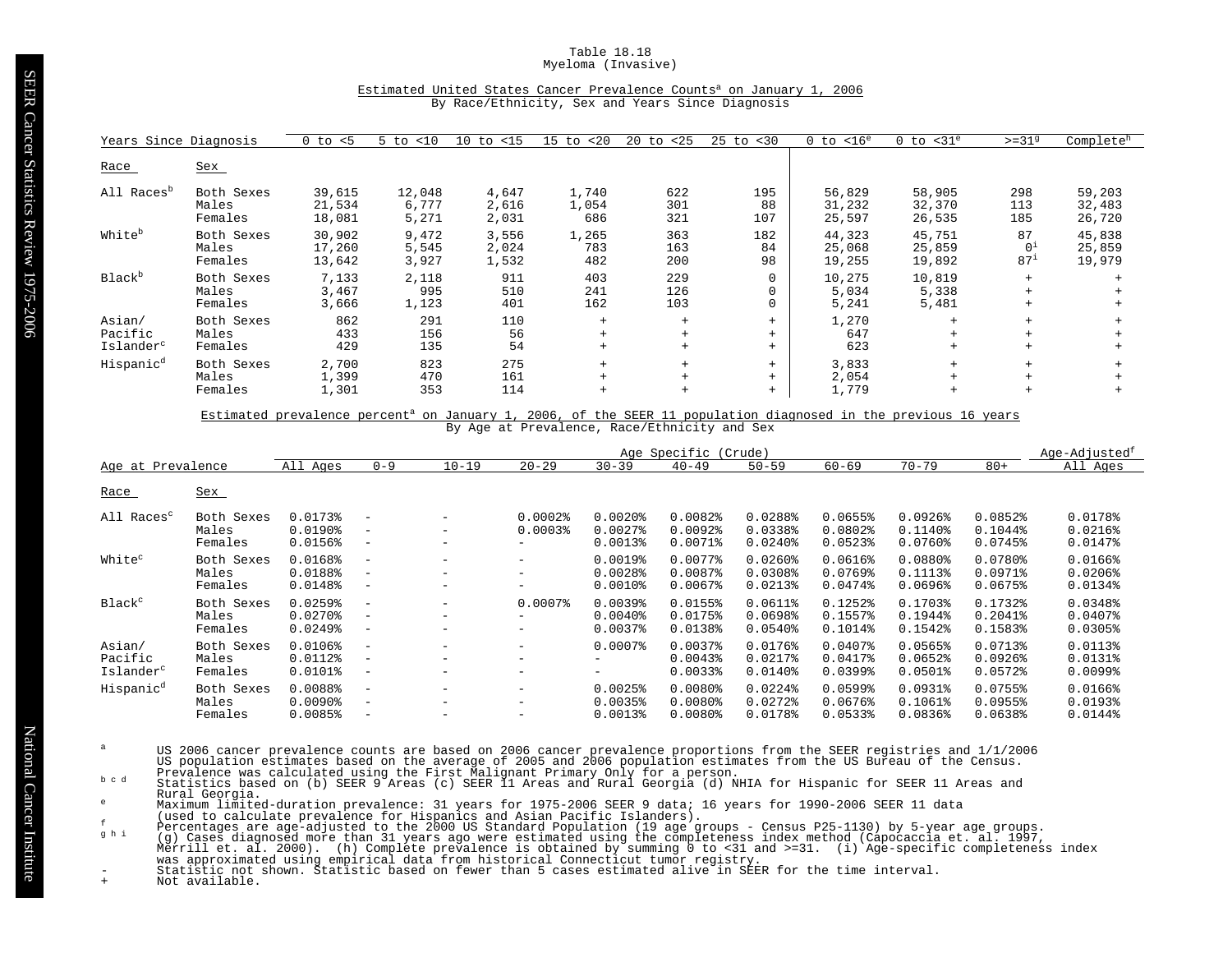#### Table 19.22 Non-Hodgkin Lymphoma

# Estimated United States Cancer Prevalence Counts<sup>a</sup> on January 1, 2006 By Race/Ethnicity, Sex and Years Since Diagnosis

| Years Since Diagnosis                      |                                | $0$ to $< 5$                | < 10<br>5 to                | 10<br>to $<$ 15            | $15$ to $< 20$             | $20 \text{ to } 25$      | $25$ to $< 30$           | $0$ to $< 16^e$               | $0$ to $<$ 31 $^{\circ}$      | $>=31^9$                 | Complete <sup>h</sup>         |
|--------------------------------------------|--------------------------------|-----------------------------|-----------------------------|----------------------------|----------------------------|--------------------------|--------------------------|-------------------------------|-------------------------------|--------------------------|-------------------------------|
| Race                                       | <u>Sex</u>                     |                             |                             |                            |                            |                          |                          |                               |                               |                          |                               |
| All Races <sup>p</sup>                     | Both Sexes<br>Males<br>Females | 178,216<br>92,687<br>85,529 | 105,133<br>54,051<br>51,082 | 59,771<br>31,316<br>28,455 | 33,931<br>17,469<br>16,462 | 19,256<br>9,896<br>9,360 | 10,268<br>4,966<br>5,302 | 351,503<br>182,379<br>169,124 | 407,962<br>211,075<br>196,887 | 11,571<br>6,068<br>5,503 | 419,533<br>217,143<br>202,390 |
| White <sup>b</sup>                         | Both Sexes<br>Males<br>Females | 157,198<br>81,948<br>75,250 | 93,731<br>48,226<br>45,505  | 53,538<br>28,007<br>25,531 | 30,738<br>15,917<br>14,821 | 17,606<br>9,036<br>8,570 | 9,442<br>4,577<br>4,865  | 311,965<br>162,065<br>149,900 | 363,533<br>188,361<br>175,172 | 11,814<br>6,585<br>5,229 | 375,347<br>194,946<br>180,401 |
| Black <sup>b</sup>                         | Both Sexes<br>Males<br>Females | 13,856<br>7,011<br>6,845    | 7,121<br>3,626<br>3,495     | 3,838<br>2,008<br>1,830    | 2,144<br>1,016<br>1,128    | 1,022<br>522<br>500      | 584<br>249<br>335        | 25,436<br>12,931<br>12,505    | 28,629<br>14,455<br>14,174    | 891<br>389<br>502        | 29,520<br>14,844<br>14,676    |
| Asian/<br>Pacific<br>Islander <sup>c</sup> | Both Sexes<br>Males<br>Females | 4,455<br>2,324<br>2,131     | 2,442<br>1,300<br>1,142     | 1,394<br>678<br>716        | $+$<br>$+$<br>$+$          | $+$<br>$+$<br>$+$        | $+$<br>$+$<br>$+$        | 8,471<br>4,393<br>4,078       | $+$<br>$+$                    | $+$                      |                               |
| Hispanic <sup>d</sup>                      | Both Sexes<br>Males<br>Females | 10,965<br>5,675<br>5,290    | 6,225<br>3,329<br>2,896     | 3,051<br>1,531<br>1,520    | $+$<br>$+$<br>$+$          | $+$<br>$+$<br>$+$        | $+$<br>$+$<br>$+$        | 20,706<br>10,753<br>9,953     | $+$<br>$+$                    |                          |                               |

Estimated prevalence percent<sup>a</sup> on January 1, 2006, of the SEER 11 population diagnosed in the previous 16 years By Age at Prevalence, Race/Ethnicity and Sex

|                        |            |                        |                        |                       |                       |                        | Age Specific           | (Crude)               |                       |                       |                       | Age-Adjusted <sup>t</sup> |
|------------------------|------------|------------------------|------------------------|-----------------------|-----------------------|------------------------|------------------------|-----------------------|-----------------------|-----------------------|-----------------------|---------------------------|
| Age at Prevalence      |            | All Ages               | $0 - 9$                | $10 - 19$             | $20 - 29$             | $30 - 39$              | $40 - 49$              | $50 - 59$             | $60 - 69$             | $70 - 79$             | $80+$                 | All Ages                  |
| Race                   | <u>Sex</u> |                        |                        |                       |                       |                        |                        |                       |                       |                       |                       |                           |
| All Races <sup>c</sup> | Both Sexes | $0.1041$ %             | $0.0023$ <sup>\$</sup> | 0.0113%               | $0.0196$ <sup>8</sup> | 0.0365%                | 0.0802                 | $0.1623$ <sup>8</sup> | 0.3054%               | $0.4639$ <sup>8</sup> | 0.4992                | 0.1067%                   |
|                        | Males      | 0.1095%                | $0.0029$ <sup>\$</sup> | 0.0153%               | 0.0240                | 0.0422                 | $0.0954$ <sup>8</sup>  | 0.1834%               | 0.3442%               | 0.5188%               | 0.5578%               | 0.1215%                   |
|                        | Females    | 0.0988%                | $0.0016$ <sup>8</sup>  | $0.0071$ %            | $0.0150$ %            | $0.0307$ $%$           | $0.0651$ $%$           | 0.1421%               | $0.2704$ $%$          | 0.4215%               | 0.4667%               | $0.0938$ <sup>*</sup>     |
| White <sup>c</sup>     | Both Sexes | 0.1154%                | 0.0025%                | $0.0116$ $%$          | 0.02038               | $0.0379$ <sup>8</sup>  | $0.0846$ <sup>8</sup>  | $0.1726$ <sup>2</sup> | 0.3285%               | $0.5057$ $%$          | 0.5300%               | 0.1141%                   |
|                        | Males      | 0.1206%                | $0.0032$ $%$           | 0.0155%               | $0.0247$ $%$          | $0.0444$ <sup>8</sup>  | $0.0994$ <sup>8</sup>  | $0.1950$ <sup>8</sup> | 0.3678%               | 0.5619%               | 0.5904%               | 0.1292%                   |
|                        | Females    | 0.1102%                | $0.0017$ %             | $0.0075$ $8$          | $0.0153$ <sup>*</sup> | 0.0308                 | 0.0693                 | $0.1506$ <sup>8</sup> | $0.2921$ $%$          | 0.4613                | 0.4969%               | $0.1005$ %                |
| Black <sup>c</sup>     | Both Sexes | $0.0627$ $8$           | 0.0019%                | $0.0092$ $%$          | $0.0202$ $%$          | $0.0361$ $%$           | $0.0751$ %             | 0.1381%               | $0.2211$ $%$          | $0.2588$ <sup>8</sup> | 0.2355%               | 0.0758%                   |
|                        | Males      | 0.0682                 | 0.0019%                | 0.0138%               | $0.0242$ <sup>8</sup> | 0.0415%                | $0.0961$ $%$           | $0.1606$ <sup>2</sup> | 0.2480%               | 0.2880%               | $0.2446$ <sup>8</sup> | 0.0873%                   |
|                        | Females    | $0.0577$ %             | 0.0019%                | 0.0045%               | 0.0164%               | 0.0315%                | $0.0567$ $%$           | 0.1194%               | $0.2001$ $%$          | 0.23938               | 0.2311%               | $0.0663$ <sup>8</sup>     |
| Asian/                 | Both Sexes | $0.0667$ $8$           | 0.0015%                | $0.0116$ <sup>8</sup> | $0.0150$ %            | $0.0247$ $8$           | 0.0522                 | $0.1004\$             | 0.1840%               | $0.2931$ $%$          | 0.3649%               | 0.0696%                   |
| Pacific                | Males      | $0.0706$ <sup>8</sup>  | 0.0022                 | $0.0151$ %            | 0.0197%               | $0.0256$ <sup>8</sup>  | $0.0628$ <sup>\$</sup> | $0.1060$ $%$          | $0.2096$ <sup>8</sup> | 0.3343%               | 0.4239%               | $0.0796$ <sup>8</sup>     |
| Islander <sup>c</sup>  | Females    | $0.0630$ <sup>\$</sup> | -                      | $0.0079$ $%$          | 0.01038               | $0.0239$ <sup>8</sup>  | $0.0424$ <sup>8</sup>  | $0.0955$ <sup>8</sup> | 0.1623%               | $0.2629$ <sup>8</sup> | 0.3261%               | 0.0615%                   |
| Hispanic <sup>d</sup>  | Both Sexes | $0.0469$ <sup>8</sup>  | $0.0021$ $%$           | 0.0089%               | $0.0132$ $%$          | $0.0267$ $%$           | $0.0570$ %             | 0.1181%               | $0.2170$ $%$          | $0.3611$ $%$          | 0.3425%               | 0.0782%                   |
|                        | Males      | 0.0471%                | $0.0025$ <sup>8</sup>  | $0.0120$ <sup>§</sup> | $0.0161$ <sup>8</sup> | $0.0301$ $8$           | $0.0640$ <sup>8</sup>  | $0.1294$ <sup>8</sup> | $0.2226$ <sup>8</sup> | $0.3749$ <sup>8</sup> | 0.3464%               | $0.0833$ <sup>8</sup>     |
|                        | Females    | $0.0467$ $%$           | 0.00178                | 0.0058                | 0.0098                | $0.0228$ <sup>\$</sup> | $0.0496$ <sup>8</sup>  | 0.1074%               | 0.2122%               | 0.3511%               | 0.3403%               | $0.0732$ $%$              |

- US 2006 cancer prevalence counts are based on 2006 cancer prevalence proportions from the SEER registries and 1/1/2006<br>US population estimates based on the average of 2005 and 2006 population estimates from the US Bureau o
- Rural Georgia.
- 
- 
- 
- Maximum limited-duration prevalence: 31 years for 1975-2006 SEER 9 data; 16 years for 1990-2006 SEER 11 data<br>
(used to claculate prevalence for Hispanics and Asian Pacific Islanders).<br>
Percentages are age-adjusted to the 2
-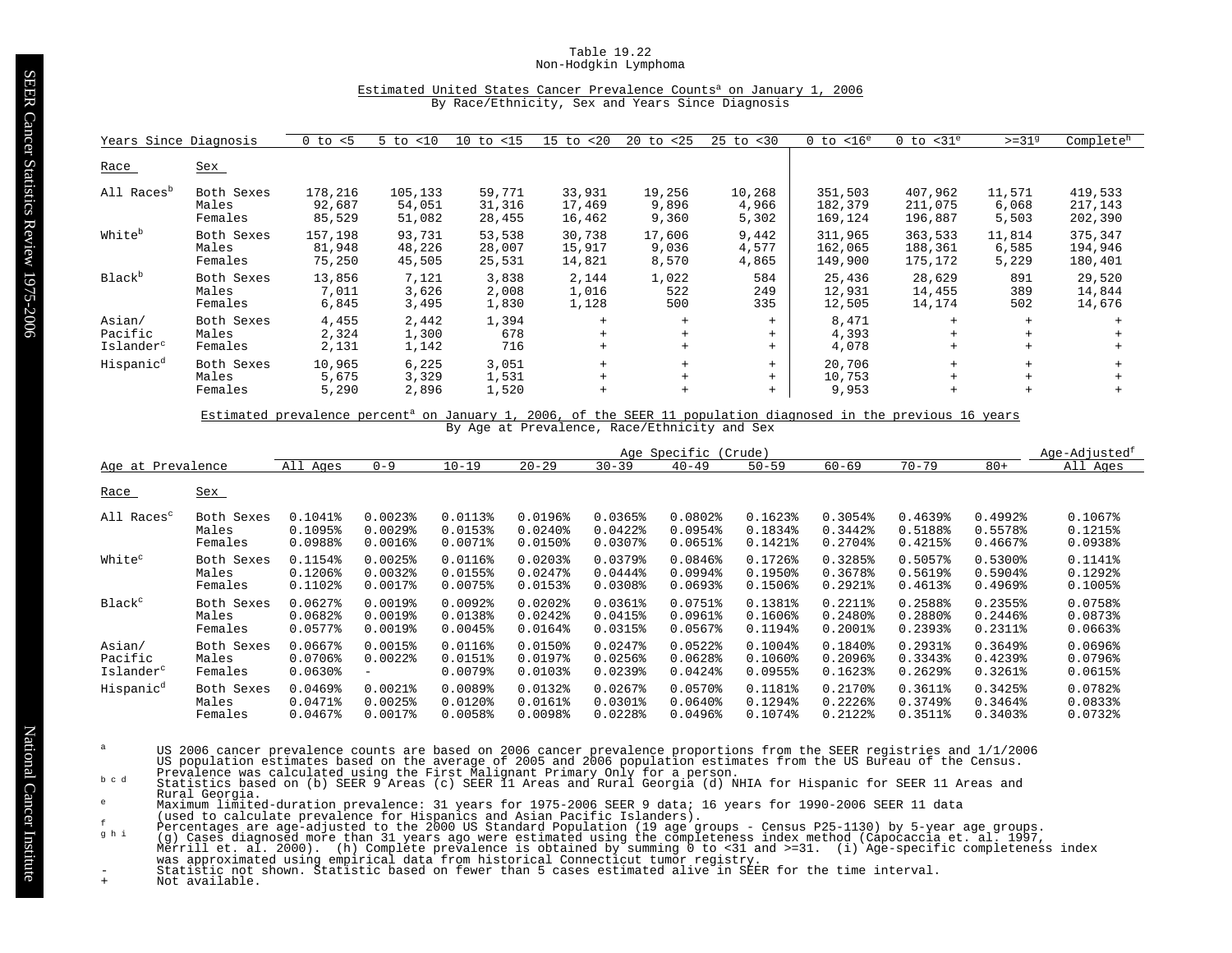#### Table 20.18 Cancer of the Oral Cavity and Pharynx (Invasive)

# Estimated United States Cancer Prevalence Counts<sup>a</sup> on January 1, 2006

By Race/Ethnicity, Sex and Years Since Diagnosis

| Years Since Diagnosis  |                                | $0$ to $< 5$            | <10<br>$5$ to         | 10<br>to <15        | $15$ to $< 20$    | $20$ to $< 25$    | $25$ to $< 30$    | $0$ to $< 16^e$         | $0$ to $<$ 31 $^{\circ}$ | $>=319$           | Complete <sup>h</sup> |
|------------------------|--------------------------------|-------------------------|-----------------------|---------------------|-------------------|-------------------|-------------------|-------------------------|--------------------------|-------------------|-----------------------|
| Race                   | <u>Sex</u>                     |                         |                       |                     |                   |                   |                   |                         |                          |                   |                       |
| All Races <sup>b</sup> | Both Sexes                     | 88,149                  | 54,740                | 35,668              | 23,399            | 15,340            | 10,487            | 184,526                 | 229,332                  | 15,141            | 244,473               |
|                        | Males                          | 59,730                  | 35,629                | 22,720              | 14,107            | 9,060             | 6,161             | 121,846                 | 148,389                  | 8,861             | 157,250               |
|                        | Females                        | 28,419                  | 19,111                | 12,948              | 9,292             | 6,280             | 4,326             | 62,680                  | 80,943                   | 6,280             | 87,223                |
| White <sup>b</sup>     | Both Sexes                     | 75,611                  | 47,666                | 31,443              | 20,922            | 13,658            | 9,255             | 160,023                 | 199,915                  | 12,831            | 212,746               |
|                        | Males                          | 52,030                  | 31,379                | 20,320              | 12,839            | 8,269             | 5,595             | 107,162                 | 131,318                  | 7,583             | 138,901               |
|                        | Females                        | 23,581                  | 16,287                | 11,123              | 8,083             | 5,389             | 3,660             | 52,861                  | 68,597                   | 5,248             | 73,845                |
| Black <sup>b</sup>     | Both Sexes                     | 7,560                   | 3,920                 | 2,478               | 1,453             | 1,008             | 707               | 14,343                  | 17,246                   | 776               | 18,022                |
|                        | Males                          | 4,627                   | 2,322                 | 1,335               | 743               | 429               | 270               | 8,459                   | 9,780                    | 308               | 10,088                |
|                        | Females                        | 2,933                   | 1,598                 | 1,143               | 710               | 579               | 437               | 5,884                   | 7,466                    | 468               | 7,934                 |
| Asian/                 | Both Sexes                     | 3,186                   | 2,038                 | 1,172               | $+$               | $+$               | $+$               | 6,552                   | $+$                      | $+$               |                       |
| Pacific                | Males                          | 1,981                   | 1,254                 | 704                 | $+$               | $+$               | $+$               | 4,030                   | $+$                      | $+$               |                       |
| Islander <sup>c</sup>  | Females                        | 1,205                   | 784                   | 468                 | $+$               | $+$               | $+$               | 2,522                   | $+$                      | $+$               |                       |
| Hispanic <sup>d</sup>  | Both Sexes<br>Males<br>Females | 4,089<br>2,676<br>1,413 | 2,379<br>1,463<br>916 | 1,449<br>806<br>643 | $+$<br>$+$<br>$+$ | $+$<br>$+$<br>$+$ | $+$<br>$+$<br>$+$ | 8,131<br>5,062<br>3,069 | $+$<br>$+$<br>$+$        | $+$<br>$+$<br>$+$ |                       |

Estimated prevalence percent<sup>a</sup> on January 1, 2006, of the SEER 11 population diagnosed in the previous 16 years By Age at Prevalence, Race/Ethnicity and Sex

|                                            |                                |                                    |                                                                                  |                                     |                                                          |                                         | Age Specific                          | (Crude)                       |                              |                                    |                               | Age-Adjusted <sup>t</sup>                        |
|--------------------------------------------|--------------------------------|------------------------------------|----------------------------------------------------------------------------------|-------------------------------------|----------------------------------------------------------|-----------------------------------------|---------------------------------------|-------------------------------|------------------------------|------------------------------------|-------------------------------|--------------------------------------------------|
| Age at Prevalence                          |                                | All Ages                           | $0 - 9$                                                                          | $10 - 19$                           | $20 - 29$                                                | $30 - 39$                               | $40 - 49$                             | $50 - 59$                     | $60 - 69$                    | $70 - 79$                          | $80+$                         | All Ages                                         |
| Race                                       | <u>Sex</u>                     |                                    |                                                                                  |                                     |                                                          |                                         |                                       |                               |                              |                                    |                               |                                                  |
| All Races <sup>c</sup>                     | Both Sexes                     | 0.0550%                            | 0.00038                                                                          | $0.0020$ $8$                        | 0.0058                                                   | $0.0143$ <sup>8</sup>                   | $0.0419$ <sup>8</sup>                 | 0.1125%                       | 0.1847%                      | $0.2236$ <sup>8</sup>              | $0.2066$ <sup>8</sup>         | $0.0556$ <sup>8</sup>                            |
|                                            | Males                          | $0.0732$ $%$                       | -                                                                                | $0.0018$ %                          | $0.0050$ <sup>8</sup>                                    | 0.0144%                                 | 0.0548                                | 0.1667%                       | $0.2775$ <sup>8</sup>        | 0.3295%                            | 0.3072%                       | $0.0797$ $8$                                     |
|                                            | Females                        | 0.0372%                            | $0.0004$ $8$                                                                     | 0.0022                              | $0.0066$ $8$                                             | 0.0142%                                 | $0.0289$ <sup>8</sup>                 | $0.0607$ $8$                  | $0.1009$ $%$                 | $0.1419$ $%$                       | 0.1507%                       | 0.0353                                           |
| White <sup>c</sup>                         | Both Sexes                     | 0.0584%                            | 0.00038                                                                          | $0.0020$ $8$                        | $0.0056$ <sup>8</sup>                                    | $0.0129$ <sup>8</sup>                   | $0.0399$ <sup>8</sup>                 | 0.1135%                       | $0.1940$ <sup>8</sup>        | $0.2374$ <sup>8</sup>              | 0.2150%                       | 0.0569%                                          |
|                                            | Males                          | 0.0784%                            | $\qquad \qquad -$                                                                | 0.0015%                             | $0.0046$ <sup>8</sup>                                    | $0.0131$ %                              | 0.0534%                               | 0.1696%                       | $0.2910$ $%$                 | 0.3511%                            | 0.3253%                       | $0.0824$ <sup>8</sup>                            |
|                                            | Females                        | 0.0384%                            | $0.0004$ $8$                                                                     | $0.0024$ $%$                        | 0.0068                                                   | $0.0127$ %                              | $0.0259$ <sup>8</sup>                 | 0.0583%                       | $0.1040$ <sup>8</sup>        | 0.1476%                            | 0.1545%                       | $0.0351$ $%$                                     |
| <b>Black<sup>c</sup></b>                   | Both Sexes                     | 0.0361%                            | $\overline{\phantom{a}}$                                                         | $0.0026$ <sup>8</sup>               | 0.0055%                                                  | 0.0128%                                 | 0.0365%                               | 0.1023%                       | 0.1498%                      | $0.1617$ %                         | 0.1093%                       | $0.0442$ $%$                                     |
|                                            | Males                          | $0.0461$ $%$                       | $\overline{\phantom{a}}$                                                         | $0.0039$ <sup>8</sup>               | 0.0059%                                                  | 0.0106%                                 | $0.0427$ $8$                          | 0.1514%                       | $0.2297$ <sup>8</sup>        | $0.2431$ $%$                       | 0.1323%                       | 0.0617%                                          |
|                                            | Females                        | $0.0271$ %                         | $\overline{\phantom{m}}$                                                         | $0.0014$ $8$                        | $0.0052$ $%$                                             | $0.0147$ %                              | $0.0310$ <sup>8</sup>                 | $0.0615$ $%$                  | 0.0877%                      | $0.1076$ <sup>8</sup>              | 0.0982%                       | $0.0309$ <sup>8</sup>                            |
| Asian/<br>Pacific<br>Islander <sup>c</sup> | Both Sexes<br>Males<br>Females | $0.0502$ $%$<br>0.0637%<br>0.0375% | $\overline{\phantom{a}}$<br>$\overline{\phantom{m}}$<br>$\overline{\phantom{m}}$ | $0.0014$ %<br>$0.0016$ <sup>2</sup> | $0.0066$ <sup>8</sup><br>0.0068<br>$0.0064$ <sup>8</sup> | $0.0214$ $%$<br>$0.0231$ $8$<br>0.0198% | $0.0560$ $%$<br>$0.0714$ %<br>0.0418% | 0.1085%<br>0.1515%<br>0.0707% | 0.1402%<br>0.2072<br>0.0834% | 0.1643%<br>$0.2200$ $%$<br>0.1234% | 0.1727%<br>0.2423%<br>0.1268% | 0.0506%<br>$0.0685$ <sup>8</sup><br>$0.0360$ $%$ |
| Hispanic <sup>d</sup>                      | Both Sexes                     | $0.0182$ $%$                       | $\overline{\phantom{a}}$                                                         | $0.0011$ %                          | 0.0025%                                                  | $0.0079$ $%$                            | $0.0204$ <sup>8</sup>                 | 0.0569%                       | 0.1057%                      | $0.1366$ <sup>8</sup>              | 0.1340%                       | 0.0315%                                          |
|                                            | Males                          | $0.0220$ $%$                       | $\overline{\phantom{m}}$                                                         | $0.0010$ $8$                        | $0.0021$ $8$                                             | 0.0074%                                 | $0.0249$ <sup>8</sup>                 | 0.0783%                       | 0.1559%                      | 0.2005%                            | 0.1786%                       | $0.0434$ <sup>8</sup>                            |
|                                            | Females                        | 0.0143%                            | $\overline{\phantom{m}}$                                                         | $0.0013$ <sup>8</sup>               | $0.0029$ <sup>s</sup>                                    | 0.0084%                                 | 0.0157%                               | $0.0366$ <sup>8</sup>         | $0.0632$ $% 0.0632$          | $0.0901$ $%$                       | 0.1081%                       | $0.0219$ <sup>8</sup>                            |

- US 2006 cancer prevalence counts are based on 2006 cancer prevalence proportions from the SEER registries and 1/1/2006<br>US population estimates based on the average of 2005 and 2006 population estimates from the US Bureau o
- Rural Georgia.
- 
- 
- 
- Maximum limited-duration prevalence: 31 years for 1975-2006 SEER 9 data; 16 years for 1990-2006 SEER 11 data<br>
(used to claculate prevalence for Hispanics and Asian Pacific Islanders).<br>
Percentages are age-adjusted to the 2
- 

+ Not available.

National Cancer Institute

National Cancer Institute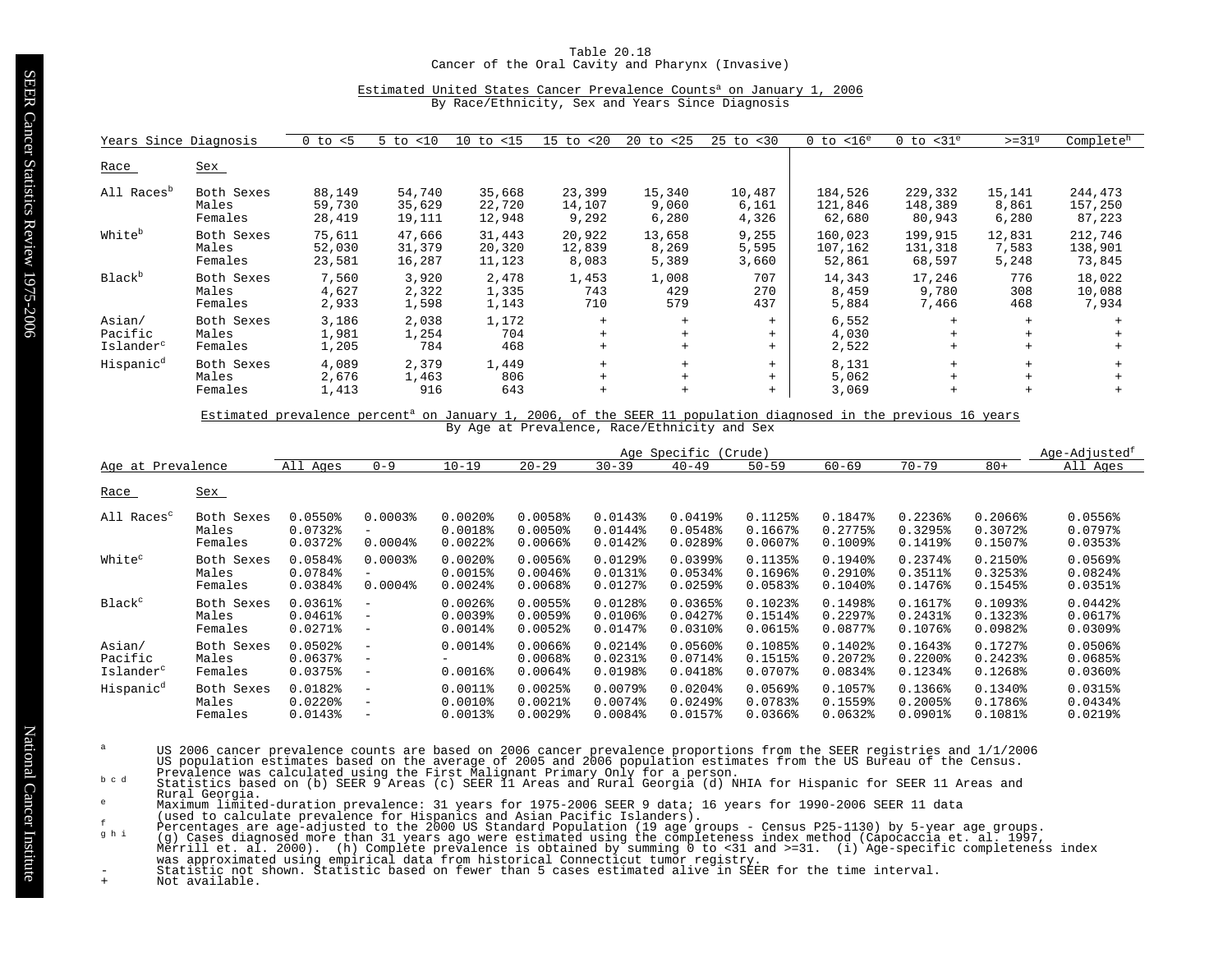# Table 21.14 Cancer of the Ovary (Invasive)

# Estimated United States Cancer Prevalence Counts<sup>a</sup> on January 1, 2006 By Race/Ethnicity and Years Since Diagnosis

| Years Since Diagnosis               | 0 to<br>$\leq$ 5 | < 10<br>$5$ to | $<$ 15<br>10<br>to | 15<br>20<br>t.o | 20<br>< 25<br>to | $25$ to $< 30$ | $0$ to $< 16^e$ | 0 to $<$ 31 $^{\circ}$ | $>=31^9$ | Complete <sup>h</sup> |
|-------------------------------------|------------------|----------------|--------------------|-----------------|------------------|----------------|-----------------|------------------------|----------|-----------------------|
|                                     |                  |                |                    |                 |                  |                |                 |                        |          |                       |
| Race<br>All Races <sup>D</sup>      | 54,346           | 30,384         | 22,476             | 18,636          | 15,590           | 11,063         | 111,375         | 154,428                | 21,579   | 176,007               |
| White <sup>b</sup>                  | 47,888           | 26,827         | 19,849             | 17,082          | 13,988           | 9,915          | 98,499          | 137,232                | 18,682   | 155,914               |
| <b>Black</b> <sup>b</sup>           | 3,790            | 1,969          | 1,531              | 993             | 1,040            | 845            | 7,424           | 10,332                 | 1,896    | 12,228                |
| Asian/Pacific Islander <sup>c</sup> | 2,033            | 1,128          | 790                | $+$             | $^{+}$           | $+$            | 4,062           | $^+$                   | $+$      |                       |
| Hispanic <sup>d</sup>               | 4,070            | 2,028          | 1,431              | $+$             | $+$              | $+$            | 7.776           | $^{+}$                 | $+$      | ÷                     |

#### Estimated prevalence percent<sup>a</sup> on January 1, 2006, of the SEER 11 population diagnosed in the previous 16 years By Age at Prevalence and Race/Ethnicity

|                                     |              |                          |              |                       |                       | Age Specific (Crude) |                       |              |                       |              | Age-Adjusted <sup>t</sup> |
|-------------------------------------|--------------|--------------------------|--------------|-----------------------|-----------------------|----------------------|-----------------------|--------------|-----------------------|--------------|---------------------------|
| Age at Prevalence                   | All Ages     | $0 - 9$                  | $10 - 19$    | $20 - 29$             | $30 - 39$             | $40 - 49$            | $50 - 59$             | $60 - 69$    | $70 - 79$             | $80+$        | All Ages                  |
| Race<br>All Races <sup>c</sup>      |              |                          |              |                       |                       |                      |                       |              |                       |              |                           |
|                                     | 0.0675%      | $0.0003$ $8$             | 0.0053%      | $0.0169$ $%$          | $0.0267$ $8$          | $0.0637$ $8$         | 0.1345%               | $0.2007$ $%$ | $0.2134$ $%$          | 0.1618%      | $0.0643$ <sup>8</sup>     |
| White <sup>c</sup>                  | $0.0741$ $%$ | $0.0004\$                | 0.0057%      | 0.0170%               | $0.0266$ $%$          | $0.0669$ $%$         | $0.1430$ <sup>8</sup> | $0.2176$ $%$ | $0.2337$ $%$          | 0.1726       | $0.0686$ <sup>8</sup>     |
| Black <sup>c</sup>                  | 0.0355%      | $\overline{\phantom{m}}$ | $0.0040$ $8$ | $0.0112$ $%$          | 0.0251%               | $0.0402$ $%$         | 0.0779%               | 0.1208%      | 0.1137%               | $0.1023$ $8$ | $0.0397$ $8$              |
| Asian/Pacific Islander <sup>c</sup> | 0.0589%      | $\overline{\phantom{m}}$ | $0.0049$ $%$ | $0.0226$ <sup>8</sup> | $0.0280$ $8$          | $0.0633$ $8$         | $0.1310$ %            | 0.1525%      | $0.1526$ <sup>8</sup> | $0.1081$ $%$ | 0.0557%                   |
| Hispanic <sup>d</sup>               | 0.0363%      | $\overline{\phantom{m}}$ | $0.0069$ $%$ | 0.0173%               | $0.0223$ <sup>8</sup> | 0.0474%              | $0.0999$ <sup>8</sup> | 0.1593%      | 794%<br>0.1           | 0.1254       | 0.0516%                   |

Ovary excludes borderline cases or histologies 8442, 8451, 8462, 8472, and 8473.<br>US 2006 cancer prevalence counts are based on 2006 cancer prevalence proportions from the SEER registries and 1/1/2006<br>US population estimate

Rural Georgia.

Maximum limited-duration prevalence: 31 years for 1975-2006 SEER 9 data; 16 years for 1990-2006 SEER 11 data<br>
(used to claculate prevalence for Hispanics and Asian Pacific Islanders).<br>
Percentages are age-adjusted to the 2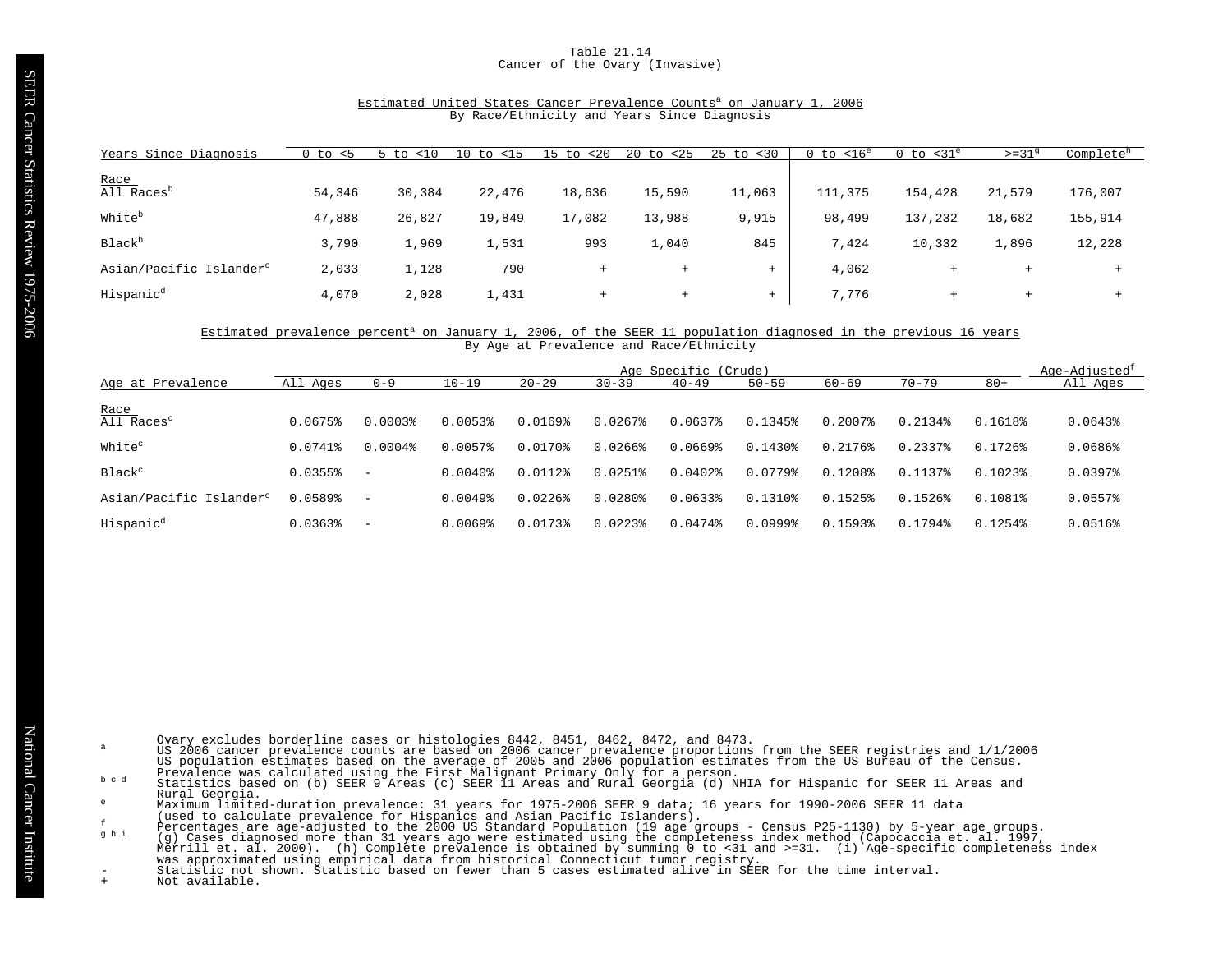#### Table 22.18 Cancer of the Pancreas (Invasive)

# Estimated United States Cancer Prevalence Counts<sup>a</sup> on January 1, 2006

By Race/Ethnicity, Sex and Years Since Diagnosis

| Years Since Diagnosis                      |                                | $0$ to $< 5$               | < 10<br>5 to            | $10$ to $< 15$        | $15$ to $< 20$      | $20$ to $< 25$    | $25$ to $< 30$    | $0$ to $< 16^e$            | $0$ to $<$ 31 $^{\circ}$   | $>=319$               | Complete <sup>h</sup>      |
|--------------------------------------------|--------------------------------|----------------------------|-------------------------|-----------------------|---------------------|-------------------|-------------------|----------------------------|----------------------------|-----------------------|----------------------------|
| Race                                       | Sex                            |                            |                         |                       |                     |                   |                   |                            |                            |                       |                            |
| All Races <sup>b</sup>                     | Both Sexes<br>Males<br>Females | 23,089<br>11,266<br>11,823 | 3,805<br>1,847<br>1,958 | 1,959<br>846<br>1,113 | 1,044<br>434<br>610 | 483<br>192<br>291 | 372<br>201<br>171 | 29,138<br>14,094<br>15,044 | 30,784<br>14,813<br>15,971 | 396<br>166<br>230     | 31,180<br>14,979<br>16,201 |
| White <sup>b</sup>                         | Both Sexes<br>Males<br>Females | 19,466<br>9,931<br>9,535   | 3,007<br>1,588<br>1,419 | 1,550<br>684<br>866   | 785<br>355<br>430   | 382<br>155<br>227 | 312<br>173<br>139 | 24,264<br>12,325<br>11,939 | 25,531<br>12,910<br>12,621 | 321<br>150<br>171     | 25,852<br>13,060<br>12,792 |
| Black <sup>b</sup>                         | Both Sexes<br>Males<br>Females | 2,665<br>883<br>1,782      | 502<br>146<br>356       | 249<br>74<br>175      | 217<br>76<br>141    | 62<br>26<br>36    | 55<br>23<br>32    | 3,452<br>1,116<br>2,336    | 3,753<br>1,231<br>2,522    | 180<br>54<br>126      | 3,933<br>1,285<br>2,648    |
| Asian/<br>Pacific<br>Islander <sup>c</sup> | Both Sexes<br>Males<br>Females | 698<br>340<br>358          | 152<br>65<br>87         | 56<br>27<br>29        | $+$<br>$+$<br>$+$   | $+$<br>$+$<br>$+$ | $+$<br>$+$<br>$+$ | 913<br>433<br>480          | $+$<br>$+$<br>$+$          | $+$<br>$\overline{+}$ |                            |
| Hispanic <sup>d</sup>                      | Both Sexes<br>Males<br>Females | 1,438<br>603<br>835        | 229<br>83<br>146        | 181<br>65<br>116      | $+$<br>$+$<br>$+$   | $+$<br>$+$<br>$+$ | $+$<br>$+$<br>$+$ | 1,859<br>762<br>1,097      | $+$<br>$+$<br>$+$          | $+$                   |                            |

Estimated prevalence percent<sup>a</sup> on January 1, 2006, of the SEER 11 population diagnosed in the previous 16 years By Age at Prevalence, Race/Ethnicity and Sex

|                                            |                                | Age-Adjusted <sup>t</sup><br>Age Specific<br>(Crude) |                                                                           |                       |                               |                            |                                             |                                             |                                                 |                                     |                                                  |                                                   |
|--------------------------------------------|--------------------------------|------------------------------------------------------|---------------------------------------------------------------------------|-----------------------|-------------------------------|----------------------------|---------------------------------------------|---------------------------------------------|-------------------------------------------------|-------------------------------------|--------------------------------------------------|---------------------------------------------------|
| Age at Prevalence                          |                                | All Ages                                             | $0 - 9$                                                                   | $10 - 19$             | $20 - 29$                     | $30 - 39$                  | $40 - 49$                                   | $50 - 59$                                   | $60 - 69$                                       | $70 - 79$                           | $80+$                                            | All Ages                                          |
| Race                                       | Sex                            |                                                      |                                                                           |                       |                               |                            |                                             |                                             |                                                 |                                     |                                                  |                                                   |
| All Races <sup>c</sup>                     | Both Sexes                     | 0.0089%                                              | $\overline{\phantom{m}}$                                                  | $0.0002$ $%$          | $0.0005$ <sup>8</sup>         | 0.0016%                    | $0.0050$ <sup>8</sup>                       | $0.0149$ <sup>8</sup>                       | 0.0315%                                         | $0.0447$ $8$                        | 0.0448                                           | $0.0092$ $%$                                      |
|                                            | Males                          | 0.0087%                                              | $\qquad \qquad -$                                                         | Ξ.                    | 0.00038                       | $0.0012$ $8$               | $0.0047$ $8$                                | $0.0161$ %                                  | 0.0351%                                         | 0.0498%                             | $0.0480$ <sup>*</sup>                            | 0.0098                                            |
|                                            | Females                        | $0.0091$ %                                           | $\overline{\phantom{m}}$                                                  | $0.0002$ $%$          | $0.0006$ <sup>8</sup>         | $0.0019$ <sup>8</sup>      | $0.0053$ <sup>8</sup>                       | 0.0137%                                     | $0.0282$ <sup>*</sup>                           | $0.0407$ $%$                        | 0.0431%                                          | $0.0086$ <sup>\$</sup>                            |
| White <sup>c</sup>                         | Both Sexes                     | $0.0092$ $%$                                         | $\overline{\phantom{a}}$                                                  | $0.0002$ $%$          | $0.0004$ <sup>8</sup>         | $0.0017$ %                 | $0.0046$ <sup>8</sup>                       | $0.0149$ <sup>8</sup>                       | $0.0311$ $%$                                    | $0.0449$ <sup>8</sup>               | $0.0436$ <sup>8</sup>                            | $0.0091$ %                                        |
|                                            | Males                          | $0.0092$ $%$                                         | $\overline{\phantom{a}}$                                                  | -                     | 0.00038                       | $0.0012$ $8$               | 0.0045%                                     | 0.0168%                                     | 0.0355%                                         | 0.0513%                             | 0.0477%                                          | $0.0100$ %                                        |
|                                            | Females                        | $0.0092$ $%$                                         | $\qquad \qquad -$                                                         | $0.0003$ <sup>8</sup> | 0.0005%                       | $0.0021$ $8$               | $0.0047$ $8$                                | $0.0131$ %                                  | $0.0270$ $%$                                    | $0.0399$ <sup>8</sup>               | 0.0414%                                          | $0.0083$ <sup>*</sup>                             |
| Black <sup>c</sup>                         | Both Sexes                     | 0.0084%                                              | $\overline{\phantom{a}}$                                                  | -                     | $-$                           | 0.0018%                    | 0.0059%                                     | 0.0183%                                     | 0.0415%                                         | $0.0521$ %                          | 0.0553%                                          | 0.0113%                                           |
|                                            | Males                          | $0.0064$ <sup>8</sup>                                | $\overline{\phantom{a}}$                                                  | -                     | -                             | $0.0021$ $8$               | 0.0051%                                     | $0.0170$ %                                  | $0.0369$ <sup>8</sup>                           | $0.0422$ $%$                        | $0.0239$ <sup>8</sup>                            | $0.0090$ <sup>8</sup>                             |
|                                            | Females                        | 0.01038                                              | $-$                                                                       | -                     | -                             | $0.0016$ <sup>8</sup>      | $0.0066$ <sup>8</sup>                       | 0.0194%                                     | $0.0450$ <sup>8</sup>                           | $0.0586$ <sup>8</sup>               | 0.0705%                                          | $0.0127$ %                                        |
| Asian/<br>Pacific<br>Islander <sup>c</sup> | Both Sexes<br>Males<br>Females | 0.0075%<br>0.0075%<br>$0.0075$ <sup>8</sup>          | $\overline{\phantom{m}}$<br>$\overline{\phantom{m}}$<br>$\qquad \qquad -$ | -<br>-<br>Ξ.          | $\qquad \qquad -$<br>$-$<br>- | $0.0010$ %<br>$0.0012$ $%$ | 0.0055%<br>$0.0043$ <sup>8</sup><br>0.0065% | 0.0117%<br>0.0103%<br>$0.0129$ <sup>8</sup> | $0.0261$ $%$<br>0.0332<br>$0.0200$ <sup>8</sup> | 0.0349%<br>$0.0401$ %<br>$0.0310$ % | 0.0472%<br>$0.0621$ $8$<br>$0.0373$ <sup>8</sup> | 0.0079%<br>$0.0088$ <sup>\$</sup><br>$0.0074$ $8$ |
| Hispanic <sup>d</sup>                      | Both Sexes                     | $0.0043$ <sup>8</sup>                                | $\overline{\phantom{a}}$                                                  | -                     | 0.0005%                       | $0.0014$ %                 | 0.0035%                                     | $0.0114$ %                                  | $0.0261$ $%$                                    | $0.0419$ <sup>8</sup>               | 0.0428                                           | $0.0080$ $%$                                      |
|                                            | Males                          | 0.00338                                              | $\overline{\phantom{m}}$                                                  | -                     | $\qquad \qquad -$             | $0.0011$ %                 | $0.0027$ $8$                                | 0.0087%                                     | $0.0277$ $8$                                    | $0.0400$ $%$                        | 0.0354%                                          | 0.0073%                                           |
|                                            | Females                        | $0.0053$ <sup>8</sup>                                | $\overline{\phantom{m}}$                                                  | -                     | -                             | 0.0017%                    | $0.0045$ <sup>8</sup>                       | 0.0139%                                     | 0.0248%                                         | 0.0432%                             | 0.0471%                                          | $0.0086$ $%$                                      |

- US 2006 cancer prevalence counts are based on 2006 cancer prevalence proportions from the SEER registries and 1/1/2006<br>US population estimates based on the average of 2005 and 2006 population estimates from the US Bureau o
- Rural Georgia.
- 
- 
- 
- Maximum limited-duration prevalence: 31 years for 1975-2006 SEER 9 data; 16 years for 1990-2006 SEER 11 data<br>
(used to claculate prevalence for Hispanics and Asian Pacific Islanders).<br>
Percentages are age-adjusted to the 2
-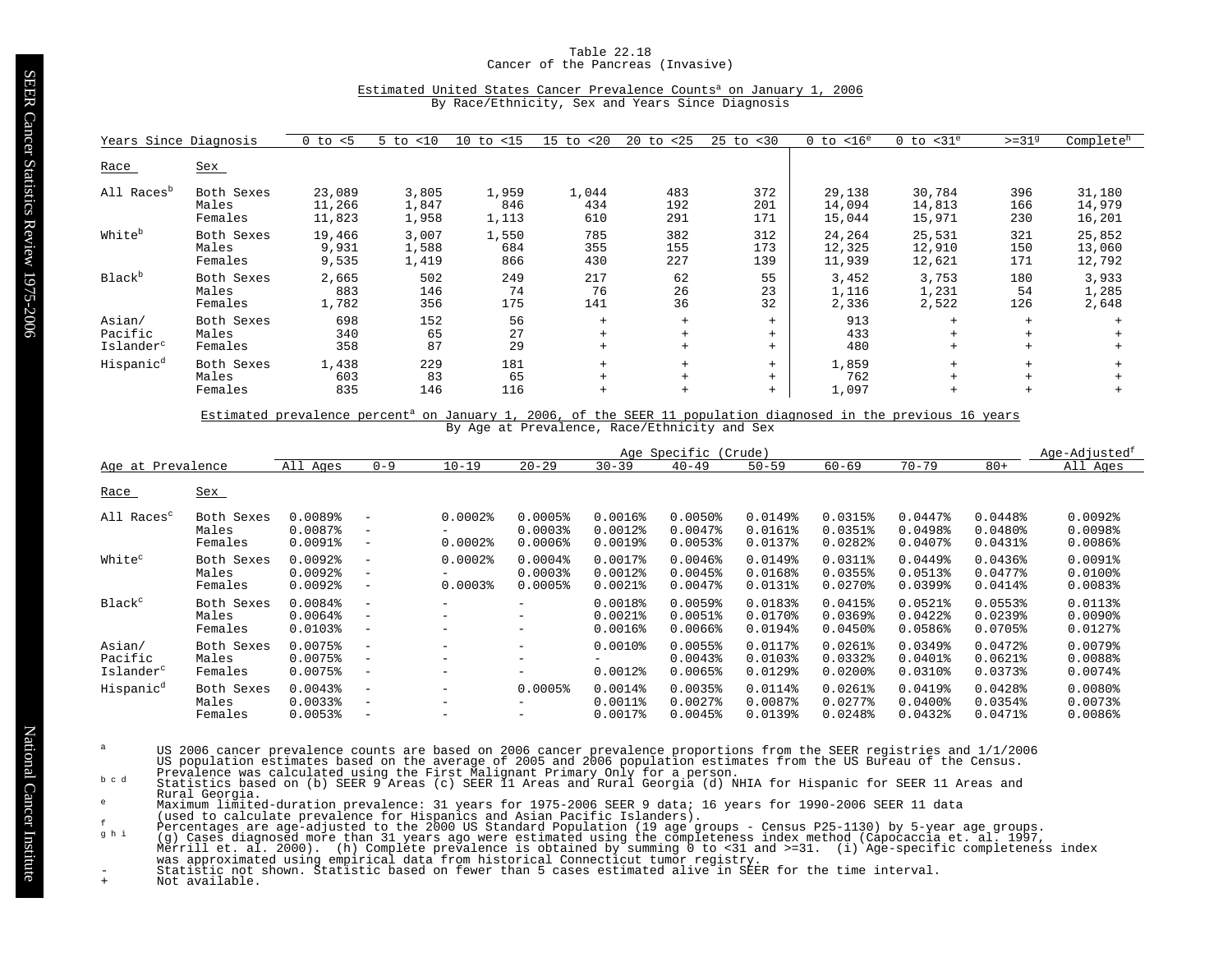## Table 23.14 Cancer of the Prostate (Invasive)

# Estimated United States Cancer Prevalence Counts<sup>a</sup> on January 1, 2006 By Race/Ethnicity and Years Since Diagnosis

| Years Since Diagnosis               | 0 to<br>$\leq$ 5 | < 10<br>5 to | < 15<br>10<br>to | < 20<br>$15$ to | 20<br>$25$<br>to | $25$ to $< 30$ | $0$ to $<$ 16 $^{\rm e}$ | 0 to $<$ 31 $^{\circ}$ | $>=319$        | Complete <sup>h</sup> |
|-------------------------------------|------------------|--------------|------------------|-----------------|------------------|----------------|--------------------------|------------------------|----------------|-----------------------|
| Race                                |                  |              |                  |                 |                  |                |                          |                        |                |                       |
| All Races <sup>D</sup>              | 930,125          | 678,835      | 425,357          | 107,135         | 25,089           | 7,820          | 2,071,562                | 2,174,982              | 2,993          | 2,177,975             |
| Whiteb                              | 771,984          | 573,491      | 371,231          | 97,545          | 22,772           | 7,134          | 1,750,649                | 1,844,754              | 3,289          | 1,848,043             |
| Black <sup>b</sup>                  | 120,753          | 83,385       | 44,242           | 7,854           | 2,057            | 592            | 251,034                  | 258,895                | 267            | 259,162               |
| Asian/Pacific Islander <sup>c</sup> | 17,274           | 10,081       | 4,918            | $+$             | $+$              |                | 32,638                   |                        | $\overline{+}$ |                       |
| Hispanic <sup>d</sup>               | 48,519           | 29,822       | 15,122           | $+$             | $+$              | $^{+}$         | 94,658                   | $^+$                   | $+$            |                       |

#### Estimated prevalence percent<sup>a</sup> on January 1, 2006, of the SEER 11 population diagnosed in the previous 16 years By Age at Prevalence and Race/Ethnicity

|                                     | Age Specific (Crude) |                          |                          |                          |                       |              |                       |           |           |          |          |
|-------------------------------------|----------------------|--------------------------|--------------------------|--------------------------|-----------------------|--------------|-----------------------|-----------|-----------|----------|----------|
| Age at Prevalence                   | All Ages             | $0 - 9$                  | $10 - 19$                | $20 - 29$                | $30 - 39$             | $40 - 49$    | $50 - 59$             | $60 - 69$ | $70 - 79$ | $80+$    | All Ages |
| Race<br>All Races <sup>c</sup>      | 1.2060%              |                          | $0.0002$ $%$             |                          |                       |              |                       |           |           |          |          |
|                                     |                      | $0.0002$ $8$             |                          | $\overline{\phantom{a}}$ | 0.0013%               | 0.0671%      | 0.9276%               | 4.6199%   | 10.8389%  | 12.5805% | 1.5140%  |
| White <sup>c</sup>                  | 1.2659%              | $\overline{\phantom{m}}$ | $0.0003$ <sup>8</sup>    | $\overline{\phantom{a}}$ | $0.0010$ $%$          | $0.0597$ $%$ | 0.8924%               | 4.5828%   | 10.9325%  | 12.4498% | 1.5071%  |
| Black <sup>c</sup>                  | 1.2893%              | $\overline{\phantom{a}}$ | $\overline{\phantom{0}}$ | $\overline{\phantom{0}}$ | $0.0036$ <sup>8</sup> | 0.1619%      | 1.8218%               | 7.9219%   | 16.0258%  | 15.8494% | 2.2927%  |
| Asian/Pacific Islander <sup>c</sup> | $0.6012$ $%$         | $\overline{\phantom{m}}$ | -                        | $\overline{\phantom{0}}$ |                       | 0.0192%      | $0.2963$ <sup>8</sup> | 1.9041%   | 5.5656%   | 8.4302%  | 0.7871%  |
| Hispanic <sup>d</sup>               | 0.4084%              | $\overline{\phantom{a}}$ | $-$                      | $\overline{\phantom{a}}$ | $0.0006$ $%$          | 0.0342       | 0.5452%               | 3.1990%   | 8.4377%   | 9.8517%  | 1.1356%  |

- US 2006 cancer prevalence counts are based on 2006 cancer prevalence proportions from the SEER registries and 1/1/2006<br>US population estimates based on the average of 2005 and 2006 population estimates from the US Bureau o
- Rural Georgia.
- 
- 
- Maximum limited-duration prevalence: 31 years for 1975-2006 SEER 9 data; 16 years for 1990-2006 SEER 11 data<br>
(used to claculate prevalence for Hispanics and Asian Pacific Islanders).<br>
Percentages are age-adjusted to the 2
	-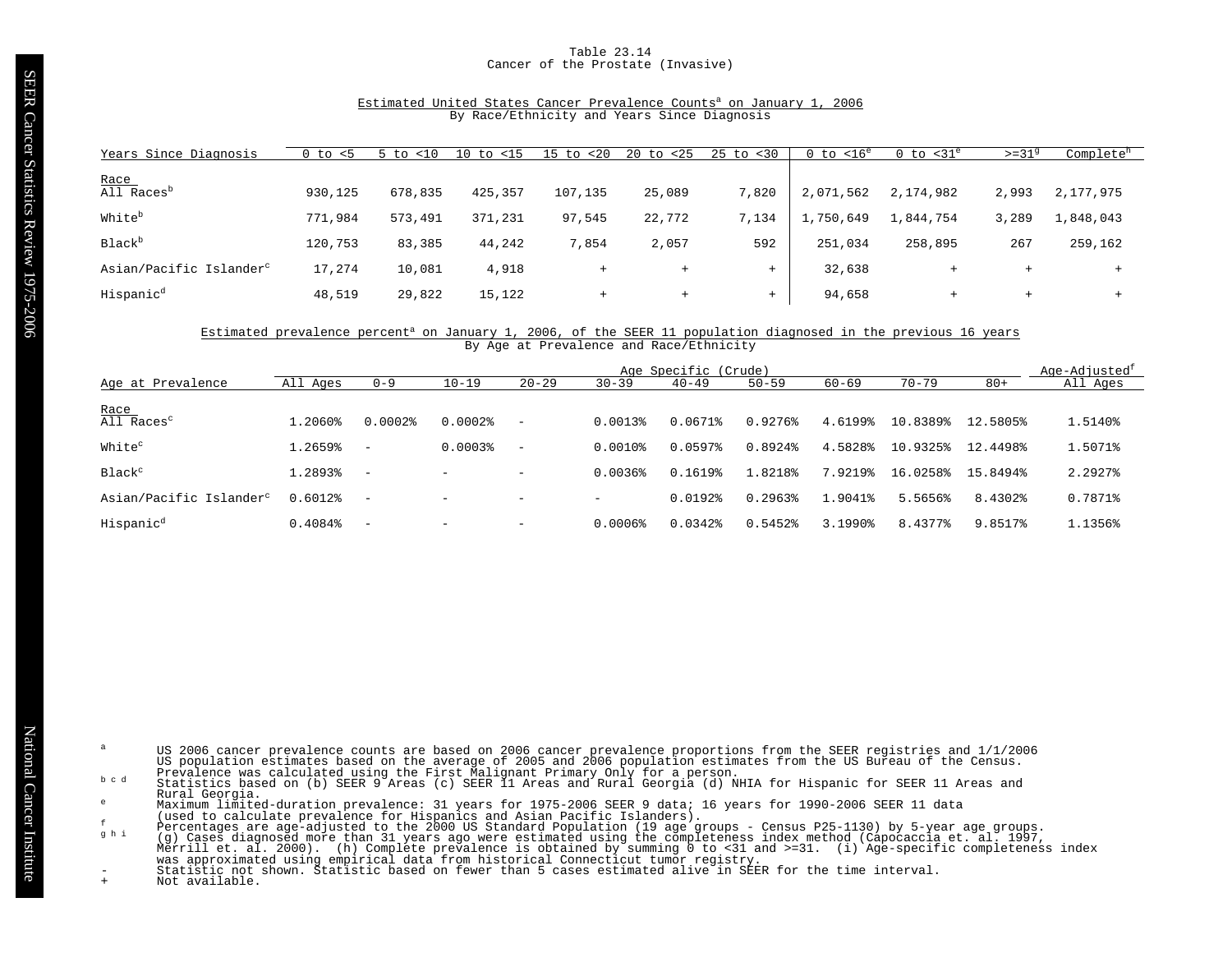# Table 24.18 Cancer of the Stomach (Invasive)

| Years Since Diagnosis                      |                                       | $~<$ 5<br>0 to             | < 10<br>5 to             | $10$ to $< 15$          | $15$ to $< 20$          | $20$ to $< 25$          | $25$ to $< 30$      | $0$ to $< 16^e$            | $0$ to $<$ 31 $^{\circ}$   | $>=31^9$              | Complete <sup>h</sup>      |
|--------------------------------------------|---------------------------------------|----------------------------|--------------------------|-------------------------|-------------------------|-------------------------|---------------------|----------------------------|----------------------------|-----------------------|----------------------------|
| Race<br>All Races <sup>b</sup>             | Sex<br>Both Sexes<br>Males<br>Females | 31,763<br>19,112<br>12,651 | 12,887<br>7,354<br>5,533 | 7,717<br>4,149<br>3,568 | 5,264<br>2,604<br>2,660 | 2,760<br>1,427<br>1,333 | 1,529<br>813<br>716 | 53,464<br>31,117<br>22,347 | 62,024<br>35,526<br>26,498 | 2,098<br>1,199<br>899 | 64,122<br>36,725<br>27,397 |
| White <sup>b</sup>                         | Both Sexes<br>Males<br>Females        | 24,366<br>14,951<br>9,415  | 9,461<br>5,420<br>4,041  | 5,842<br>3,072<br>2,770 | 3,972<br>1,994<br>1,978 | 2,127<br>1,129<br>998   | 1,286<br>694<br>592 | 40,474<br>23,834<br>16,640 | 47,124<br>27,305<br>19,819 | 1,708<br>922<br>786   | 48,832<br>28,227<br>20,605 |
| Black <sup>b</sup>                         | Both Sexes<br>Males<br>Females        | 4,497<br>2,436<br>2,061    | 1,951<br>1,017<br>934    | 987<br>606<br>381       | 706<br>320<br>386       | 393<br>212<br>181       | 107<br>69<br>38     | 7,561<br>4,095<br>3,466    | 8,665<br>4,671<br>3,994    | 270<br>165<br>105     | 8,935<br>4,836<br>4,099    |
| Asian/<br>Pacific<br>Islander <sup>c</sup> | Both Sexes<br>Males<br>Females        | 2,743<br>1,549<br>1,194    | 1,313<br>758<br>555      | 811<br>454<br>357       | $+$<br>$+$<br>$+$       | $+$<br>$+$<br>$+$       | $+$<br>$+$<br>$+$   | 5,002<br>2,836<br>2,166    | $+$<br>$+$<br>$+$          | $+$<br>$+$<br>$+$     | $^{+}$                     |
| Hispanic <sup>d</sup>                      | Both Sexes<br>Males<br>Females        | 3,790<br>2,048<br>1,742    | 1,519<br>754<br>765      | 853<br>380<br>473       | $+$<br>$+$<br>$+$       | $+$<br>$+$              | $+$<br>$+$<br>$+$   | 6,293<br>3,235<br>3,058    | $+$<br>$+$<br>$+$          | $+$<br>$+$            |                            |

# Estimated United States Cancer Prevalence Counts<sup>a</sup> on January 1, 2006 By Race/Ethnicity, Sex and Years Since Diagnosis

# Estimated prevalence percent<sup>a</sup> on January 1, 2006, of the SEER 11 population diagnosed in the previous 16 years By Age at Prevalence, Race/Ethnicity and Sex

|                                            |                                       | Age Specific<br>(Crude)                                   |                                                                                  |               |                                                                |                                                                         |                                                |                                                                |                                                                |                                                            |                                             | Age-Adjusted <sup>t</sup>                                               |
|--------------------------------------------|---------------------------------------|-----------------------------------------------------------|----------------------------------------------------------------------------------|---------------|----------------------------------------------------------------|-------------------------------------------------------------------------|------------------------------------------------|----------------------------------------------------------------|----------------------------------------------------------------|------------------------------------------------------------|---------------------------------------------|-------------------------------------------------------------------------|
| Age at Prevalence                          |                                       | All Ages                                                  | $0 - 9$                                                                          | $10 - 19$     | $20 - 29$                                                      | $30 - 39$                                                               | $40 - 49$                                      | $50 - 59$                                                      | $60 - 69$                                                      | $70 - 79$                                                  | $80 +$                                      | All Ages                                                                |
| Race<br>All Races <sup>c</sup>             | Sex<br>Both Sexes<br>Males<br>Females | 0.0198%<br>0.0228<br>0.0169%                              | $\overline{\phantom{m}}$<br>$\qquad \qquad -$<br>$\overline{\phantom{m}}$        | -<br>-        | 0.0005%<br>$0.0004$ <sup>8</sup><br>$0.0005$ <sup>8</sup>      | $0.0031$ %<br>0.00338<br>$0.0030$ <sup>§</sup>                          | 0.0103%<br>$0.0111$ %<br>$0.0095$ <sup>8</sup> | $0.0263$ <sup>8</sup><br>$0.0322$ $%$<br>$0.0206$ <sup>8</sup> | 0.0558%<br>$0.0757$ $%$<br>0.0378%                             | $0.1130$ <sup>2</sup><br>0.1525%<br>$0.0826$ <sup>\$</sup> | 0.1469%<br>0.1989%<br>0.1180%               | $0.0207$ $8$<br>$0.0271$ $%$<br>0.0158%                                 |
| White <sup>c</sup>                         | Both Sexes<br>Males<br>Females        | 0.0165%<br>$0.0190$ <sup>8</sup><br>$0.0139$ <sup>8</sup> | $\overline{\phantom{m}}$<br>$-$<br>$\overline{\phantom{m}}$                      | $-$<br>-<br>- | $0.0004$ $%$<br>$0.0004$ <sup>8</sup><br>0.0005%               | $0.0029$ <sup>8</sup><br>$0.0030$ <sup>8</sup><br>$0.0027$ $8$          | 0.0084%<br>$0.0094$ $%$<br>0.0073%             | $0.0211$ $%$<br>$0.0263$ <sup>8</sup><br>$0.0161$ %            | 0.0454%<br>0.0624<br>$0.0296$ <sup>8</sup>                     | $0.0873$ <sup>8</sup><br>0.1184%<br>$0.0627$ $8$           | 0.1118%<br>0.1484%<br>0.0917%               | 0.0163%<br>$0.0214$ $%$<br>$0.0123$ <sup>8</sup>                        |
| Black <sup>c</sup>                         | Both Sexes<br>Males<br>Females        | 0.0187%<br>0.0208<br>$0.0167$ %                           | $\overline{\phantom{m}}$<br>$\qquad \qquad -$<br>$\overline{\phantom{m}}$        | $-$<br>-      | $0.0007$ $8$<br>$-$<br>$-$                                     | $0.0032$ $%$<br>$0.0043$ <sup>8</sup><br>$0.0023$ <sup>8</sup>          | 0.0147%<br>$0.0161$ %<br>$0.0136$ <sup>8</sup> | $0.0370$ $%$<br>0.0436%<br>0.0314%                             | $0.0727$ $8$<br>$0.0960$ <sup>8</sup><br>$0.0546$ <sup>8</sup> | 0.1306%<br>0.1750%<br>$0.1012$ $8$                         | 0.1688%<br>$0.2371$ $8$<br>0.1356%          | 0.0256%<br>$0.0332$ $%$<br>$0.0205$ <sup>8</sup>                        |
| Asian/<br>Pacific<br>Islander <sup>c</sup> | Both Sexes<br>Males<br>Females        | $0.0422$ $%$<br>$0.0492$ $%$<br>0.0355%                   | $\overline{\phantom{a}}$<br>$\overline{\phantom{0}}$<br>$\overline{\phantom{m}}$ | $-$<br>-      | $\overline{\phantom{0}}$<br>$-$<br>$-$                         | $0.0043$ <sup>8</sup><br>$0.0039$ <sup>8</sup><br>$0.0046$ <sup>8</sup> | 0.0177%<br>0.0179%<br>0.0176%                  | 0.0484%<br>0.0602<br>$0.0381$ $%$                              | 0.1104%<br>0.1512%<br>$0.0759$ <sup>*</sup>                    | $0.2666$ <sup>8</sup><br>0.3654%<br>0.1942%                | 0.4071%<br>0.5381%<br>0.3208%               | $0.0463$ <sup>8</sup><br>$0.0609$ <sup>8</sup><br>$0.0354$ <sup>8</sup> |
| Hispanic <sup>d</sup>                      | Both Sexes<br>Males<br>Females        | $0.0142$ $%$<br>$0.0141$ %<br>$0.0143$ <sup>8</sup>       | $\overline{\phantom{a}}$<br>$\overline{\phantom{0}}$<br>$\overline{\phantom{m}}$ | -<br>-        | $0.0007$ $8$<br>$0.0006$ <sup>8</sup><br>$0.0009$ <sup>8</sup> | $0.0042$ $%$<br>$0.0036$ <sup>8</sup><br>$0.0049$ $%$                   | 0.0132%<br>0.0128%<br>0.0135%                  | $0.0331$ $%$<br>$0.0369$ <sup>8</sup><br>0.0294%               | 0.0705%<br>$0.0957$ <sup>8</sup><br>0.0493%                    | $0.1566$ <sup>8</sup><br>0.1855%<br>0.1355%                | $0.2043$ <sup>8</sup><br>0.2192%<br>0.1956% | $0.0279$ <sup>8</sup><br>$0.0323$ <sup>8</sup><br>$0.0244$ <sup>8</sup> |

- US 2006 cancer prevalence counts are based on 2006 cancer prevalence proportions from the SEER registries and 1/1/2006<br>US population estimates based on the average of 2005 and 2006 population estimates from the US Bureau o
- Rural Georgia.
- 
- 
- 
- Maximum limited-duration prevalence: 31 years for 1975-2006 SEER 9 data; 16 years for 1990-2006 SEER 11 data<br>
(used to claculate prevalence for Hispanics and Asian Pacific Islanders).<br>
Percentages are age-adjusted to the 2
-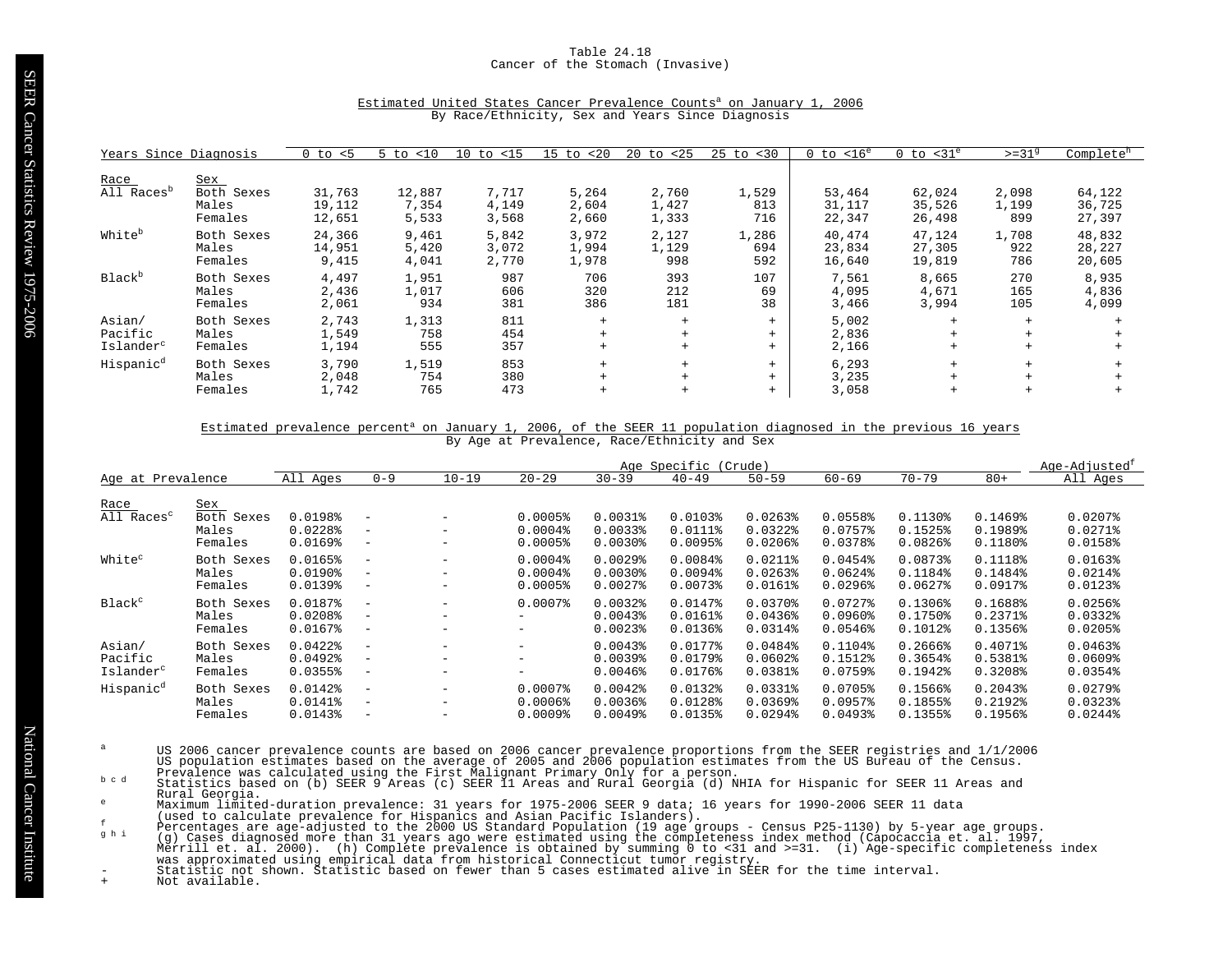# Table 25.14 Cancer of the Testis (Invasive)

# Estimated United States Cancer Prevalence Counts<sup>a</sup> on January 1, 2006 By Race/Ethnicity and Years Since Diagnosis

| Years Since Diagnosis               | 0 to<br>< 5 | < 10<br>to | $15$<br>10<br>to | 20<br>$15$ to | < 25<br>20<br>to | $25$ to $< 30$ | $0$ to $<$ 16 $^{\rm e}$ | $0$ to $<$ 31 $^{\circ}$ | $>=319$ | Complete <sup>h</sup> |
|-------------------------------------|-------------|------------|------------------|---------------|------------------|----------------|--------------------------|--------------------------|---------|-----------------------|
|                                     |             |            |                  |               |                  |                |                          |                          |         |                       |
| Race<br>All Races <sup>D</sup>      | 39,842      | 36,207     | 31,222           | 28,324        | 20,672           | 14,328         | 113,356                  | 172,591                  | 17,674  | 190,265               |
| Whiteb                              | 37,597      | 34,027     | 29,646           | 27,391        | 19,958           | 13,852         | 107,184                  | 164,350                  | 16,986  | 181,336               |
| Black <sup>b</sup>                  | 903         | 945        | 596              | 347           | 345              | 220            | 2,500                    | 3,412                    | 152     | 3,564                 |
| Asian/Pacific Islander <sup>c</sup> | 672         | 540        | 482              | $^{+}$        | $+$              | $+$            | 1,756                    | $+$                      | $+$     |                       |
| Hispanic <sup>d</sup>               | 4,384       | 3,247      | 2,515            | $+$           | $+$              | $+$            | 10,534                   | $^{+}$                   | $+$     |                       |

#### Estimated prevalence percent<sup>a</sup> on January 1, 2006, of the SEER 11 population diagnosed in the previous 16 years By Age at Prevalence and Race/Ethnicity

|                                     | Age Specific (Crude) |                          |                       |                       |                       |              |                       |              |                          |              | Age-Adjusted <sup>t</sup> |
|-------------------------------------|----------------------|--------------------------|-----------------------|-----------------------|-----------------------|--------------|-----------------------|--------------|--------------------------|--------------|---------------------------|
| Age at Prevalence                   | All<br>Aqes          | $0 - 9$                  | $10 - 19$             | $20 - 29$             | $30 - 39$             | $40 - 49$    | $50 - 59$             | $60 - 69$    | $70 - 79$                | $80+$        | All Ages                  |
| <u>Race</u>                         |                      |                          |                       |                       |                       |              |                       |              |                          |              |                           |
| All Races <sup>c</sup>              | 0.0690               | $0.0021$ $8$             | $0.0061$ $8$          | 0.0613%               | 0.13978               | 0.1538%      | 0.0844%               | 0.0355%      | $0.0156$ <sup>8</sup>    | $0.0092$ $8$ | 0.0675%                   |
| White <sup>c</sup>                  | 0.0836%              | $0.0021$ $8$             | $0.0070$ $%$          | 0.0748%               | 0.1733%               | $0.1850$ $%$ | $0.0991$ $%$          | $0.0419$ $%$ | 0.0185%                  | $0.0102$ $%$ | 0.0817%                   |
| Black <sup>c</sup>                  | $0.0140$ $%$         | $\overline{\phantom{a}}$ | $0.0024$ $8$          | $0.0099$ <sup>8</sup> | $0.0260$ <sup>8</sup> | $0.0360$ $8$ | $0.0231$ $%$          | 0.0051%      | $\overline{\phantom{a}}$ | -            | 0.01438                   |
| Asian/Pacific Islander <sup>c</sup> | $0.0242$ $%$         | 0.0038                   | $0.0046$ <sup>2</sup> | 0.0218%               | $0.0410$ %            | $0.0492$ $%$ | $0.0349$ <sup>8</sup> | 0.0087%      | $\overline{\phantom{0}}$ |              | $0.0228$ <sup>\$</sup>    |
| Hispanic <sup>d</sup>               | 0.0458%              | $0.0026$ $%$             | $0.0063$ <sup>8</sup> | 0.0548%               | 0.0989%               | 0.0935%      | 0.0448%               | $0.0211$ $8$ | $0.0076$ <sup>8</sup>    | -            | 0.0448                    |

- US 2006 cancer prevalence counts are based on 2006 cancer prevalence proportions from the SEER registries and 1/1/2006<br>US population estimates based on the average of 2005 and 2006 population estimates from the US Bureau o
- Rural Georgia.
- 
- Maximum limited-duration prevalence: 31 years for 1975-2006 SEER 9 data; 16 years for 1990-2006 SEER 11 data<br>
(used to claculate prevalence for Hispanics and Asian Pacific Islanders).<br>
Percentages are age-adjusted to the 2
- 
-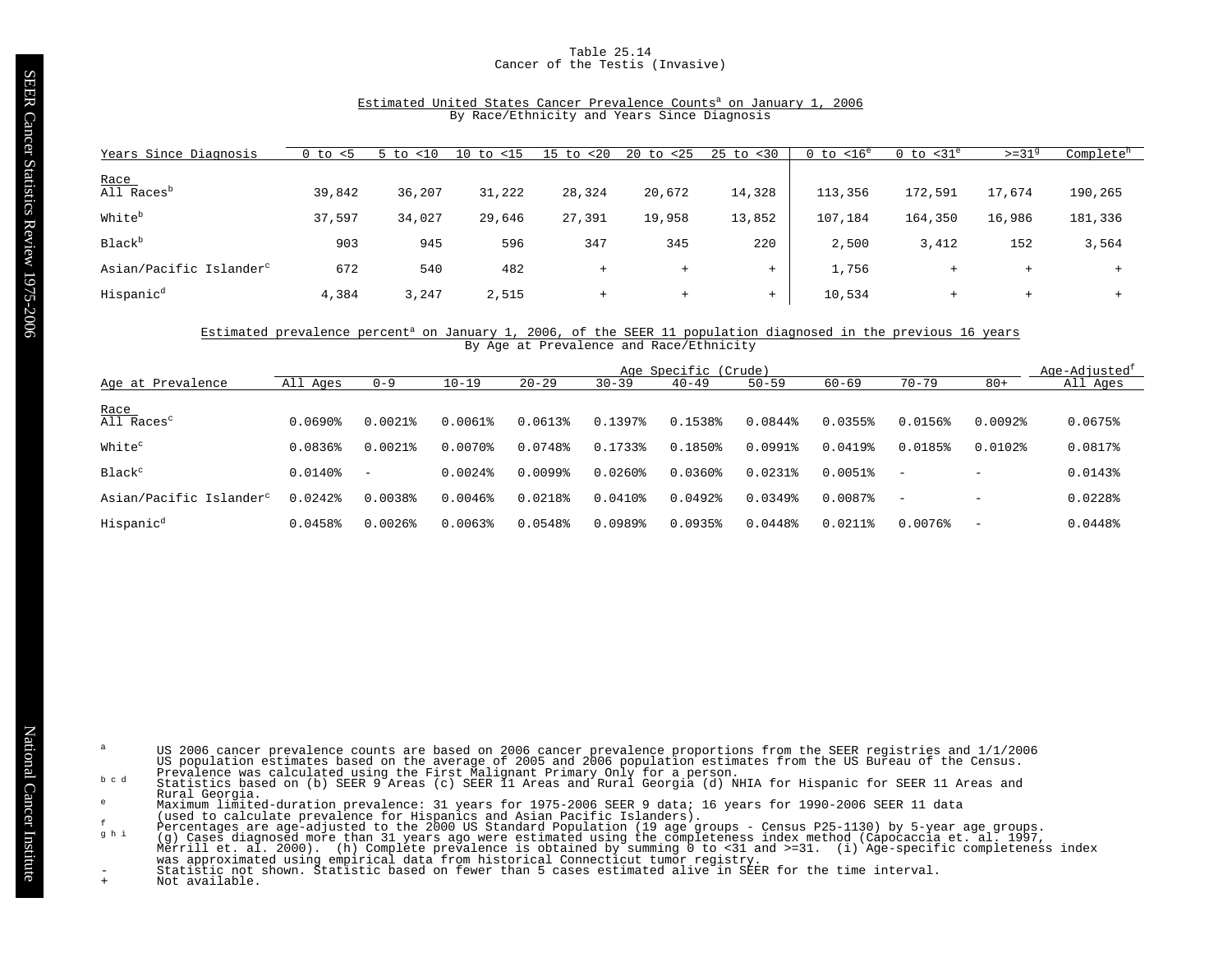# Table 26.18 Cancer of the Thyroid (Invasive)

| Years Since Diagnosis                      |                                       | $0$ to $< 5$                | < 10<br>$5$ to             | $10$ to $< 15$             | < 20<br>15<br>to          | 20<br>to <25              | $25$ to $< 30$            | $0$ to $< 16^e$              | $0$ to $<$ 31 $^{\circ}$     | $>=31^9$                   | Complete <sup>h</sup>        |
|--------------------------------------------|---------------------------------------|-----------------------------|----------------------------|----------------------------|---------------------------|---------------------------|---------------------------|------------------------------|------------------------------|----------------------------|------------------------------|
| Race<br>All Races <sup>b</sup>             | Sex<br>Both Sexes<br>Males<br>Females | 120,479<br>26,876<br>93,603 | 79,343<br>17,561<br>61,782 | 57,374<br>13,313<br>44,061 | 42,937<br>8,966<br>33,971 | 33,340<br>7,186<br>26,154 | 28,843<br>6,270<br>22,573 | 266,724<br>59,608<br>207,116 | 367,333<br>81,388<br>285,945 | 43,071<br>10,006<br>33,065 | 410,404<br>91,394<br>319,010 |
| White <sup>b</sup>                         | Both Sexes<br>Males<br>Females        | 105,500<br>24,054<br>81,446 | 69,731<br>15,955<br>53,776 | 50,969<br>12,190<br>38,779 | 38,504<br>8,278<br>30,226 | 30,106<br>6,489<br>23,617 | 25,978<br>5,792<br>20,186 | 234,804<br>53,919<br>180,885 | 325,378<br>73,885<br>251,493 | 38,993<br>8,467<br>30,526  | 364,371<br>82,352<br>282,019 |
| Black <sup>b</sup>                         | Both Sexes<br>Males<br>Females        | 7,374<br>1,429<br>5,945     | 4,510<br>664<br>3,846      | 3,036<br>575<br>2,461      | 1,964<br>313<br>1,651     | 1,512<br>330<br>1,182     | 1,349<br>145<br>1,204     | 15,346<br>2,746<br>12,600    | 19,969<br>3,480<br>16,489    | 1,776<br>195<br>1,581      | 21,745<br>3,675<br>18,070    |
| Asian/<br>Pacific<br>Islander <sup>c</sup> | Both Sexes<br>Males<br>Females        | 5,407<br>996<br>4,411       | 3,474<br>652<br>2,822      | 2,446<br>396<br>2,050      | $+$<br>$+$<br>$+$         |                           | $+$<br>$+$<br>$+$         | 11,738<br>2,112<br>9,626     | $+$<br>$+$<br>$+$            | $+$<br>$+$<br>$+$          |                              |
| Hispanic <sup>d</sup>                      | Both Sexes<br>Males<br>Females        | 10,871<br>1,891<br>8,980    | 6,673<br>1,135<br>5,538    | 4,626<br>760<br>3,866      | $+$<br>$+$<br>$+$         | $+$                       | $+$<br>$+$<br>$+$         | 22,903<br>3,924<br>18,979    | $+$<br>$+$<br>$+$            | $+$<br>$+$<br>$+$          |                              |

# Estimated United States Cancer Prevalence Counts<sup>a</sup> on January 1, 2006 By Race/Ethnicity, Sex and Years Since Diagnosis

#### Estimated prevalence percent<sup>a</sup> on January 1, 2006, of the SEER 11 population diagnosed in the previous 16 years By Age at Prevalence, Race/Ethnicity and Sex

|                                            |                                       | Age Specific<br>(Crude)                     |                                                                                  |                                       |                                                                         |                                                |                                                           |                                             |                                                  |                                                                         | Age-Adjusted <sup>1</sup>                   |                                                  |
|--------------------------------------------|---------------------------------------|---------------------------------------------|----------------------------------------------------------------------------------|---------------------------------------|-------------------------------------------------------------------------|------------------------------------------------|-----------------------------------------------------------|---------------------------------------------|--------------------------------------------------|-------------------------------------------------------------------------|---------------------------------------------|--------------------------------------------------|
| Age at Prevalence                          |                                       | All Ages                                    | $0 - 9$                                                                          | $10 - 19$                             | $20 - 29$                                                               | $30 - 39$                                      | $40 - 49$                                                 | $50 - 59$                                   | $60 - 69$                                        | $70 - 79$                                                               | $80+$                                       | All Ages                                         |
| Race<br>All Races <sup>c</sup>             | Sex<br>Both Sexes<br>Males<br>Females | 0.0831%<br>0.0368%<br>0.1285%               | $\overline{\phantom{m}}$<br>$\qquad \qquad -$<br>$\overline{\phantom{m}}$        | 0.0039%<br>$0.0015$ %<br>0.0063       | $0.0334$ <sup>8</sup><br>$0.0092$ <sup>8</sup><br>$0.0593$ <sup>8</sup> | 0.0974%<br>$0.0329$ <sup>8</sup><br>0.1637%    | $0.1401$ $8$<br>$0.0538$ <sup>8</sup><br>0.2262           | 0.1605%<br>$0.0769$ <sup>8</sup><br>0.2402  | 0.1592<br>0.0962<br>$0.2160$ $%$                 | 0.1384%<br>$0.0934$ <sup>8</sup><br>$0.1732$ $8$                        | 0.0973%<br>0.0689%<br>0.1130%               | $0.0821$ $%$<br>$0.0380$ $%$<br>0.1248%          |
| White <sup>c</sup>                         | Both Sexes<br>Males<br>Females        | 0.0894%<br>$0.0409$ <sup>8</sup><br>0.1381% | $\overline{\phantom{a}}$<br>$-$<br>$\overline{\phantom{m}}$                      | $0.0041$ %<br>0.0016%<br>0.0068       | 0.0365%<br>0.00978<br>$0.0663$ <sup>8</sup>                             | 0.1084%<br>$0.0369$ <sup>8</sup><br>0.1850%    | 0.1524%<br>0.0597%<br>$0.2480$ $%$                        | 0.1681%<br>$0.0840$ <sup>*</sup><br>0.2508% | 0.1623%<br>$0.1002$ $%$<br>$0.2199$ <sup>8</sup> | 0.1394%<br>$0.0982$ <sup>*</sup><br>$0.1719$ <sup>8</sup>               | $0.0970$ <sup>8</sup><br>0.0712%<br>0.1111% | 0.0873%<br>$0.0411$ %<br>0.1338%                 |
| Black <sup>c</sup>                         | Both Sexes<br>Males<br>Females        | 0.0384%<br>0.0147%<br>$0.0599$ <sup>8</sup> | $\overline{\phantom{m}}$<br>$\overline{\phantom{m}}$<br>$\overline{\phantom{m}}$ | 0.0015%<br>$0.0020$ $%$               | $0.0119$ <sup>*</sup><br>$0.0036$ <sup>8</sup><br>$0.0199$ <sup>s</sup> | $0.0424$ <sup>8</sup><br>$0.0127$ %<br>0.0684% | 0.0637%<br>$0.0204$ <sup>8</sup><br>0.1017%               | $0.0890$ <sup>8</sup><br>0.0337%<br>0.1349% | $0.1121$ $%$<br>$0.0610$ $%$<br>0.1518%          | $0.0899$ <sup>8</sup><br>$0.0600$ <sup>8</sup><br>$0.1098$ <sup>*</sup> | 0.0592<br>0.0442<br>$0.0664$ $%$            | $0.0434$ <sup>8</sup><br>0.0189%<br>$0.0637$ $8$ |
| Asian/<br>Pacific<br>Islander <sup>c</sup> | Both Sexes<br>Males<br>Females        | $0.0842$ $%$<br>0.0317%<br>0.1335%          | $\overline{\phantom{m}}$<br>$\overline{\phantom{m}}$<br>$\overline{\phantom{m}}$ | $0.0043$ <sup>8</sup><br>$0.0079$ $%$ | $0.0334$ <sup>8</sup><br>0.0112%<br>0.0556%                             | 0.0833%<br>$0.0264$ <sup>8</sup><br>0.1373%    | 0.1299%<br>$0.0446$ <sup>8</sup><br>$0.2082$ <sup>8</sup> | 0.1659%<br>0.0618%<br>$0.2573$ <sup>8</sup> | 0.1695%<br>$0.0903$ <sup>8</sup><br>$0.2367$ $%$ | 0.1576%<br>$0.0770$ $8$<br>$0.2166$ $%$                                 | $0.1206$ <sup>8</sup><br>0.0638%<br>0.1581% | 0.0817%<br>$0.0327$ $%$<br>0.1251%               |
| Hispanic <sup>d</sup>                      | Both Sexes<br>Males<br>Females        | $0.0521$ $%$<br>$0.0170$ %<br>$0.0891$ %    | $\overline{\phantom{m}}$<br>$\qquad \qquad -$<br>$\qquad \qquad -$               | 0.0036%<br>0.00138<br>$0.0060$ $8$    | $0.0260$ <sup>8</sup><br>0.0052<br>$0.0511$ %                           | 0.0676%<br>0.0198%<br>$0.1230$ <sup>8</sup>    | 0.1077%<br>0.0284%<br>0.1918%                             | 0.1399%<br>0.0549%<br>0.2206%               | $0.1477$ $%$<br>$0.0762$ $%$<br>0.2084%          | 0.1348%<br>0.0680%<br>0.1834%                                           | 0.1063%<br>0.0583%<br>0.1341%               | 0.0688<br>$0.0260$ <sup>8</sup><br>0.1110%       |

- US 2006 cancer prevalence counts are based on 2006 cancer prevalence proportions from the SEER registries and 1/1/2006<br>US population estimates based on the average of 2005 and 2006 population estimates from the US Bureau o
- Rural Georgia.
- 
- 
- 
- Maximum limited-duration prevalence: 31 years for 1975-2006 SEER 9 data; 16 years for 1990-2006 SEER 11 data<br>
(used to claculate prevalence for Hispanics and Asian Pacific Islanders).<br>
Percentages are age-adjusted to the 2
-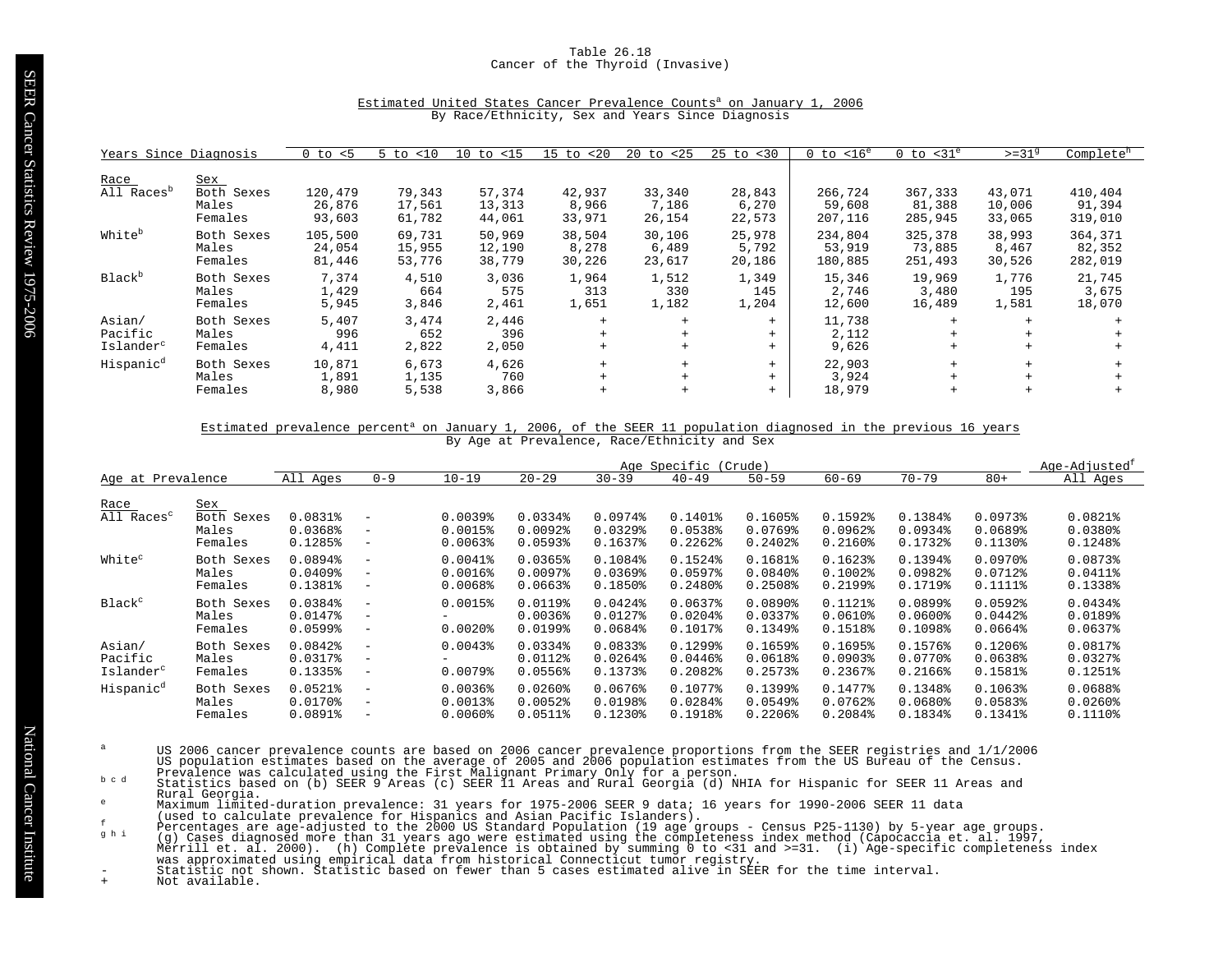# Table 27.18 Cancer of the Urinary Bladder (Invasive)

| Estimated United States Cancer Prevalence Counts <sup>a</sup> on January 1, 2006 |  |                                                  |  |  |  |  |  |
|----------------------------------------------------------------------------------|--|--------------------------------------------------|--|--|--|--|--|
|                                                                                  |  | By Race/Ethnicity, Sex and Years Since Diagnosis |  |  |  |  |  |

| Years Since Diagnosis  |            | $0$ to $< 5$ | $5$ to $< 10$ | $10$ to $\langle 15$ | $15$ to $< 20$ | 20<br>to <25 | $25$ to $< 30$ | $0$ to $< 16^e$ | $0$ to $<$ 31 $^e$ | $>=319$ | Complete <sup>h</sup> |
|------------------------|------------|--------------|---------------|----------------------|----------------|--------------|----------------|-----------------|--------------------|---------|-----------------------|
|                        |            |              |               |                      |                |              |                |                 |                    |         |                       |
| Race                   | Sex        |              |               |                      |                |              |                |                 |                    |         |                       |
| All Races <sup>p</sup> | Both Sexes | 188,227      | 127,800       | 86,030               | 53,796         | 32,634       | 18,084         | 414,603         | 508,818            | 18,678  | 527,496               |
|                        | Males      | 140,439      | 95,158        | 63,819               | 39,794         | 23,482       | 12,677         | 308,631         | 376,871            | 12,094  | 388,965               |
|                        | Females    | 47,788       | 32,642        | 22,211               | 14,002         | 9,152        | 5,407          | 105,972         | 131,947            | 6,584   | 138,531               |
|                        |            |              |               |                      |                |              |                |                 |                    |         |                       |
| White <sup>b</sup>     | Both Sexes | 174,608      | 119,935       | 81,097               | 51,448         | 31,099       | 17,298         | 387,559         | 477,550            | 14,627  | 492,177               |
|                        | Males      | 131,060      | 89,679        | 60,169               | 38,026         | 22,390       | 12,187         | 289,662         | 354,884            | 9,316   | 364,200               |
|                        | Females    | 43,548       | 30,256        | 20,928               | 13,422         | 8,709        | 5,111          | 97,897          | 122,666            | 5,311   | 127,977               |
|                        |            |              |               |                      |                |              |                |                 |                    |         |                       |
| Black <sup>b</sup>     | Both Sexes | 8,208        | 4,408         | 3,180                | 1,522          | 933          | 422            | 16,177          | 18,748             | 305     | 19,053                |
|                        | Males      | 5,275        | 2,854         | 2,322                | 1,165          | 641          | 256            | 10,719          | 12,575             | 245     | 12,820                |
|                        | Females    | 2,933        | 1,554         | 858                  | 357            | 292          | 166            | 5,458           | 6,173              | 60      | 6,233                 |
|                        |            |              |               |                      |                |              |                |                 |                    |         |                       |
| Asian/                 | Both Sexes | 2,828        | 1,604         | 1,000                | $+$            | $+$          | $+$            | 5,569           | $+$                | $+$     |                       |
| Pacific                | Males      | 2,136        | 1,179         | 750                  | $+$            | $+$          | $+$            | 4,162           |                    |         |                       |
| Islander <sup>c</sup>  | Females    | 692          | 425           | 250                  | $+$            | $+$          | $+$            | 1,407           |                    |         |                       |
| Hispanic <sup>d</sup>  | Both Sexes | 5,959        | 3,537         | 2,232                | $+$            | $+$          | $+$            | 12,129          |                    |         |                       |
|                        | Males      | 4,439        | 2,663         | 1,679                | $+$            | $+$          | $+$            | 9,067           | $+$                |         |                       |
|                        | Females    | 1,520        | 874           | 553                  | $+$            | $+$          | $+$            | 3,062           | $+$                |         |                       |
|                        |            |              |               |                      |                |              |                |                 |                    |         |                       |

#### Estimated prevalence percent<sup>a</sup> on January 1, 2006, of the SEER 11 population diagnosed in the previous 16 years By Age at Prevalence, Race/Ethnicity and Sex

|                                            |                                       | Age Specific (Crude)                                         |                                                                                  |                                                       |                                                       |                                                                 |                                                           |                                             |                                                            |                                             | Age-Adjusted <sup>t</sup>          |                                                              |
|--------------------------------------------|---------------------------------------|--------------------------------------------------------------|----------------------------------------------------------------------------------|-------------------------------------------------------|-------------------------------------------------------|-----------------------------------------------------------------|-----------------------------------------------------------|---------------------------------------------|------------------------------------------------------------|---------------------------------------------|------------------------------------|--------------------------------------------------------------|
| Age at Prevalence                          |                                       | All Ages                                                     | $0 - 9$                                                                          | $10 - 19$                                             | $20 - 29$                                             | $30 - 39$                                                       | $40 - 49$                                                 | $50 - 59$                                   | $60 - 69$                                                  | $70 - 79$                                   | $80+$                              | All Ages                                                     |
| Race<br>All Races <sup>c</sup>             | Sex<br>Both Sexes<br>Males<br>Females | 0.1146%<br>0.1735%<br>$0.0567$ $8$                           | $0.0001$ %<br>$\qquad \qquad -$<br>$\qquad \qquad -$                             | $0.0003$ <sup>8</sup><br>$0.0004$ $%$<br>$0.0002$ $8$ | $0.0019$ <sup>8</sup><br>$0.0024$ $%$<br>$0.0015$ $8$ | $0.0069$ <sup>8</sup><br>$0.0100$ $%$<br>$0.0039$ <sup>\$</sup> | $0.0294$ <sup>8</sup><br>$0.0445$ <sup>8</sup><br>0.0142% | 0.1111%<br>0.1752%<br>$0.0500$ $%$          | 0.3557%<br>0.5813%<br>$0.1521$ $%$                         | 0.7480%<br>1.3098%<br>$0.3145$ $*$          | 0.9882%<br>1.9667%<br>0.4453%      | 0.1214%<br>0.2142%<br>$0.0529$ <sup>§</sup>                  |
| White <sup>c</sup>                         | Both Sexes<br>Males<br>Females        | 0.1365%<br>$0.2057$ %<br>0.0672                              | $0.0001$ %<br>$\overline{\phantom{a}}$<br>$\overline{\phantom{m}}$               | $0.0003$ <sup>8</sup><br>0.0005%                      | $0.0024$ $8$<br>$0.0029$ <sup>8</sup><br>$0.0018$ %   | 0.0083%<br>0.0115%<br>0.0048                                    | 0.0333%<br>$0.0497$ $%$<br>0.0165%                        | 0.1268%<br>0.1971%<br>$0.0576$ <sup>8</sup> | 0.4084%<br>0.6584%<br>0.1767%                              | 0.8532<br>1.4838%<br>$0.3552$ $%$           | 1.0777%<br>2.1806%<br>$0.4729$ $8$ | 0.1370%<br>$0.2407$ $%$<br>$0.0594$ <sup>8</sup>             |
| Black <sup>c</sup>                         | Both Sexes<br>Males<br>Females        | $0.0403$ <sup>8</sup><br>0.0571%<br>$0.0250$ <sup>*</sup>    | $\overline{\phantom{m}}$<br>$\overline{\phantom{0}}$<br>$\overline{\phantom{m}}$ |                                                       | $-$<br>$-$<br>$\qquad \qquad -$                       | $0.0036$ <sup>8</sup><br>$0.0058$ <sup>*</sup><br>$0.0016$ $%$  | 0.0167%<br>$0.0273$ <sup>8</sup><br>$0.0074$ $8$          | 0.0636%<br>0.1042%<br>$0.0298$ <sup>*</sup> | 0.1773%<br>$0.2996$ <sup>8</sup><br>$0.0820$ <sup>\$</sup> | 0.3302%<br>0.5451%<br>0.1872%               | 0.4624%<br>0.7724%<br>0.3123%      | 0.0584%<br>$0.0975$ <sup>8</sup><br>$0.0325$ <sup>8</sup>    |
| Asian/<br>Pacific<br>Islander <sup>c</sup> | Both Sexes<br>Males<br>Females        | $0.0482$ <sup>*</sup><br>$0.0741$ %<br>$0.0239$ <sup>8</sup> | $\overline{\phantom{m}}$<br>$\overline{\phantom{m}}$<br>$\overline{\phantom{0}}$ | $\overline{\phantom{m}}$<br>$\overline{\phantom{m}}$  | $0.0007$ %<br>$-$<br>-                                | $0.0020$ $%$<br>$0.0029$ <sup>8</sup><br>$0.0012$ %             | 0.0131%<br>$0.0216$ <sup>8</sup><br>$0.0053$ <sup>8</sup> | $0.0404$ <sup>8</sup><br>0.0659%<br>0.0179% | 0.1272%<br>$0.2196$ <sup>8</sup><br>$0.0490$ <sup>8</sup>  | 0.3125%<br>0.5525%<br>$0.1366$ <sup>8</sup> | 0.5751%<br>1.0174%<br>0.2836%      | $0.0539$ <sup>8</sup><br>$0.0943$ <sup>8</sup><br>$0.0241$ % |
| Hispanic <sup>d</sup>                      | Both Sexes<br>Males<br>Females        | 0.0268<br>0.0387%<br>0.0142%                                 | $\overline{\phantom{m}}$<br>$\qquad \qquad -$<br>$\overline{\phantom{m}}$        | $\overline{\phantom{m}}$<br>$\overline{\phantom{m}}$  | 0.0008<br>$0.0007$ $8$<br>$0.0009$ $8$                | $0.0041$ %<br>$0.0052$ $%$<br>$0.0027$ $8$                      | 0.0149%<br>$0.0211$ $%$<br>0.00838                        | 0.0482<br>0.0735%<br>$0.0241$ %             | 0.1589%<br>0.2692<br>0.0654%                               | $0.3314$ <sup>8</sup><br>0.6008<br>0.1354%  | 0.4865%<br>0.9210%<br>0.2339%      | 0.0562<br>$0.0991$ $%$<br>$0.0251$ %                         |

- US 2006 cancer prevalence counts are based on 2006 cancer prevalence proportions from the SEER registries and 1/1/2006<br>US population estimates based on the average of 2005 and 2006 population estimates from the US Bureau o
- Rural Georgia.
- 
- 
- 
- Maximum limited-duration prevalence: 31 years for 1975-2006 SEER 9 data; 16 years for 1990-2006 SEER 11 data<br>
(used to claculate prevalence for Hispanics and Asian Pacific Islanders).<br>
Percentages are age-adjusted to the 2
-